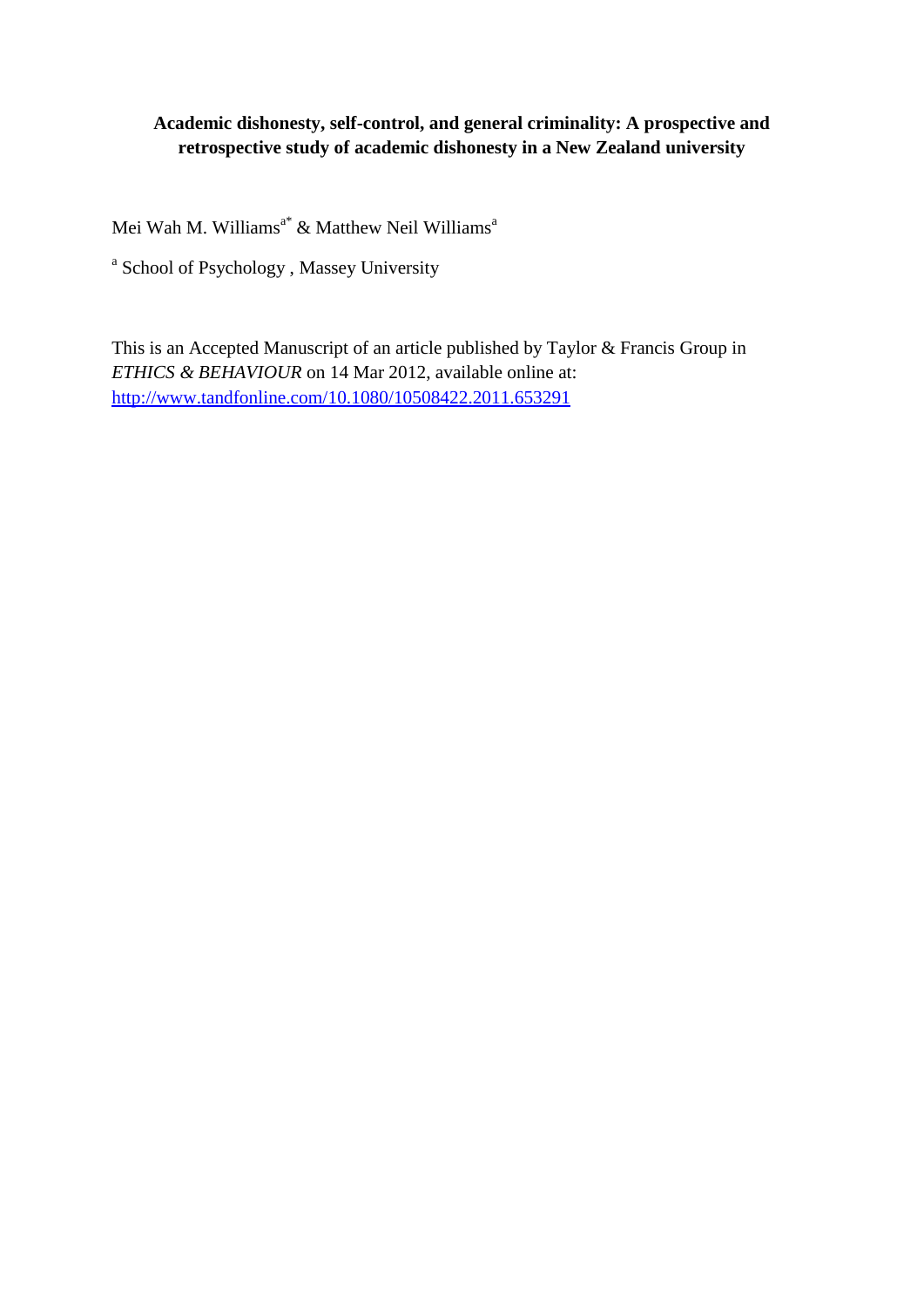Academic dishonesty, self-control and general criminality: A prospective and

retrospective study of academic dishonesty

in a New Zealand university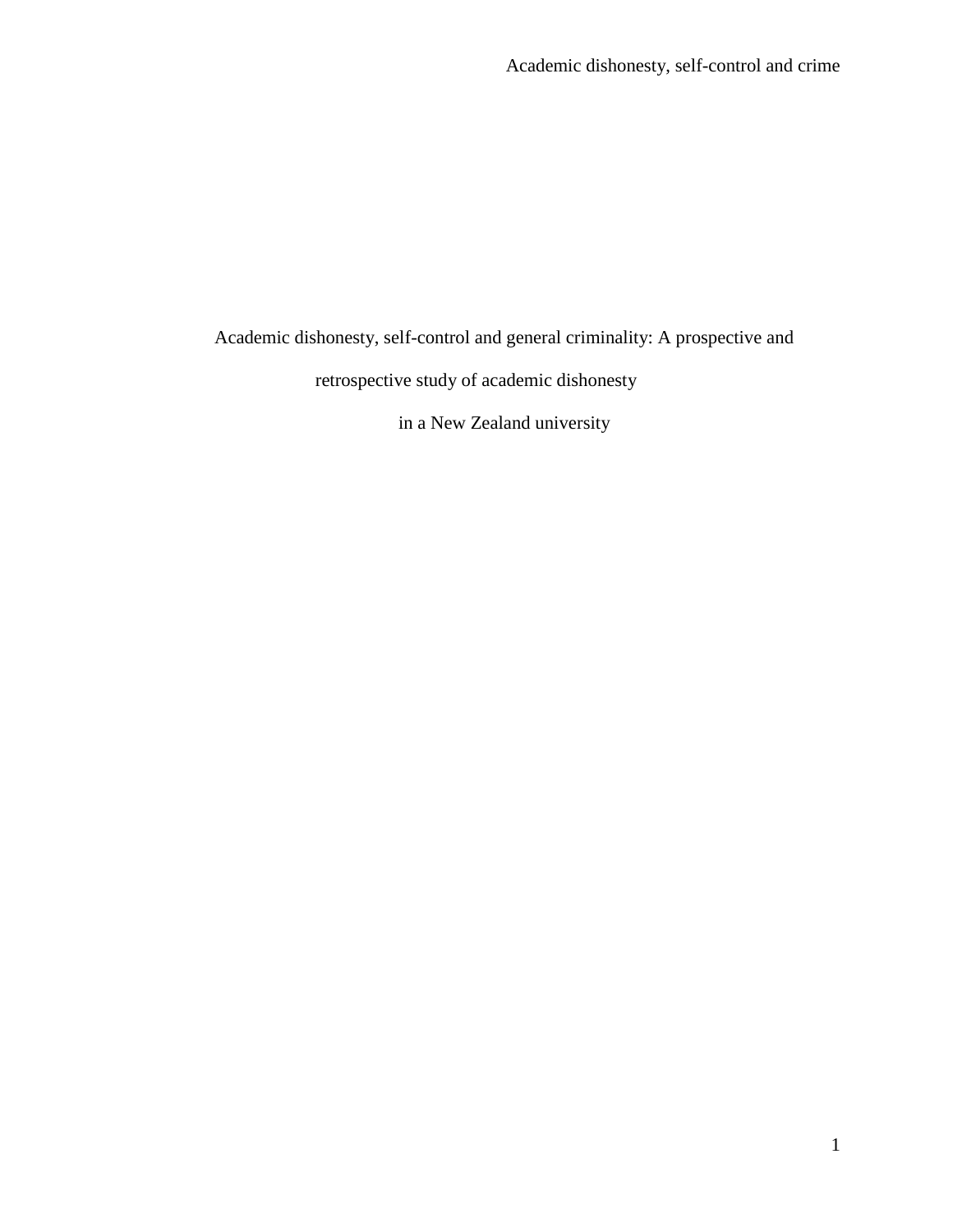## **Abstract**

Academic dishonesty is an insidious problem that besets most tertiary institutions, where considerable resources are expended to prevent and manage students" dishonest actions within academia. Using a mixed retrospective and prospective design this research investigated Gottfredson and Hirschi"s self-control theory as a possible explanation for academic dishonesty in 264 university students. The relationship between academic dishonesty and general criminality was also examined. A significant but small to moderate relationship between academic dishonesty and general criminality was present, including correlations with general dishonesty, violent crime and drug offending sub-categories. These findings suggested that a general criminological theory may be of use in explaining academic dishonesty, but the overall ability of self-control variables to explain academic dishonesty was not strong. Controlled logistic regressions indicated that a significant positive association with academic dishonesty was only present for one of six self-control subscales (self-centeredness), and even this association was only present in the prospective study component. A strong relationship between past and future academic dishonesty was present. Implications of the study for institutions are discussed.

*Academic dishonesty, self-control, general criminality, past academic dishonesty, prospective and retrospective study*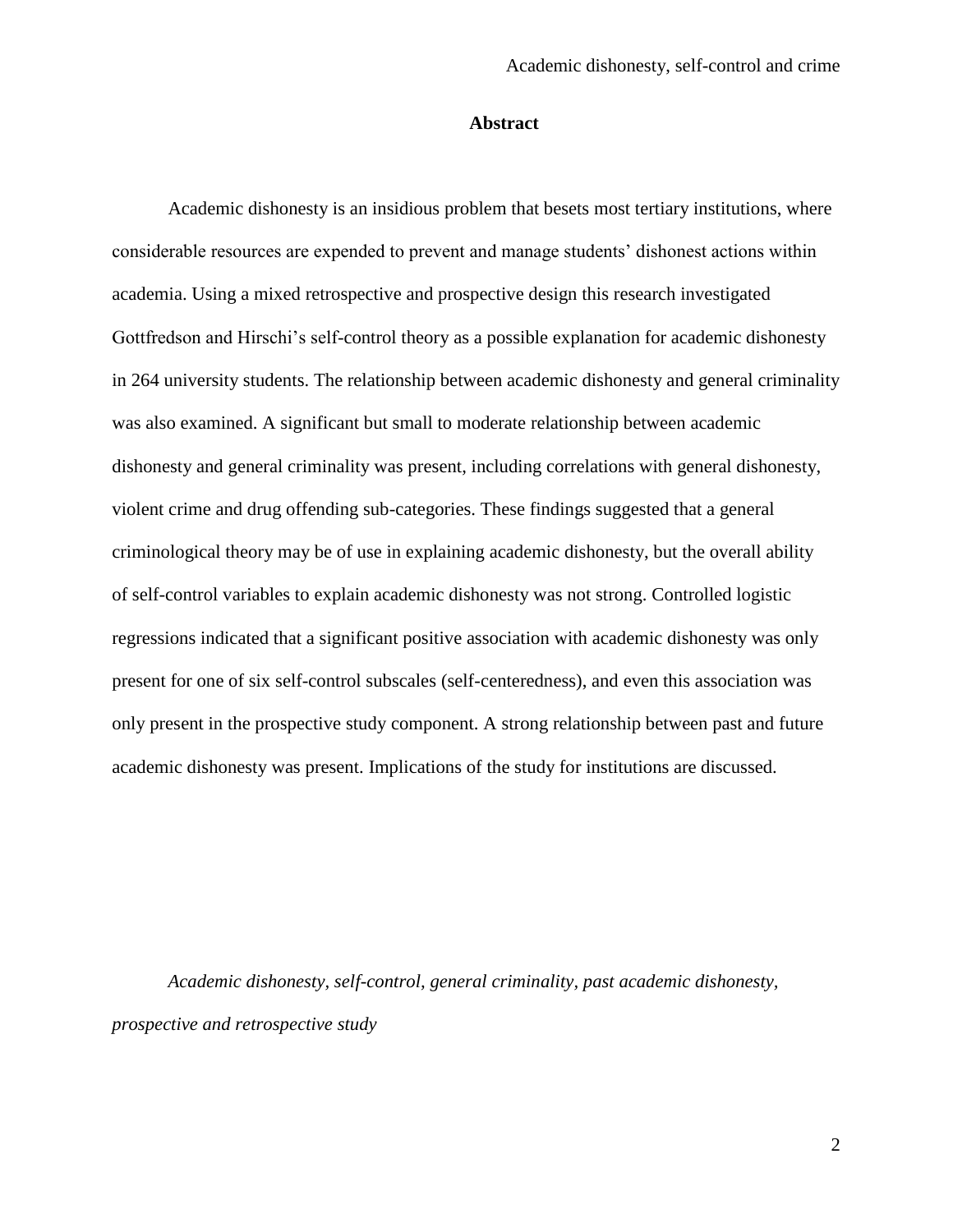Academic dishonesty in North American universities has been described as epidemic (Haines, Diekhoff, LaBeff, & Clark, 1986). In a review of 46 studies, Whitley (1998) found the mean prevalence rate of academic dishonesty to be more than seventy percent. The phenomenon of academic dishonesty not only jeopardizes our faith in the veracity and meaningfulness of qualifications awarded by our academic institutions, but might raise concerns about the reliability of results reported in journal articles. Studies by Brimble and Stevenson-Clarke (2005) and Lim and See (2001) found that the falsification of research data was not considered to be a particularly serious offence by students.

The high prevalence rate of academic dishonesty noted by Whitley (1998) is no unique peculiarity of American culture: a number of international studies have revealed that academic dishonesty is a widespread phenomenon. Lin and Wen's (2007) study of Taiwanese students found the prevalence rate for academic dishonesty was 61.7%, with Lim and See (2001) finding that virtually all their sample of Singaporean students admitted to at least one incident of academic dishonesty during their scholastic career. In New Zealand, de Lambert, Ellen and Taylor"s (2006) survey found nearly nine out of ten students admitted to at least one of a number of cheating incidents. Robinson and Kuin (1999) noted that Asian students in a large New Zealand University comprised a far greater percentage of referrals to the disciplinary committee than their proportion within the university would indicate. The offending students reported that copying of assignments was motivated by a desire to obtain the best grade in the most efficient manner possible. Amongst the New Zealand medical students surveyed by Coverdale and Henning (2000), 39% reported having altered or manipulated their data and 29% falsifying their reference or bibliography. Collectively, these studies suggest that academic dishonesty is pervasive within universities; in New Zealand and overseas. The level of dishonesty would pose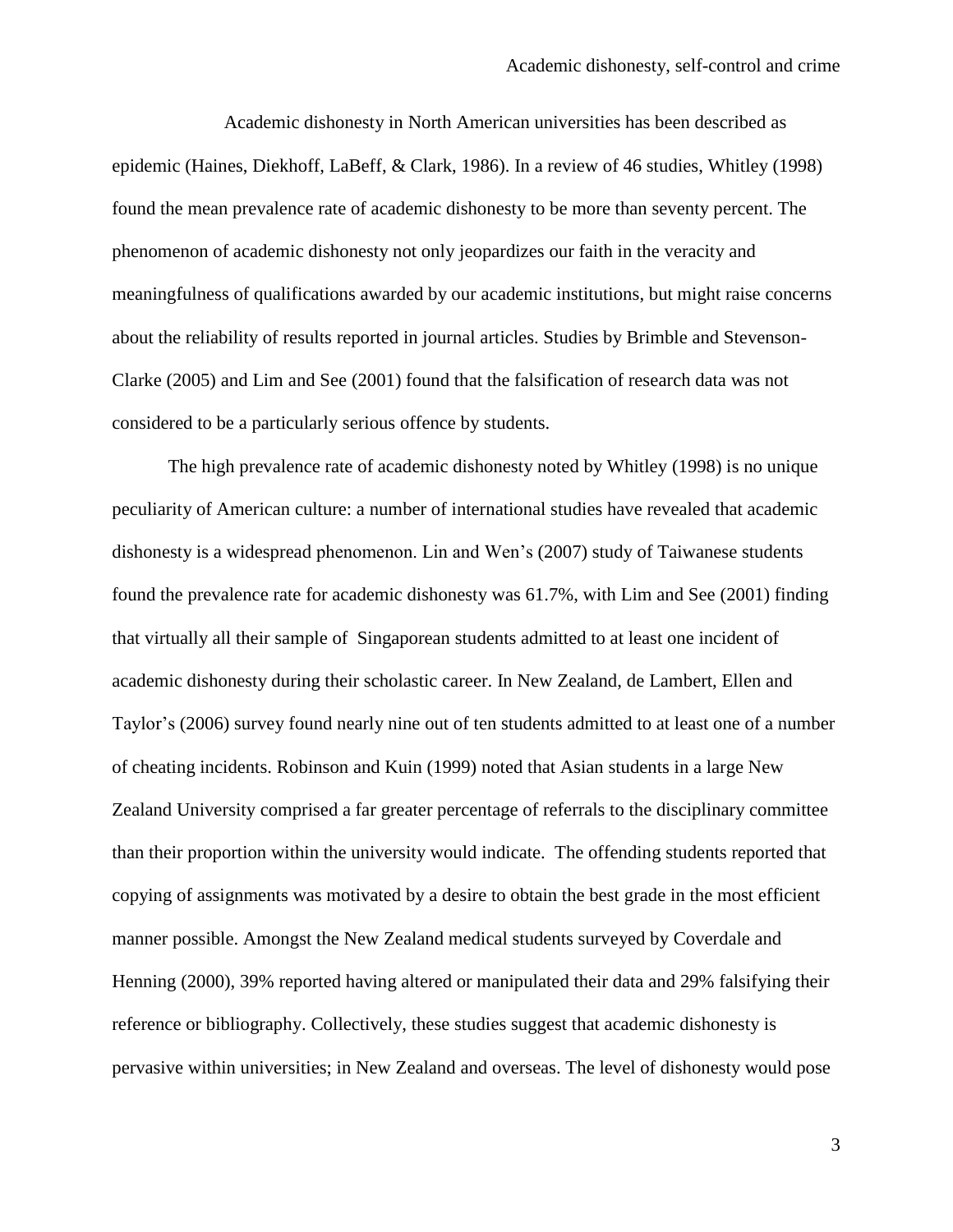questions about the ethical and moral conduct of future generations of academics and researchers.

A number of correlates have been linked with academic dishonesty (Crown & Spiller, 1998; McCabe, Treviño, & Butterfield, 2001; Whitley, 1998). Individual factors such as age (McCabe & Treviño, 1997; Marsden, Carroll, & Neill, 2005), academic ability (Bunn, Caudill, & Gropper, 1992; Diekhoff, Labeff, Clark, Williams, Francis, & Haines, 1996; Genereux & McLeod, 1995) and commitment to studies (Haines et al., 1986) have been found to be inversely associated with unethical behavior in the university. Academic dishonesty has been found to be more common among male students than for female students (Calabrese & Cochran, 1990; Whitley, Nelson, & Jones, 1999) as well as those with a very active social life, participating in a number of extracurricular and social activities (McCabe & Treviño, 1997). McCabe and colleagues ( McCabe, 1997; McCabe & Treviño, 1993; McCabe et al., 2001) noted however that contextual factors were more influential in predicting scholastic dishonesty rather than individual factors. The factors they identified were perceived peer cheating behavior, peer disapproval of cheating behavior, perceived severity of penalties for cheating, institutional response to cheating, and the probability of being caught. Of these factors, peer influences had the greatest influence on subsequent cheating behavior (Tibbetts & Myers, 1999). While such studies assist in understanding the variables associated with academic dishonesty, they do not provide a coherent theoretical explanation for unethical misconduct within the academic environment. Theoretical explanations for the etiology of academic dishonesty can advance the understanding of the causal factors that contribute to students engaging in dishonest practices within higher institutions of learning, and guide the development of programs to prevent and address such academic misconduct.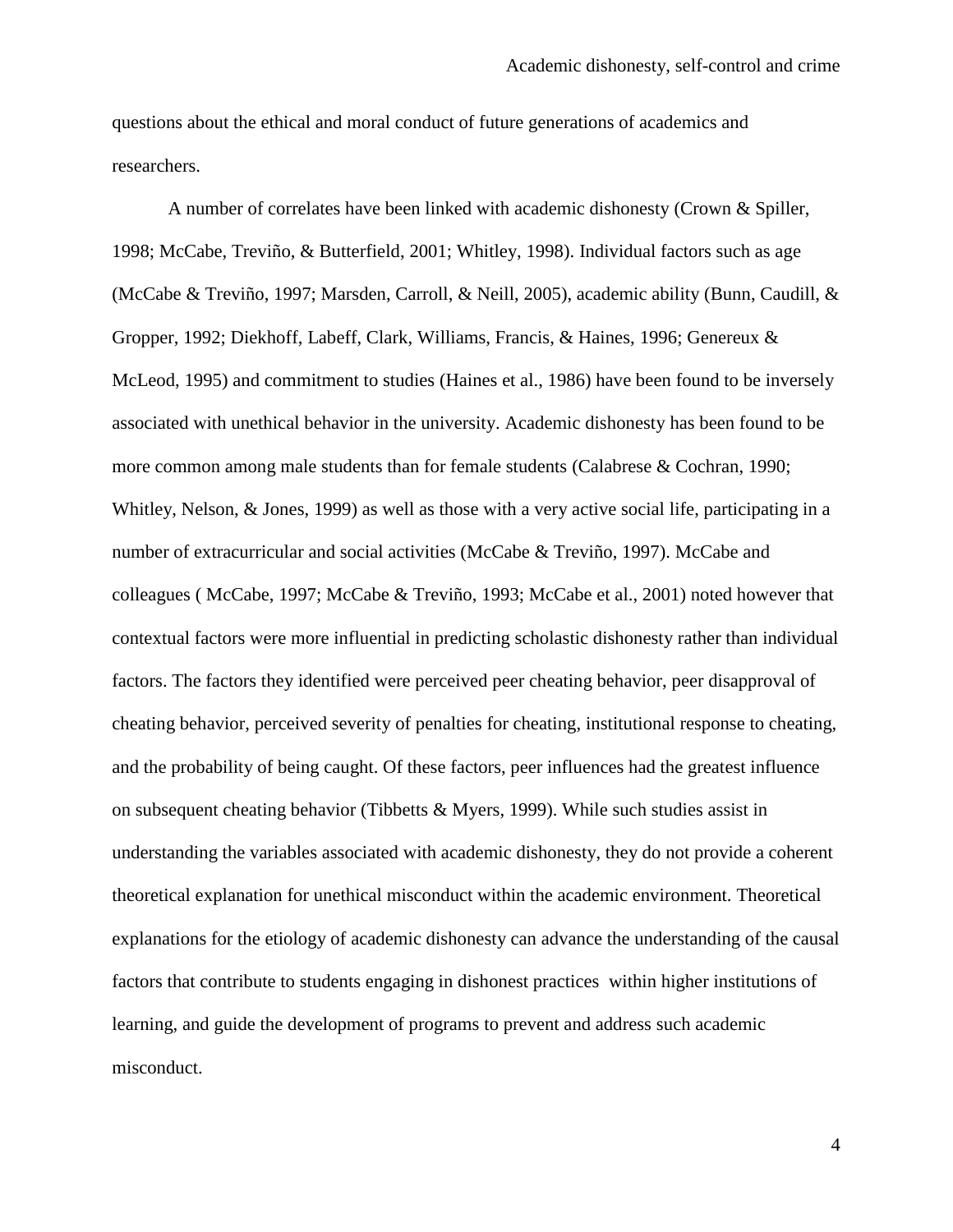Recent efforts at elucidating the nature and etiology of academic dishonesty have come from competing theoretical perspectives, such as rational choice theory (Tibbetts & Myers, 1999), social bond, social strain, self-control and differential association theories (Vowell & Chen, 2004), theory of planned behavior (Harding, Mayhew, Finelli, & Carpenter, 2007), anomie theory (Caruana, Ramaseshan, & Ewing, 2000), and internalized control factors (Gibson, Khey, & Schreck, 2008)**.** The etiological theory that has gained perhaps the most attention has been Gottfredson and Hirschi's (1990) self-control theory of crime. The theory's intentions are bold: to explain all crime, at all times, and for that matter, many forms of behavior that are not sanctioned by the state. Self-control theory is extraordinarily simple. Gottfredson and Hirschi posit that the motivation for crimes is similar for all individuals: the immediate benefits of crime are obvious, if meager, and the commission of crimes arises from man"s natural desire to minimize pain and maximize pleasure. It is the *long-term* consequences of crime that are often negative, and the presence of self-control that allows an individual to avoid crime and thereby maximize his or her long-term welfare. Self-control, in turn, is conceived to be the result of adequate early-childhood parenting: in particular, the monitoring of the child"s behavior, and the recognition and punishing of deviant behavior when it occurs. Self-control is defined as the extent to which [individuals] are vulnerable to the temptations of the moment.

Since the publication of *A General Theory of Crime*, a prodigious number of studies have been devoted to studying the usefulness of self-control theory in predicting crime and analogous behaviors. Self-control has been shown to have statistically significant associations with outcomes as diverse as criminal acts of force and fraud (Longshore & Turner, 1998), courtship aggression (Sellers, 1999), driving under the influence (Keane, Maxim, & Teevan, 1993), drinking and cutting class (Gibbs & Giever, 1995), intentions to commit employee theft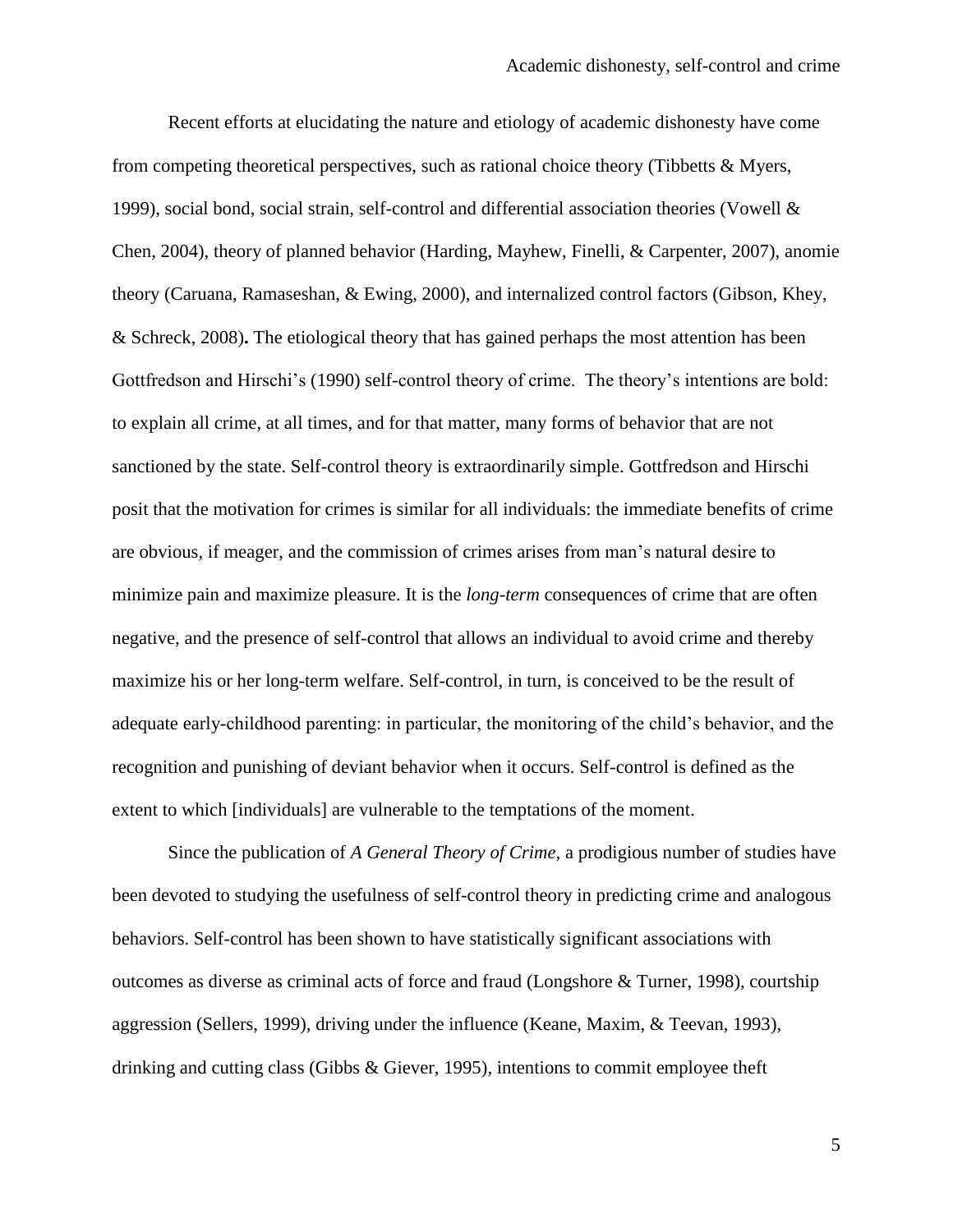(Langton, Piquero, & Hollinger, 2006), negative criminal justice outcomes (DeLisi, Hochstetler, Higgins, Beaver, & Graeve, 2008), thrill-seeking behaviors such as bungee jumping (Jones  $\&$ Quisenberry, 2004), victimization (Schreck, Stewart, & Fisher, 2006), and even borderline personality characteristics and eating disorder symptoms (Harrison, Jones, & Sullivan, 2008). The relevance of self-control theory has been found cross-nationally and with diverse populations (Özbay, 2008; Piquero, Moffitt, & Wright, 2007; Vazsonyi, Clifford Wittekind, Belliston, & Van Loh, 2004; Vazsonyi & Klanjšek, 2008; Vazsonyi, Pickering, Junger, & Hessing, 2001; Wright, Caspi, Moffitt, & Silva, 1999). The *size* of the self-control effect on crime and analogous behaviors, however, appears to be moderate. In a meta-analysis, Pratt and Cullen (2000) found a mean correlative effect size (adjusted for sample size and interdependencies in their methodology) of 0.26 when self-control was measured via an attitudinal scale, and 0.28 when measured by a behavioral scale.

While individuals studying at a higher institution of learning would appear antithetical to a prototype of a poorly self-regulated individual, in a highly competitive environment in which the allocations of desirable grades are limited and the rewards for success significant, temptations to fraudulent behaviors that require minimal effort for success and a low chance of being caught may appeal. Self-control, as a theory of general deviance, may provide an explanatory model in which to understand and predict academic dishonesty. The contribution of self-control theory to explaining academic dishonesty has produced promising although ambiguous results. In their study, Tibbetts and Myers (1999) found a modest correlation of 0.32 between self-control and intentions to cheat in a hypothetical cheating scenario. The association became insignificant, however, when variables from a rational choice framework (especially anticipated shame) were included. Four sociological explanations were compared by Vowell and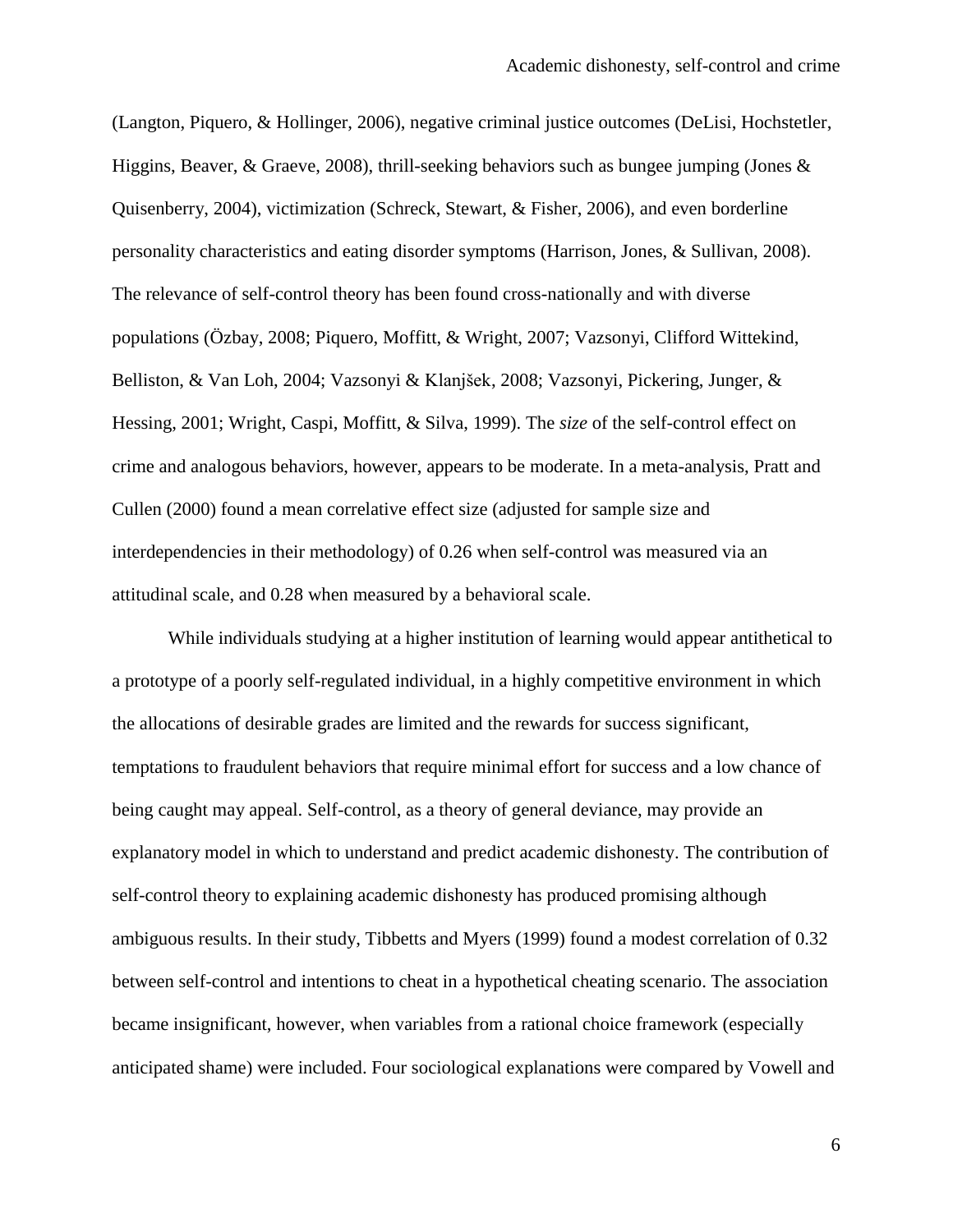Chen (2004), finding that a three-item index of behavioral self-control explained an additional 9.7% of the variance in past academic dishonesty once various demographic factors had been controlled for. They found stronger support, however, for differential association theory. Cochran, Aleksa, and Sanders (2008) found that whilst self-control was predictive of academic dishonesty, regardless of the level of self-control the perception of formal sanctions for cheating had a uniform deterrence effect on unethical behavior. The only example of a prospective analysis of self-control theory and academic dishonesty we could find was Smith (2004), who allowed university students the opportunity to misreport their mark on a self-marked test in a natural setting after earlier completing the Grasmick, Tittle, Bursik, and Arneklev (1993) selfcontrol scale. Smith used a binary logistic regression with the Grasmick et al. scale as a predictor of cheating, finding that self-control was a statistically significant predictor of cheating – but that model fit was modest, with a Nagelkerke pseudo R-square of 0.18.

A critical assumption of self-control theory is the notion of criminal or deviant versatility. Gottfredson and Hirschi (1990) assert that criminals do not specialize in particular crimes or classes of crimes but rather are as likely to commit one form of deviancy as another, given the opportunity to do so. This assumption suggests that academic dishonesty would be strongly associated with indices of general criminality. Prior studies have found an association between academic dishonesty and specific problem behaviors (Mustaine & Tewksbury, 2005) and minor deviance (Blankenship & Whitley, 2000; Jones & Quisenberry, 2004). The three studies focused on quite minor problem behaviors/deviance that included skipping class, cheating on partners, smoking cigarettes and using alcohol: it would be debatable whether these behaviors should be deemed deviant given that they are commonly observed amongst young adults. An association between academic dishonesty and various types of workplace deviance/unethical practices has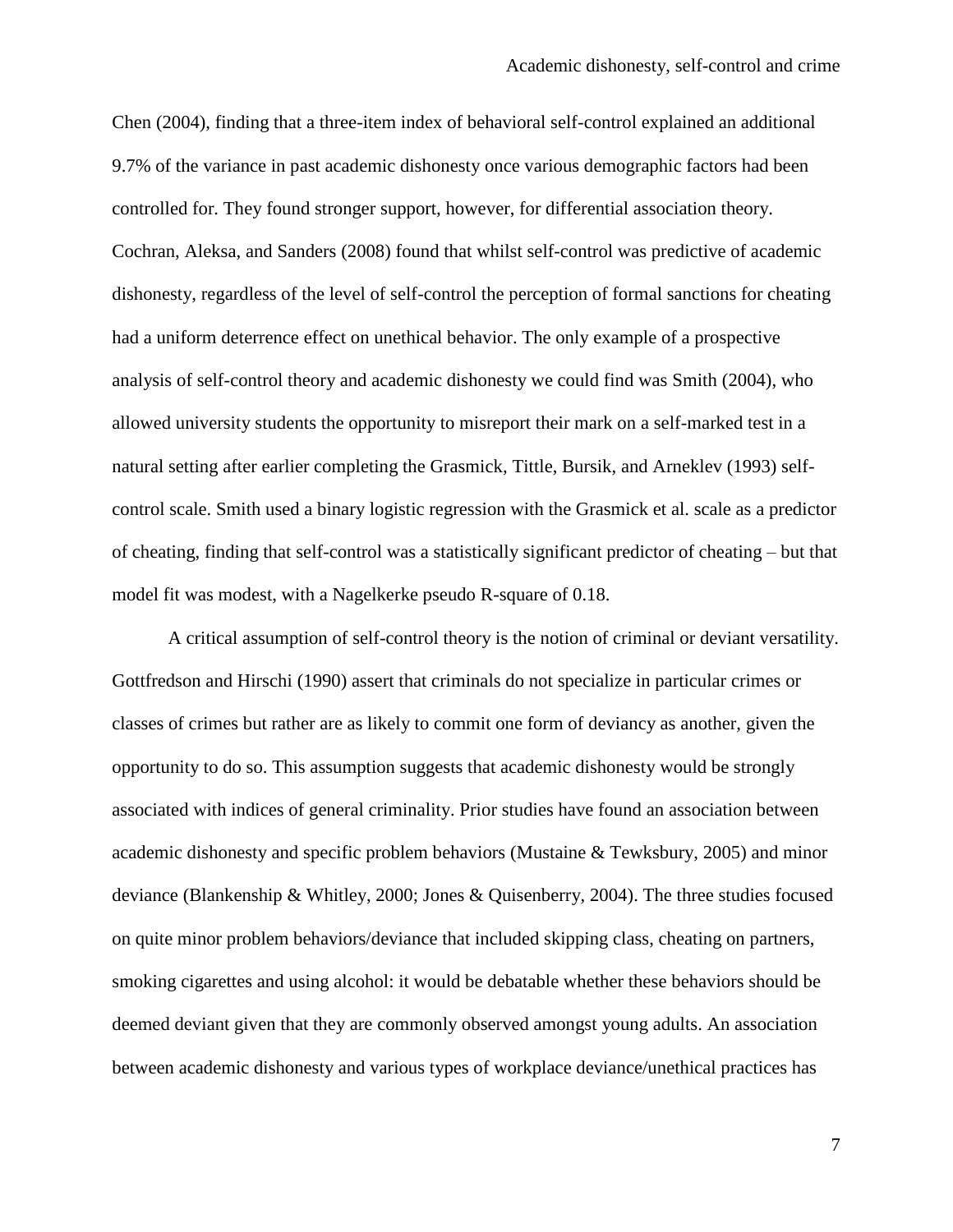also been observed (Graves, 2008; Harding et al., 2007; Hilbert , 1985; Nonis & Swift, 2001; Sims, 1993). To our knowledge no study has examined the relationship between academic dishonesty and an index of overall/general criminality.

## **The current study**

This study had three aims. Firstly, to examine the relationship between academic dishonesty and engagement in criminal behaviors. Secondly, to examine whether self-control variables predicted retrospective as well as prospective academic dishonesty. Finally, to assess the value of past academic dishonesty in predicting *future* academic dishonesty. Most studies have examined the efficacy of self-control theory in explaining academic dishonesty using crosssectional or retrospective designs (c.f. Bolin, 2004; Cochran et al., 2006; Cochran et al., 2008; Tibbetts & Myers, 1999). Of the studies reviewed, only Smith (2004) was found to use a prospective design in a naturalistic setting. Prospective analysis of the ability of self-control to predict academic dishonesty thus remains an understudied area as well as to the generality of deviance in relation to academic cheating.

### **Method**

## *Research setting and procedure*

The research was conducted at a New Zealand university that has a multicampus structure and a strong reputation in distance learning. The university caters for both on- and offcampus teaching with approximately 35,000 students enrolled at the university; of these 17,000 are enrolled as internal students. On enrolment students sign a Code of Student Conduct that outlines the required standards of ethical behavior and integrity during their course of study.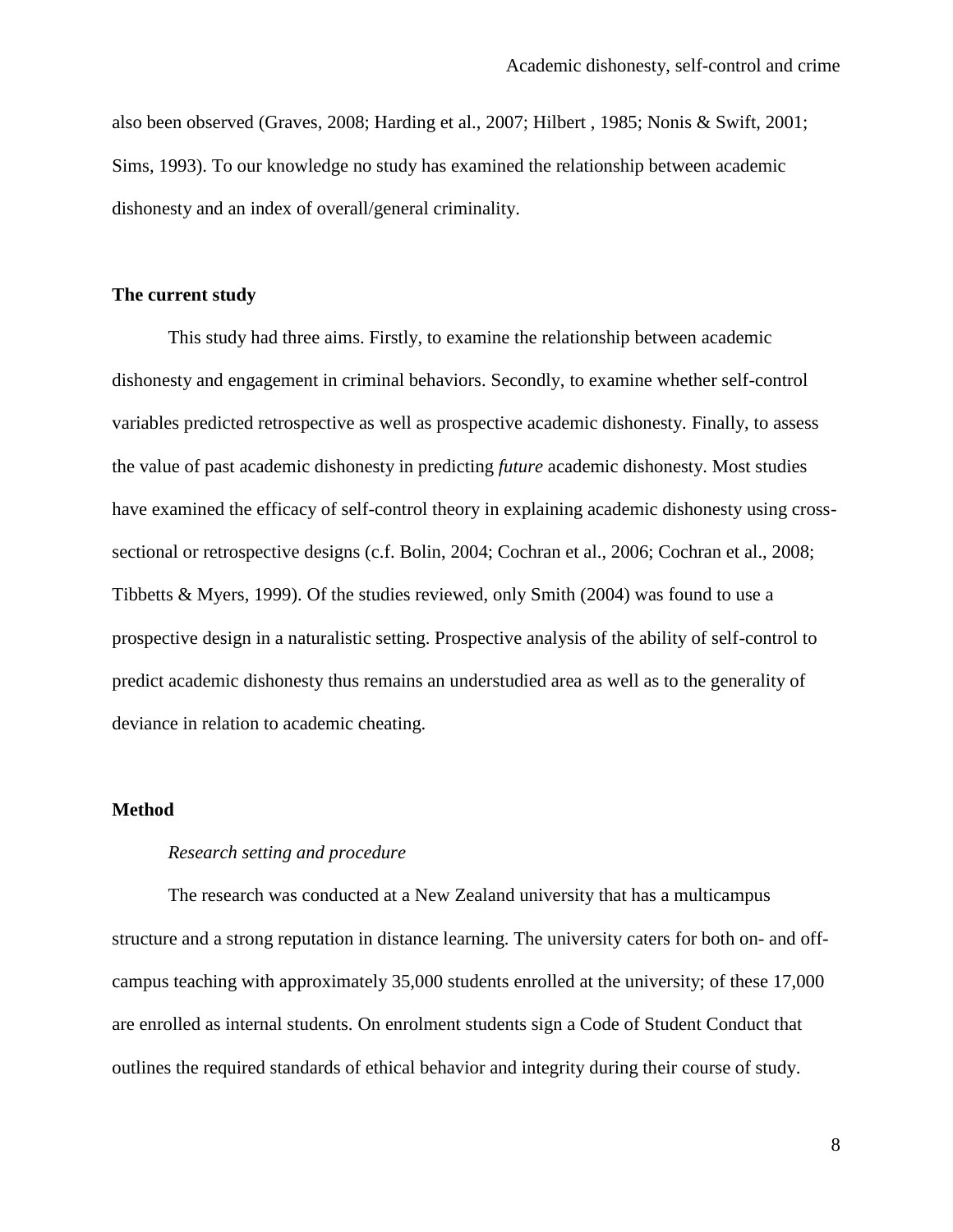Penalties for dishonest conduct are disseminated in the University Calendar and most courses give explicit instructions about academic misconduct, which are further reinforced in course materials. In addition, examinations are closely proctored and online tools are routinely used to detect plagiarism in academic assignments.

New Zealand universities do not have a culture of offering course credits to students for research participation, so students were approached in their classes to volunteer for the study by the first author (MMW). All students were seen in the first 2-3 weeks of the new semester (late July). Second and third year courses were targeted for the study to avoid including new students who had not yet had any opportunity to engage in academic dishonesty. Interested students could leave their name and contact details and this was followed up with arrangements to complete the questionnaire. Students wishing to participate in the follow-up study did so by leaving their postal address on the consent form. Consent forms were matched with a coded number on the questionnaire so that students could be sent a follow-up questionnaire. To maintain students' anonymity, reduce social desirability effects, and increase candid reporting on questions of academic dishonesty and criminal offences, the consent forms were held separately by the School Administrator who had no access to the questionnaires. Three months after the initial phase of the study (i.e. at the end of the semester) the School Administrator mailed out the follow-up questionnaire. Unlike the main study, the students completed the follow-up questionnaire in their own time and returned it to the School administration office in a sealed envelope. A small reimbursement was paid to the participants for their travel and time in completing the questionnaires.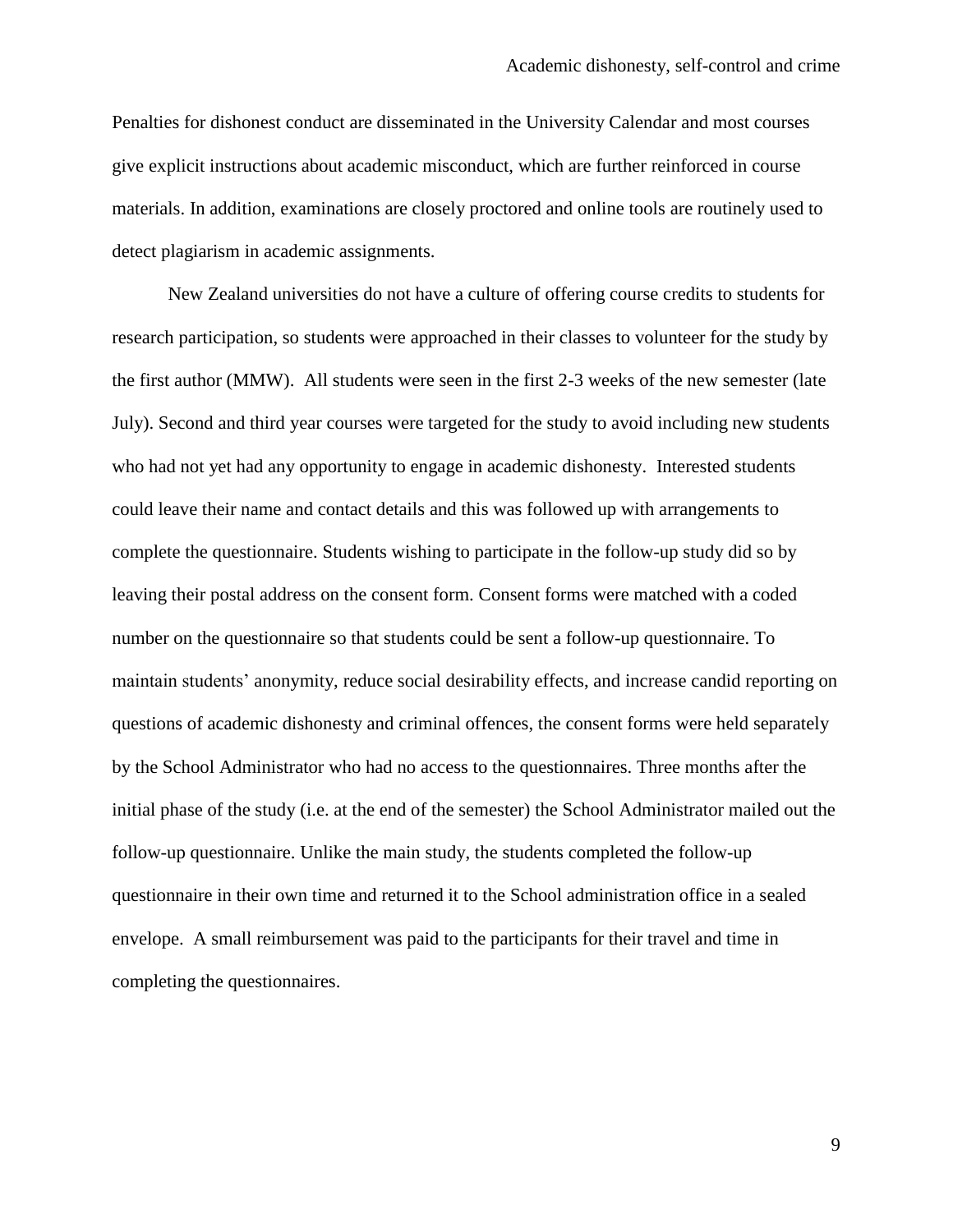## *Participants*

Participants who volunteered for the study were undergraduate students attending a New Zealand university. Participants were enrolled in Business, Science, and Social Sciences courses. Two hundred and sixty-nine students completed the study questionnaire at initial data collection. Four students who completed the study questionnaire appeared to have only just started University that semester and therefore were in the first month of their studies. Given that these students would not have had any opportunity to engage in academic dishonesty, their data was excluded from the study; none of the four returned to follow-up. One further student was removed from the analyses due to missing data on all items on the academic dishonesty measure at the initial data collection, presumably due to a page-turning error, yielding a final sample of 264 students. Follow-up questionnaires were returned by 171 participants (65% of the initial sample).

Demographic data for the study sample at initial data collection indicated 20.5% of students had studied at a university for between one semester and one year, 28.7% between one and two years, and the remaining two or more years. The mean age was 23.9 years  $(SD = 7.3,$ range 16-73), with 55.7% of the sample being female. Fifty six percent of the sample identified as European/Pākehā, 32.2% as Asian, 7.6% as Māori or mixed Māori and European descent, 1.5% as Pacific Islander, and 2.7% as Other. A perusal of the comparison between the sample data and data for all New Zealand University students (Ministry of Education n.d.) indicated the sample was broadly similar in demographic characteristics to the general New Zealand University population. Students in the sample were slightly younger and more clustered in the 20-24 age groups than the general university population, with a greater proportion of students being of Asian descent and a lower number of Pacific Island heritage.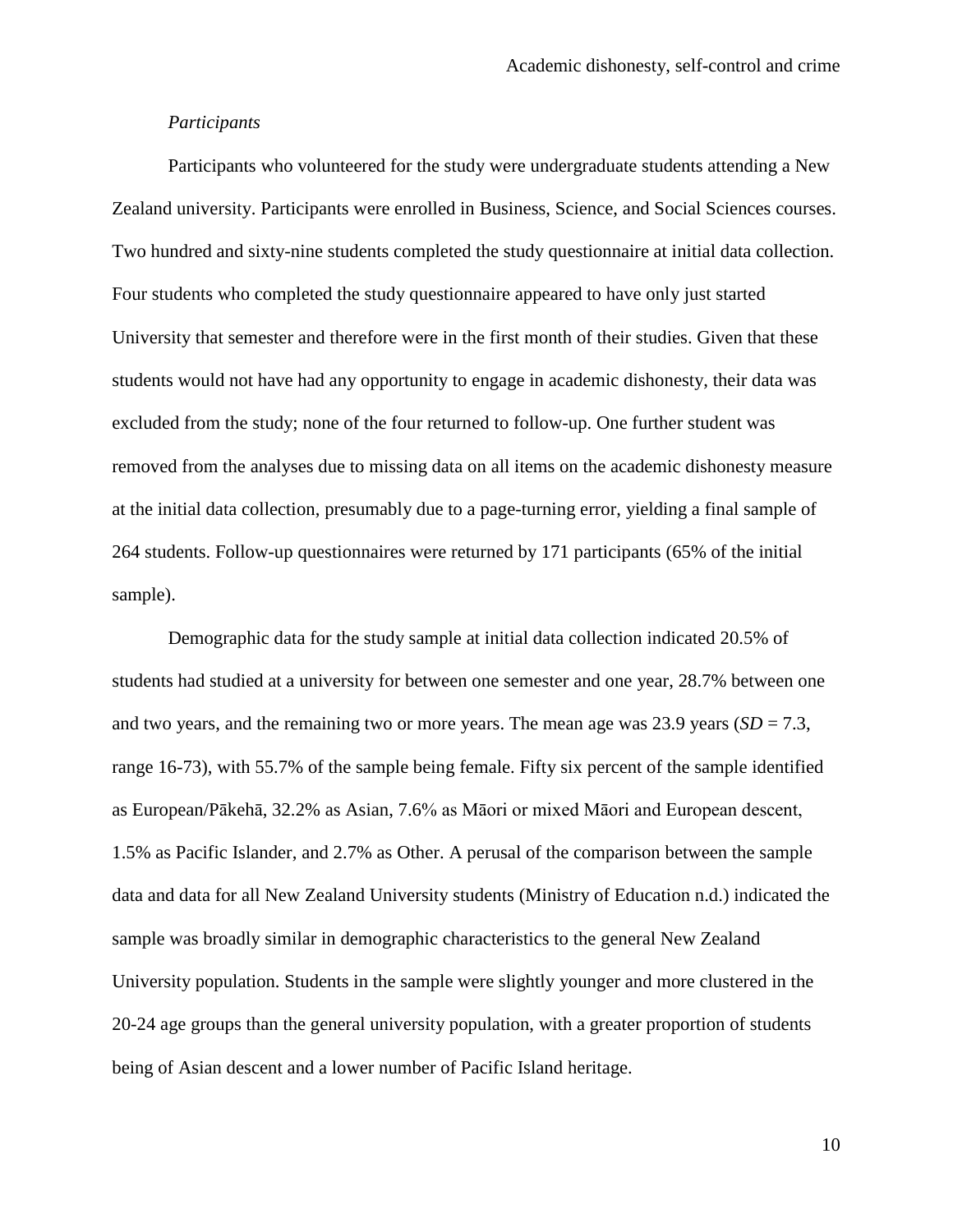At follow-up the participants who returned their questionnaires were similar demographically to the full sample in terms of gender (55% female), age ( $M = 23.8$ ,  $SD = 6.8$ , range 18-57), and ethnicity (European 57.9%, Asian 30.4%, Māori/Māori and European 7%, Pacific Islander 1.8%, Other 2.9%). Some differences were observed, however, on the study variables. Participants who did not contribute to the follow-up study displayed slightly but significantly higher scores on the Grasmick et al. (1993) risk-seeking subscale,  $F(1) = 7.47$ ,  $p =$ .007,  $\eta^2 = .03$  as well as on the physical activities subscale,  $F(1) = 5.38$ ,  $p = .021$ ,  $\eta^2 = .02$ . Significant differences were not observed on the other self-control subscales. Participants who returned to follow-up also had slightly lower levels of academic dishonesty at initial data collection ( $M = 0.65$ ,  $SD = 1.28$ ) than participants lost to follow-up ( $M = 0.82$ ,  $SD = 1.63$ ), although the difference in distributions was not statistically significant (Mann-Whitney  $p =$ 0.784). While self-control theory is general in scope and should apply regardless of differences between the initial sample and the subset contacted at follow-up, the moderate differences between participants lost to follow-up and the remainder of the sample may slightly limit the generalizability of the study"s findings.

### **Measures**

#### *Demographic information*

Information was obtained on age, gender, ethnicity, degree studying for, status as parttime or full-time students, and grades received during the university study. Grades were reported on a 7-point Likert scale with options ranging from  $1 =$  Mostly As to  $7 =$  Mostly D/Fs. These were reverse coded so that high scores reflected superior grades.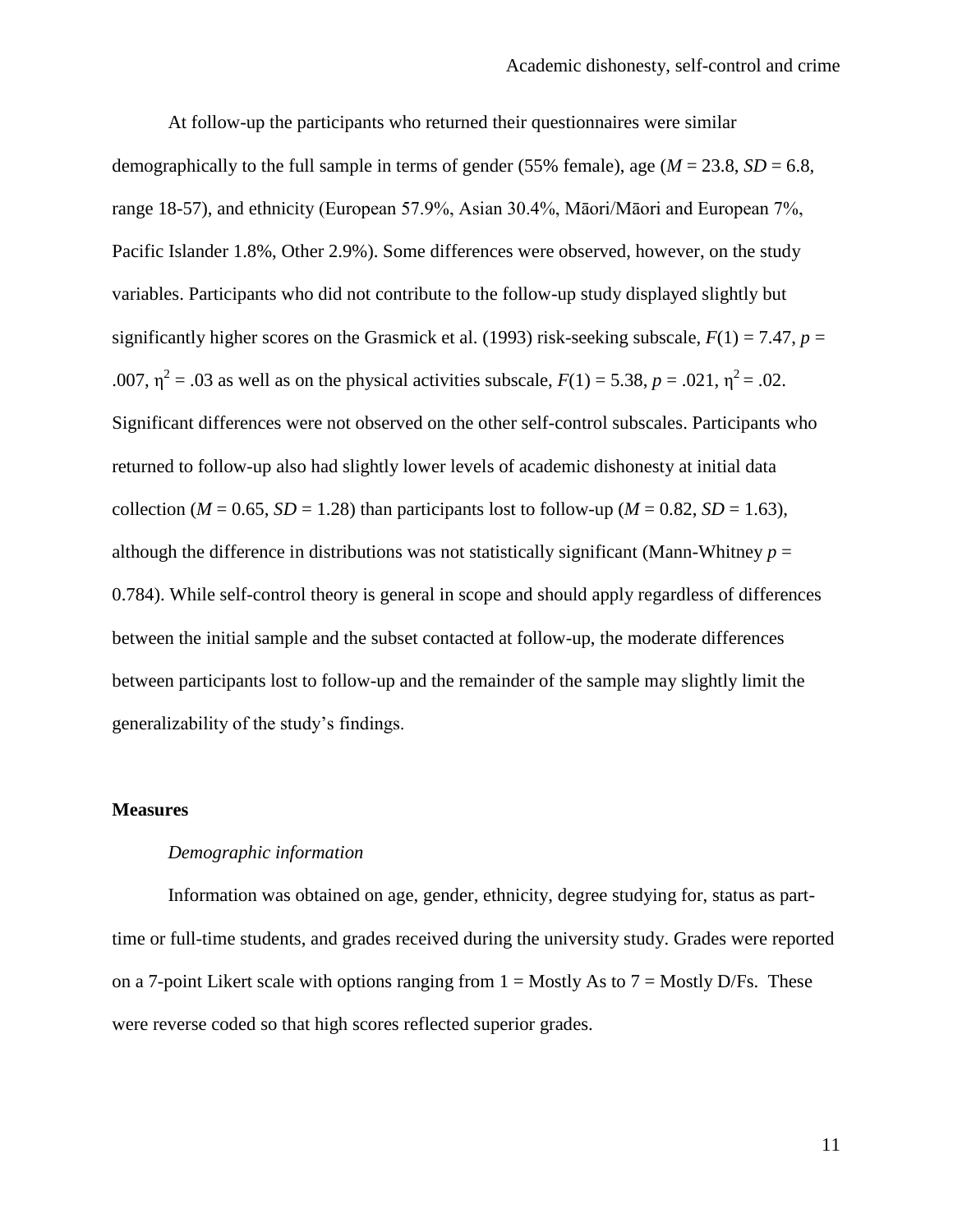## *Self-control*

The Grasmick et al. (1993) self-control scale is the most widely used measure in testing self-control theory (Pratt & Cullen, 2000). Recent studies (c.f. Beaver, Wright, & DeLisi, 2007; Piquero & Bouffard, 2007; Tittle, Ward, & Grasmick, 2004) have focused on the development of new measures of self-control following Hirschi (2004, p. 543-544) redefining self-control as "the tendency to consider the full range of potential costs of a particular act… the set of inhibitions one carries with one wherever one happens to go". Nevertheless, there is little consensus currently in how self-control should be measured and the use of a well-established instrument such as the Grasmick et al. scale remains viable. Indeed, recent studies (e.g. Harrison et al., 2008; Özbay, 2008; Vazsonyi & Klanjšek, 2008; Ward, Gibson, Boman, & Leite, 2010) have continued to utilize versions of the Grasmick et al. scale as their primary measure of self-control.

The Grasmick et al. scale is comprised of a 4-point Likert-scale with anchors (1) strongly disagree, (2) disagree somewhat, (3) agree somewhat and (4) strongly agree. The 24-item scale contains six subscales constituting the elements of self-control specified by Gottfredson and Hirschi (1990). These elements are impulsivity, preference for simple tasks, risk seeking, self centeredness, preference for physical activities and temper. Examples of items from each of the six subscales are presented in Appendix 1.While the scale has previously been subjected to a number of exploratory factor analyses (c.f. Burton, Evans, Cullen, Olivares, & Dunaway, 1999; Gibbs, Giever, & Higgins, 2003; Nagin & Paternoster, 1993; Romero, Gómez-Fraguela, Luengo, & Sobral, 2003) construct validity for the multidimensional factor structure of the scale was provided by DeLisi, Hochstetler, and Murphy (2003) and Williams, Fletcher, and Ronan (2007) in confirmatory factor analyses. Both these studies found a poor fit for a one-factor solution and a six-factor solution to be the best-fitting model. Item scores were therefore not aggregated into a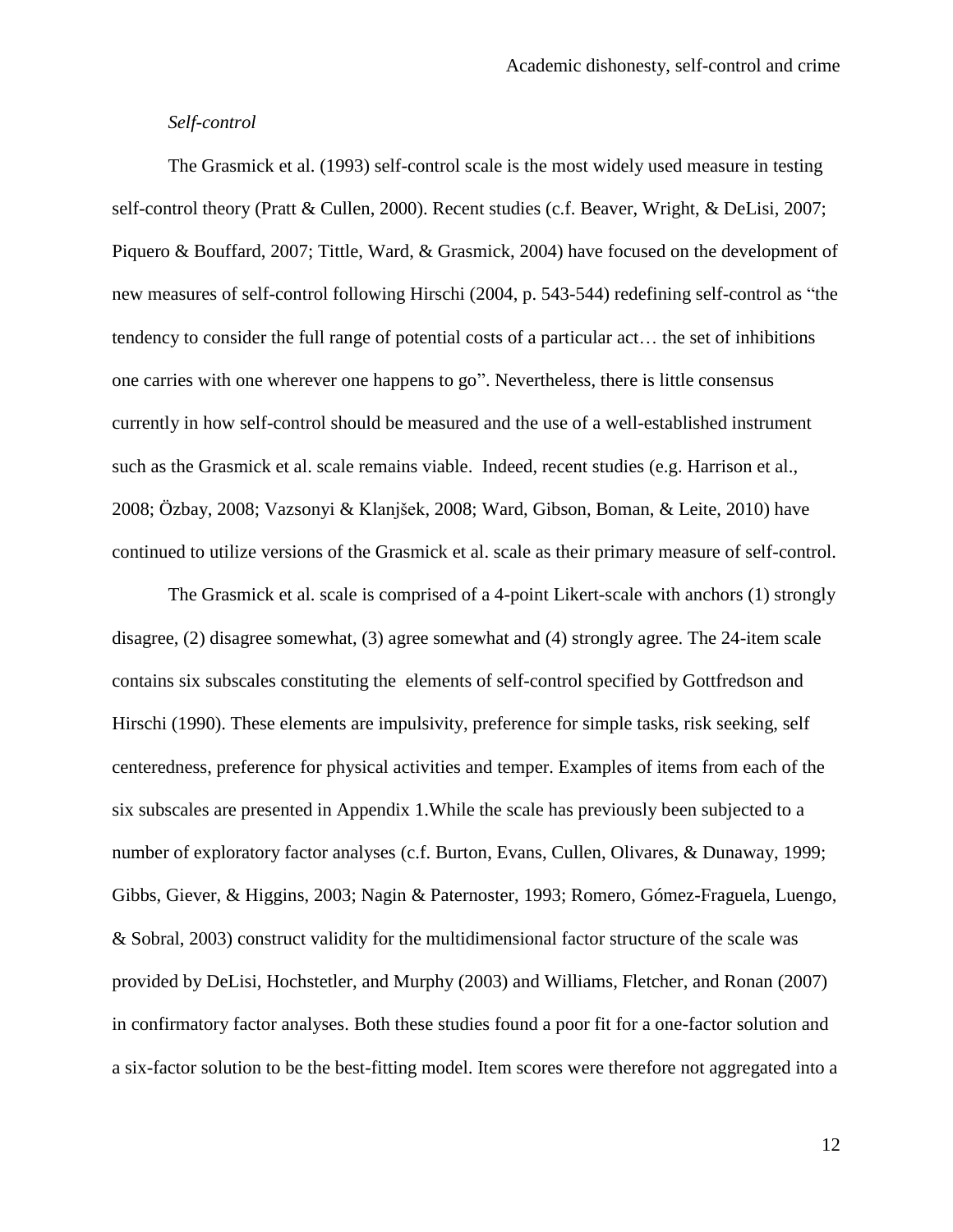total summary score in the current study. Instead, subscales were created for each of the six selfcontrol elements by summating scores from the four items measuring each element. Each subscale had a possible score range of 4-16 with higher scores indicative of lower self-control.

Reliability for the total scale was Cronbach"s alpha of .805 (Grasmick et al, 1993), with reliability for the subscales generally above .70 (Gibson, Ward, Wright, Beaver, & DeLisi, 2010). Support for the criterion-related validity of the scale has been found in a meta-analysis carried out by Pratt and Cullen (2000), although a behavioral self-control measure showed to have stronger predictive value than the Grasmick et al. measure on a number of criminal offences (Ward et al., 2010). A study by Marcus (2003), while advocating a behavioral alternative to the Grasmick et al. scale, nevertheless found a strong correlation between a German version of the Grasmick et al. total scale and the Self-control Subscale of the California Psychological Inventory,  $r = .67$ ,  $p > .01$ . This may suggest good convergent validity for the total scale.

Cronbach"s alpha internal consistency reliability estimates for each of the subscales were above 0.6 with the exception of the impulsivity subscale ( $\alpha$  = .58). While lower than that found in Gibson, Ward, Wright, Beaver, and DeLisi (2010) study, the internal consistency estimates were considered acceptable given the short length of each subscale (4 items); the limitation implied by these reliability values is noted in the Discussion section. Cronbach's alpha values for each subscale and Pearson product-moment correlations between the subscales, which were small to moderate, are shown in Table 1.

#### INSERT TABLE 1 HERE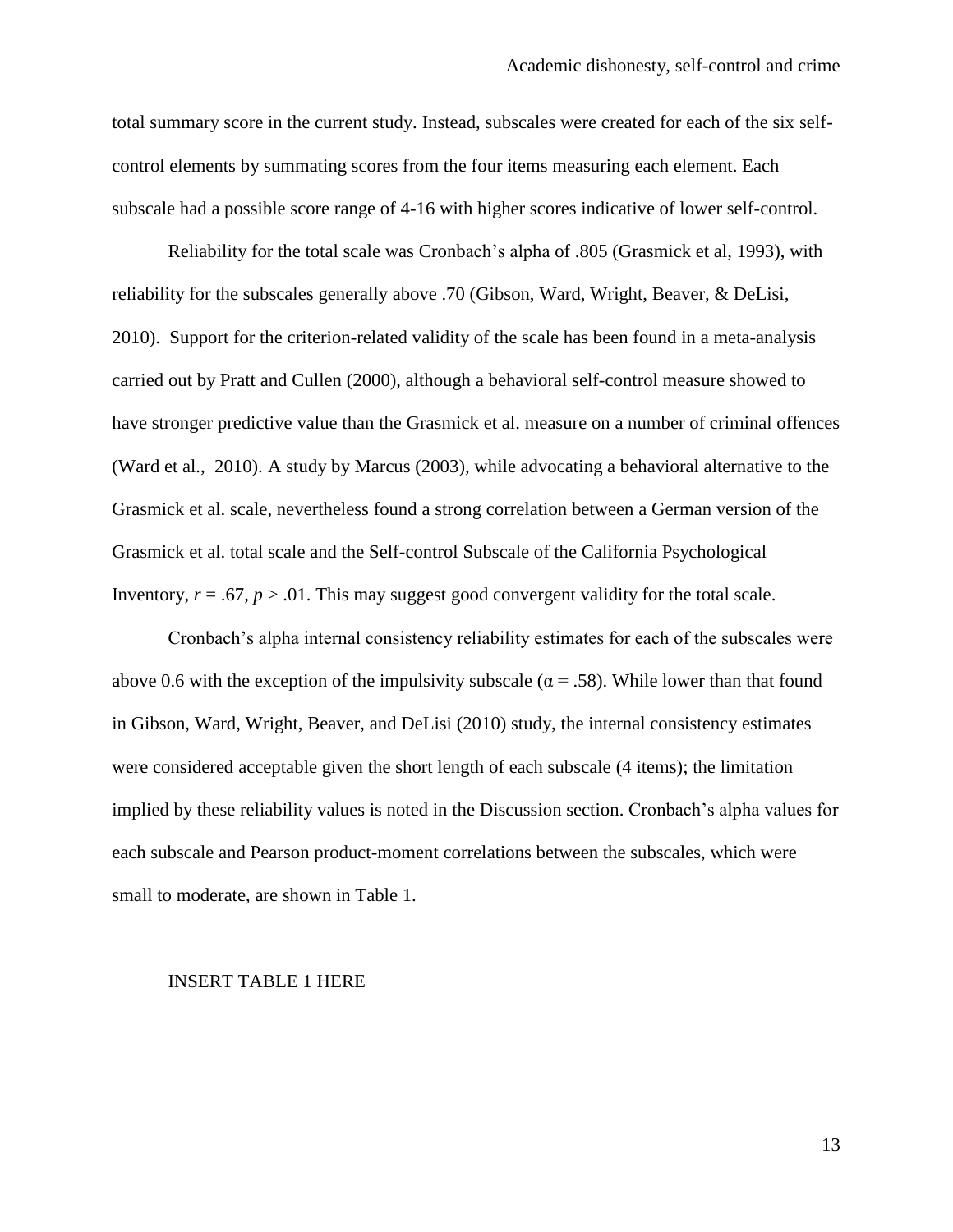## *Academic dishonesty*

Self-reported academic dishonesty was assessed by Eve and Bromley"s (1981) scholastic dishonesty scale. The scale contained nine representative acts of dishonesty within the academic environment (see Appendix 2). While the Eve and Bromley scale is shorter than similar measures (for example, the 20-item scale used by de Lambert et al., 2006), it has the advantage of including only those items that at least 75% of the students in Eve and Bromley"s (1981) validation study agreed constituted dishonest actions. Participants were asked to indicate the frequency of the behaviors during a specified time period, with  $0 =$  None at all,  $1 = 1-2$  times, or  $3 = 3$  or more times. The measure was administered twice – once at the beginning of the semester, at which point participants were asked about their engagement in academically dishonest behaviors at any time *during your university career*, and at follow-up at the end of the semester, when participants were asked about their engagement in dishonesty behaviors *during the last semester*. Cronbach"s coefficient alpha was .65 for the total scale which was considered acceptable given the scale"s short length and status as a behavioral self-report scale.

## *General crime/delinquency*

To capture the multidimensionality of crime the Elliott and Ageton (1980) 40-item Self-Report of Delinquency (SRD) crime scale was modified for the study. The 40-item measure was developed primarily from offences contained in the Uniform Crime Reporting Program that were associated with arrest rates greater than 1% for young people in North America. The SRD has been used in a number of studies investigating the correlates and causes of crime (c.f. Burton et al., 1999; Canter, 1982; Evans, Cullen, Burton, Dunaway, & Benson, 1997).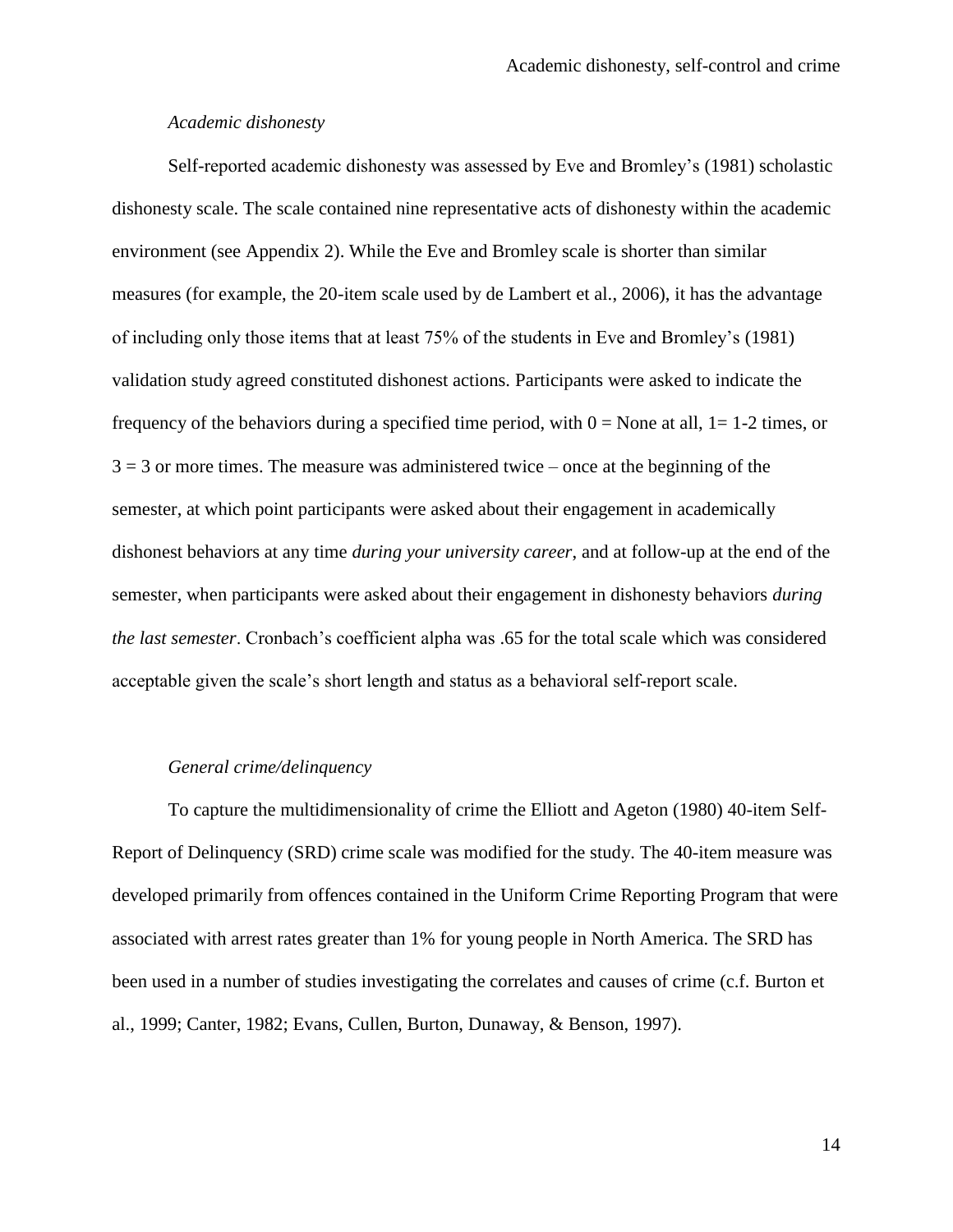Consultations with the Police Department in New Zealand were carried out to determine the appropriateness of the crime items for the New Zealand context. As a result several items were omitted, such as offences that were deemed not criminal in New Zealand such as hitchhiking, begging and prostitution, and all status crimes. Minor changes were made to drug items that reflected common usage in New Zealand. For example hashish was replaced with cannabis and barbiturate street names with rollies and pinkies. Dance drugs (i.e., ecstasy, GHB) were included as they were currently the drug of choice amongst young people. The seven commonly-used illegal substances were marijuana, hallucinogens, amphetamines, barbiturates, heroin, cocaine, and dance drugs. One drug item, marijuana, was deleted from analysis due to large univariate outliers which produced distorting influences in the multivariate analyses. Use of marijuana is very common in New Zealand, with large sample surveys indicating that approximately half of the New Zealand population admitted to having used marijuana at least once in their life (Wilkins, Girling, Sweetsur, & Butler, 2005). These changes reduced the 40 offences in the original scale to 36 crime items.

Participants were asked to record the number of times they have engaged in each offence *over the previous 12 months* at the initial data collection and *during the past semester* at the follow-up period.

Elliott and Ageton (1980) developed offence categories for the SRD scale based on Glaser"s (1967) typology of offences. We elected, however, to construct offence categories based on the four of the seven offence categories used by the New Zealand Police Force (as described by Statistics New Zealand, 2009).

Dishonesty offences (including theft): 13 items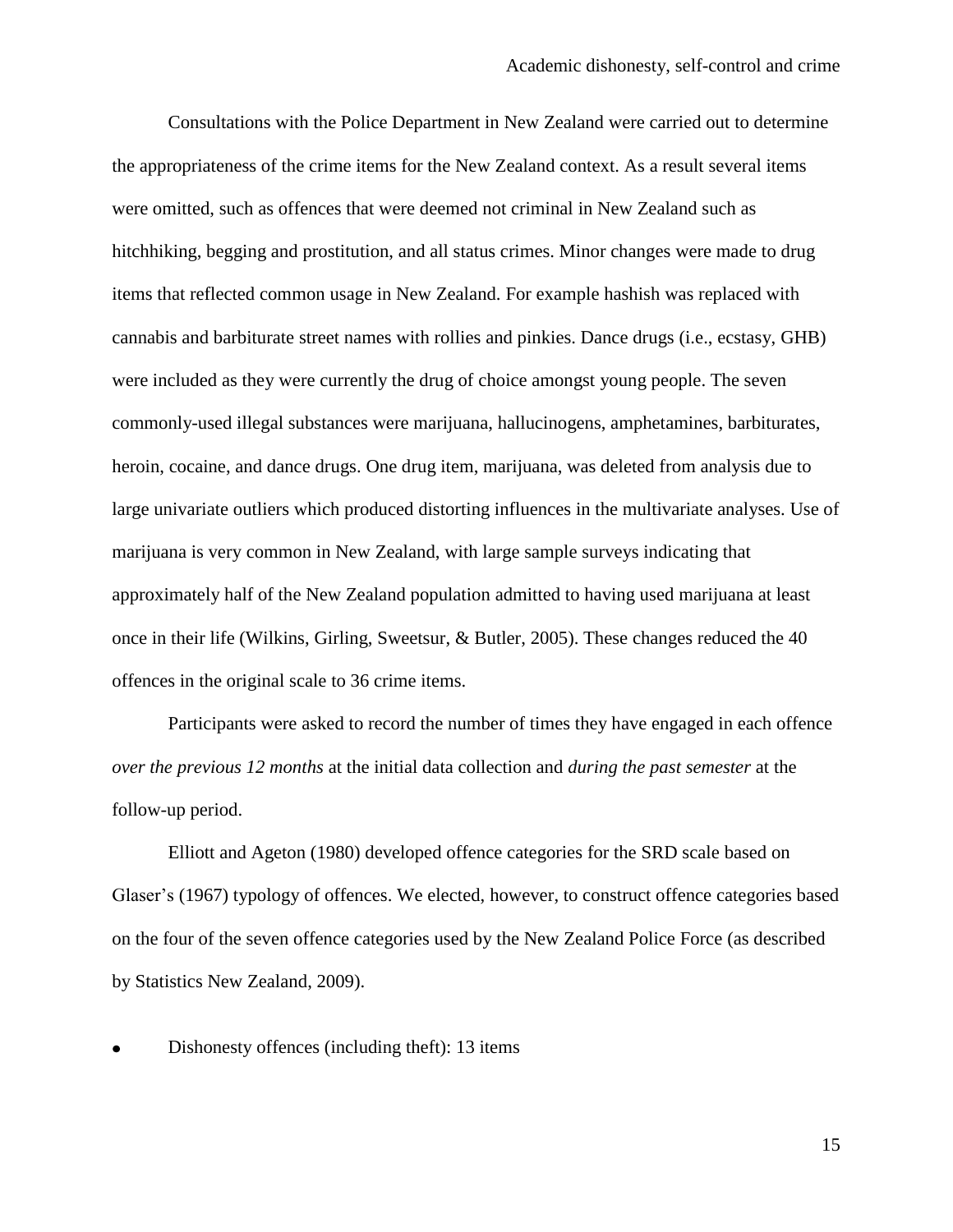- Drug and anti-social offences (include offences such as drunkenness in a public place and provision of alcohol to minors) : 12 items
- Violent offences, including threats: 7 items
- Property damage (vandalism etc.): 4 items

The three remaining offence categories utilized by the New Zealand Police were omitted in our analysis. Sexual offences were excluded given that only a single offence item fell into this category, and no participants reported engaging in this offence. Property abuse offences were omitted as only one item (Carrying a concealed weapon) fell into this category; the concealed weapon item was amalgamated into the violence category. Finally, the administrative offences category was omitted as no items whatsoever fell into this category.

#### *Data screening and analysis*

Data analysis was primarily performed with the SPSS 18.0 computer application. Bootstrapping analyses were completed using StatsDirect 2.7.8 (StatsDirect Ltd., 2010). Missing items for all participants at initial data collection and those returning for the follow-up study were small in number, dispersed among items and participants, and showed no clear relation to any of the study variables. The missing at random assumption therefore appeared justified for these missing data points, and missing items were replaced via Expectation Maximization imputation. Multivariate outlier checks were completed via examination of Cook"s distance in combination with the suggestion of Cook (1977) to consider cases with a Cook"s distance greater than the median of the  $F_{p,n-p}$  distribution as possible outliers and the natural gap principle suggested by Lawrance (1990). One case was identified as an outlier in the prospective logistic regression analyses and deleted from these analyses.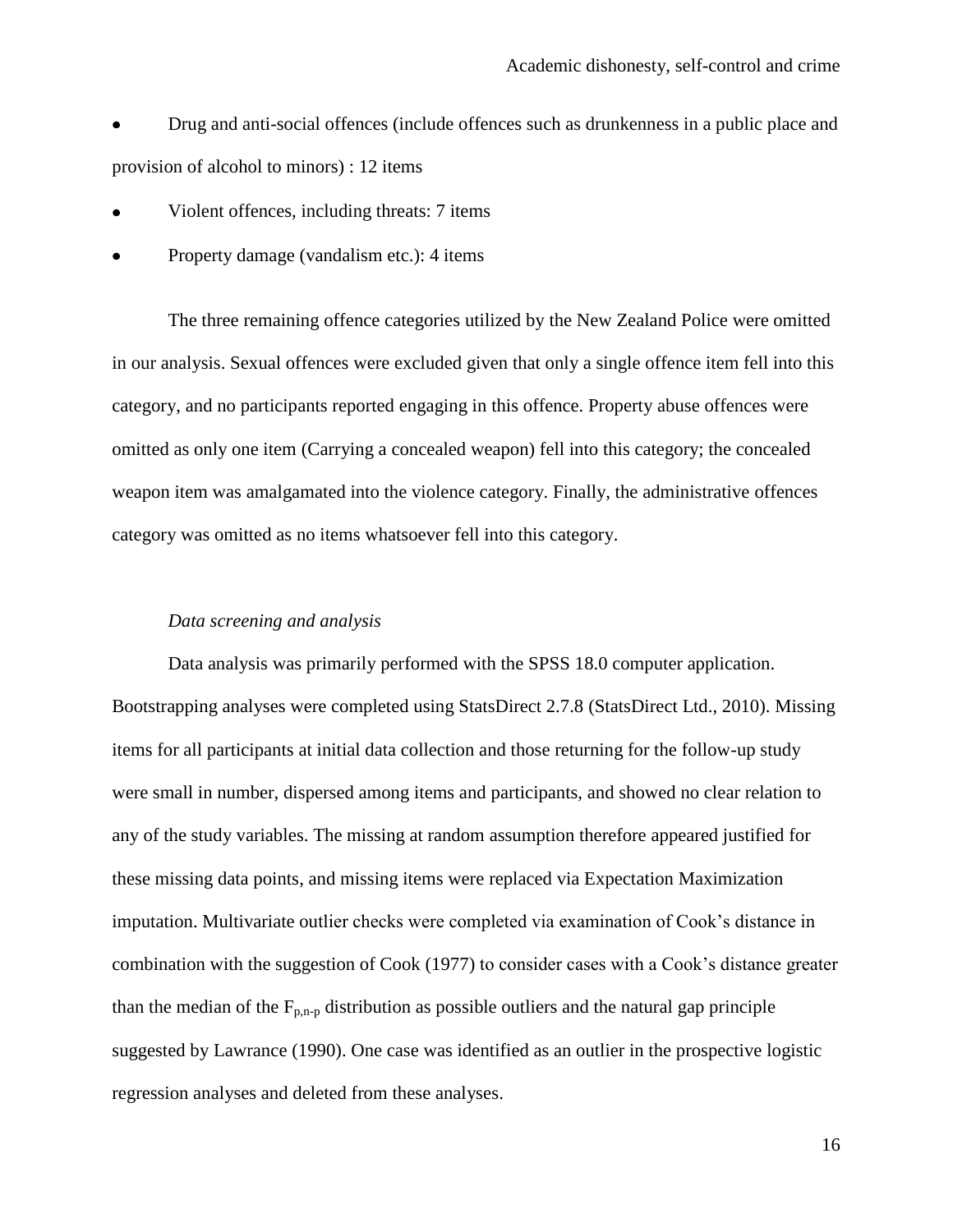The bivariate relationship between academic dishonesty and crime (as well as group descriptive statistics) were analyzed using rank-based non-parametric statistical tests given the non-continuous, kurtotic and highly skewed distributions of the academic dishonesty and crime behavior count variables. These violations of the distributional assumptions required for parametric tests such as Pearson"s product-moment correlation coefficients and ANOVA may have resulted in analytic distortions and biases if such parametric tests were utilized (Hair, Anderson, Tatham, & Black, 1998). Mann-Whitney and Kruskal-Wallis tests were used to test for group differences, and Spearman"s rho to examine correlations. The Mann-Whitney U tests the null hypothesis that two groups are drawn from the same distribution, and is equivalent to a parametric *t*-test after ranking across the combined sample. The Kruskal-Wallis one-way analysis of variance is the extension of the Mann-Whitney U to three or more groups. Similarly, Spearman"s rho rank class correlation coefficient is equivalent to a Pearson"s product-moment correlation coefficient after data points within each variable have been converted to rankings. In addition to not requiring strict distributional assumptions, these tests have the advantage of being analogous to well-known parametric tests after the ranking of data points. The ability of selfcontrol theory to explain academic dishonesty both retrospectively and prospectively was assessed using controlled binary logistic regressions after dichotomizing scores on Eve and Bromley (1981) scholastic dishonesty scale into categories of 0 (no incidents of academic dishonesty reported in the specified time period) and 1 (at least one incident of academic dishonesty reported in the specified time period).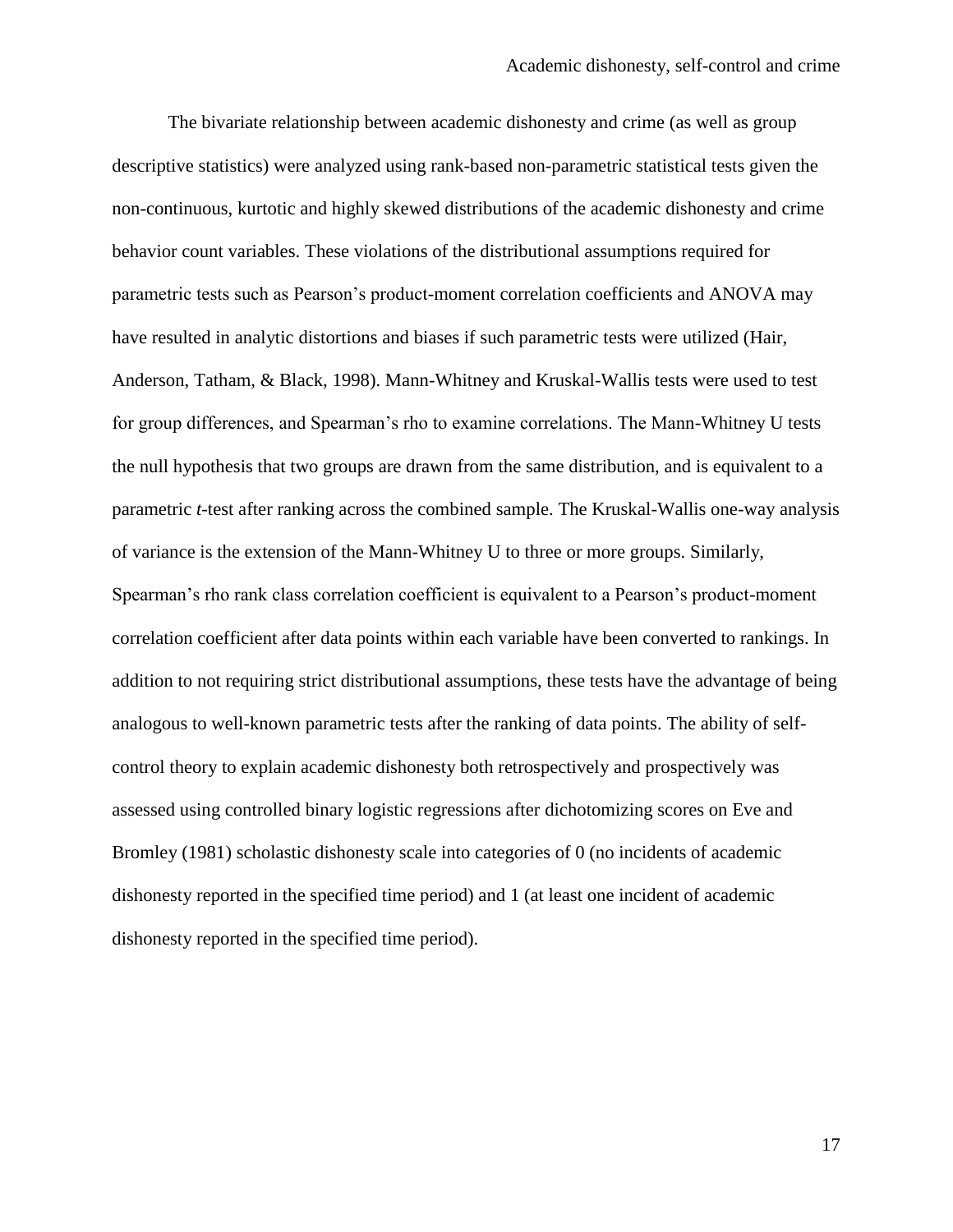# **Results**

## *Section 1: Descriptive and bivariate data*

Self-reported academic dishonesty frequency data for the sample is reported in Table 2 and by gender and ethnicity in Table 3. Descriptive data for the self-reported delinquency scale is shown in Table 4. As shown in Table 2 there was a low self-reported prevalence of academic dishonesty at the initial data collection: just 31.1% of the sample reported committing at least one incident of academic dishonesty in their entire existing university career. Of the 171 participants who completed questionnaires at follow-up, 19.9% admitted to at least one act of academic dishonesty over the course of the semester to follow-up.

#### INSERT TABLE 2 HERE

Comparisons of academic dishonesty scores between ethnicity and gender groups in Table 3 show that males were slightly more likely to commit academic dishonesty than women, with Mann-Whitney tests indicating statistically significant differences at follow-up (*p* = .007) but not at initial data collection ( $p = .141$ ). Kruskal-Wallis tests indicated group effects for ethnicity were statistically significant at initial data collection ( $p < .001$ ) and at follow-up ( $p =$ .001). Mann-Whitney pairwise comparisons were significant between Europeans and Māori at follow-up ( $p = .003$ ), and Europeans and Asians at both time periods (both  $p$  values  $\lt .001$ ).

#### INSERT TABLE 3 HERE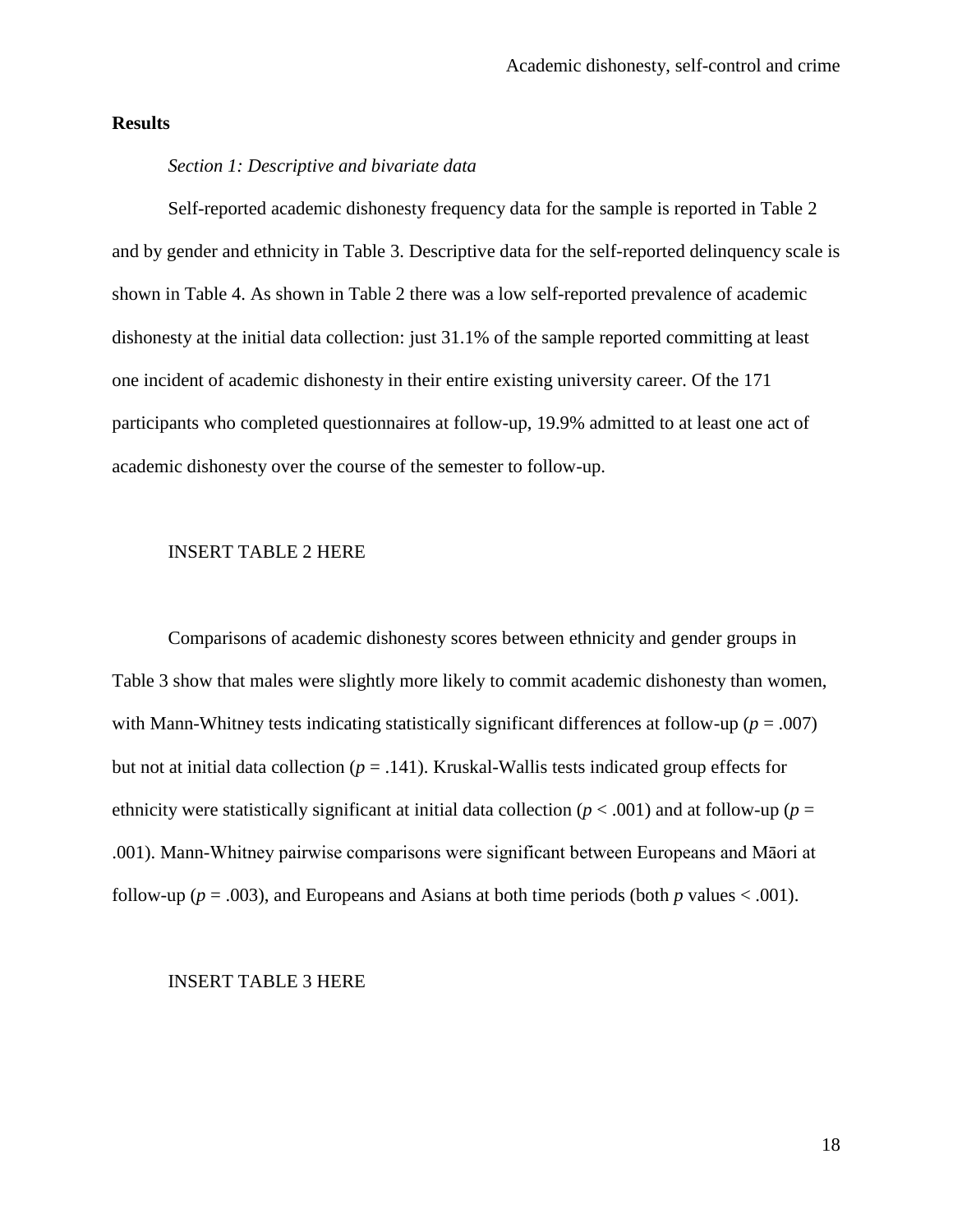The associations between age, gender, university grades, and academic dishonesty were also examined. Both age and university grades had small but inverse correlations with academic dishonesty that failed to reach statistical significance. Based on evidence in the literature, however, suggesting that both age (Marsden, Carroll, & Neill, 2005; McCabe & Treviño, 1997) and university grades/GPA (Bunn et al., 1992; Diekhoff et al., 1996; Genereux & McLeod, 1995) are associated with academic dishonesty, these variables were considered as controls in subsequent multivariate analyses. Age was included as a control due to multivariate predictive value at or approaching significance at both data collection points, while grades were excluded due to very weak predictive value. Ethnicity was also included as a control variable and dummycoded as 1 (European/Pākehā) and 0 (Other). No statistically significant differences in level of academic dishonesty were apparent amongst the non-European ethnic groups (Kruskal-Wallis *p*  $= .234$  at initial data collection and  $p = .258$  at follow-up), justifying the collapsing of the ethnicity categories into a dichotomous format.

Academic dishonesty over the existing university career was strongly predictive of dishonesty during the semester, with a Pearson"s correlation coefficient of .60 and a nonparametric Spearman's rho correlation coefficient of .48 ( $p < .001$ ); Pearson's correlation may be a reliable indicator of correlation magnitude but not significance here given very similar but nonnormal distributions in both variables. This strong relationship would appear to be consistent with the general finding in the deviancy literature that past crime/deviant behavior is the best predictor of future crime/deviant behavior (c.f. Nagin & Paternoster, 1991).

Despite the low rates of self-reported academic dishonesty in the sample participants reported moderate to high levels of criminal activities, with the majority of students admitting to at least one criminal act in the past 12 months at initial data collection and in the semester to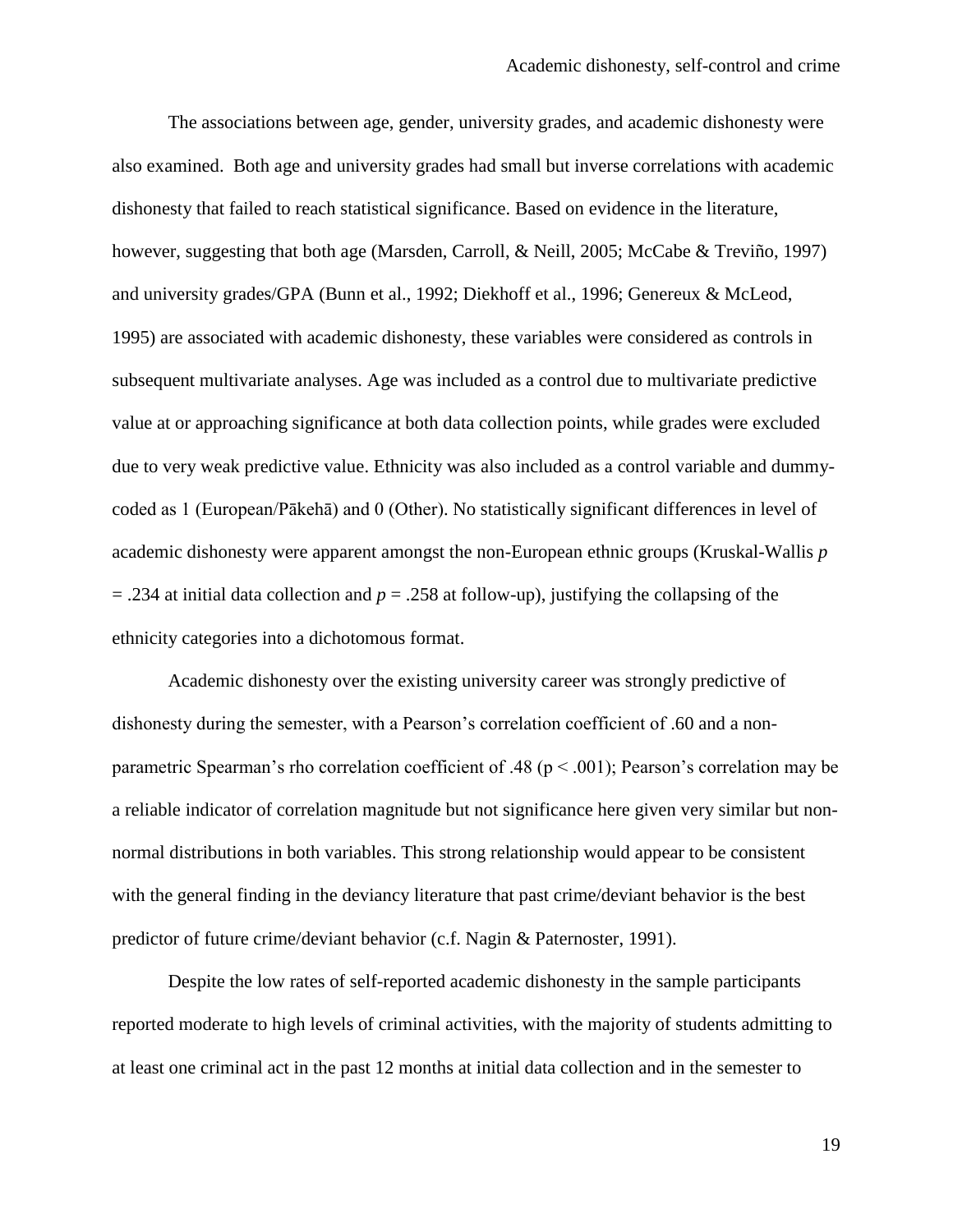follow-up as shown in Table 4. Drug and anti-social offences were the category most commonly engaged in, followed by dishonesty offences.

#### INSERT TABLE 4 HERE

There were statistically significant inverse correlations between the total of all offending and age (Spearman's rho =  $-0.22$ ,  $p < 0.001$  at initial data collection and  $-0.24$ ,  $p = 0.002$  at follow-up) as well as with university grades (Spearman's rho  $=$  -.22,  $p < .001$  at initial data collection and -.28,  $p < 0.001$  at follow-up). These findings are coherent with the established relationship between intelligence and age with crime (Erickson, 1928; Hirschi & Hindelang, 1977; Moffitt, Gabriella, Mednick, & Schulsinger, 1981). Group effects for sex were found (Mann-Whitney *p* < .001 at both initial data collection and follow-up), with male students self-reporting greater involvement in general criminality than female students.

## *Section 2: The relation of academic dishonesty to general delinquency*

Data on self-reported academic dishonesty and crime/delinquency was obtained at both initial data collection and follow-up. Bivariate relationships between academic dishonesty and summated totals of offences for the SRD scale *in toto* and for individual offence categories were examined.

As shown in Table 5, moderately sized and statistically significant bivariate rank correlations were present between academic dishonesty and offence category counts in almost all cases, except the association between academic dishonesty and property damage offences at initial data collection.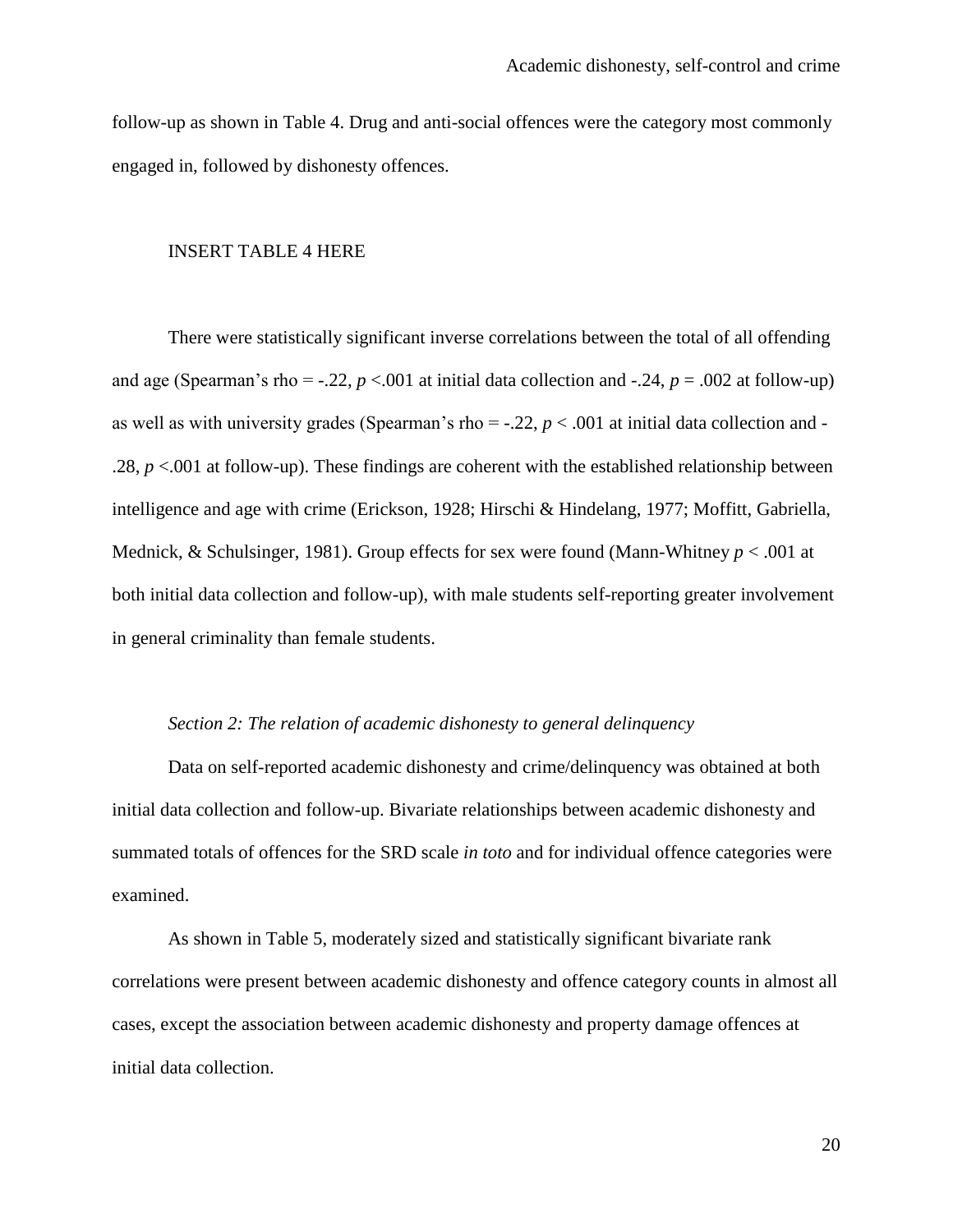A Bonferroni correction was not employed in this analysis based on the convincing conclusions of Perneger (1998) and Nakagawa (2004) that the deleterious effects on statistical power, Type 2 error rate, and publication bias involved in using this correction outweigh its advantage in most situations. Instead, caution in the interpretation of the alpha values should be given with consideration to the number of comparisons made.

#### INSERT TABLE 5 HERE

#### *Section 3: The capacity of self-control to predict past academic dishonesty*

The bivariate associations between the various self-control subscales and the academic dishonesty measures are shown in Table 6, utilizing non-parametric Spearman's rho correlation coefficients. These coefficients indicate only weak associations between participant ranks on the individual self-control subscales and ranks on the Eve and Bromley (1981) scholastic dishonesty scale.

#### INSERT TABLE 6 HERE

The Eve and Bromley (1981) scale was highly right-skewed and contained a majority of zero values: i.e. most respondents reported no academic dishonesty at all. Ordinary least squares regression techniques would therefore be inappropriate, given that the obligatory homoscedasticity and normality techniques would be strongly violated. For this reason binary logistic regression was utilized. This analysis involved dichotomizing the scores on the Eve and Bromley scales (at initial data collection and follow-up) into two categories: participants who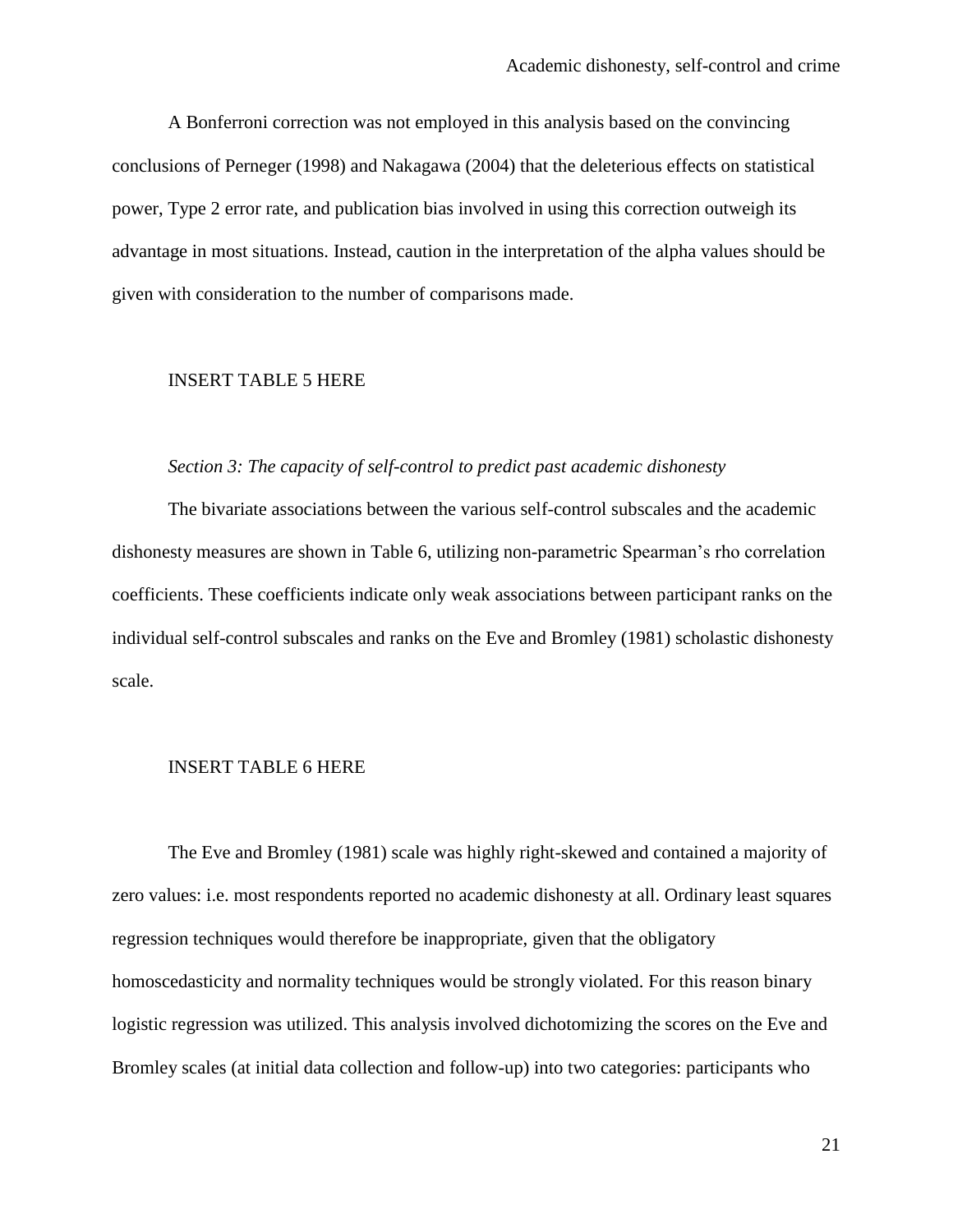reported at least one incident of academic dishonesty and participants who reported no academic dishonesty. Binary logistic regression has the advantage of being undemanding in assumptions, although this choice of analysis had the cost of involving some data reduction in terms of collapsing all scores of 1 or more on the Eve and Bromley scale into a single category. Binary logistic regression has been utilized in similar studies (Mustaine & Tewksbury, 2005; Smith, 2004). A guide to interpretation of the tabulated statistics provided for the logistic regressions completed is provided in Table 7.

#### INSERT TABLE 7 HERE

For each of the models produced the parameter/coefficient estimates for the self-control and control variable predictors are reported. The estimates of model fit for both the full model and a "controls-only" model were evaluated so that any increases in goodness of fit attained through adding self-control predictors to the model could be observed.

As shown in Table 8 the analysis revealed that none of the Grasmick et al. (1993) subscales were statistically significant predictors of retrospective academic dishonesty at the .05 level when entered together into a controlled model; the self-centered subscale was the subscale most closely approaching significance ( $OR = 1.265$ ,  $p = .120$ ). Tests of model fit indicated that the improvement in fit of the controls-only model was small and not statistically significant, as per the omnibus test of the self-control subscale block. The Akaike Information criterion also indicated that the controls-only model had a better parsimonious fit than the full model including the self-control subscales. While the analysis in Table 8 included age, sex, and ethnicity control variables, none of the self-control subscales reached significance when entered simultaneously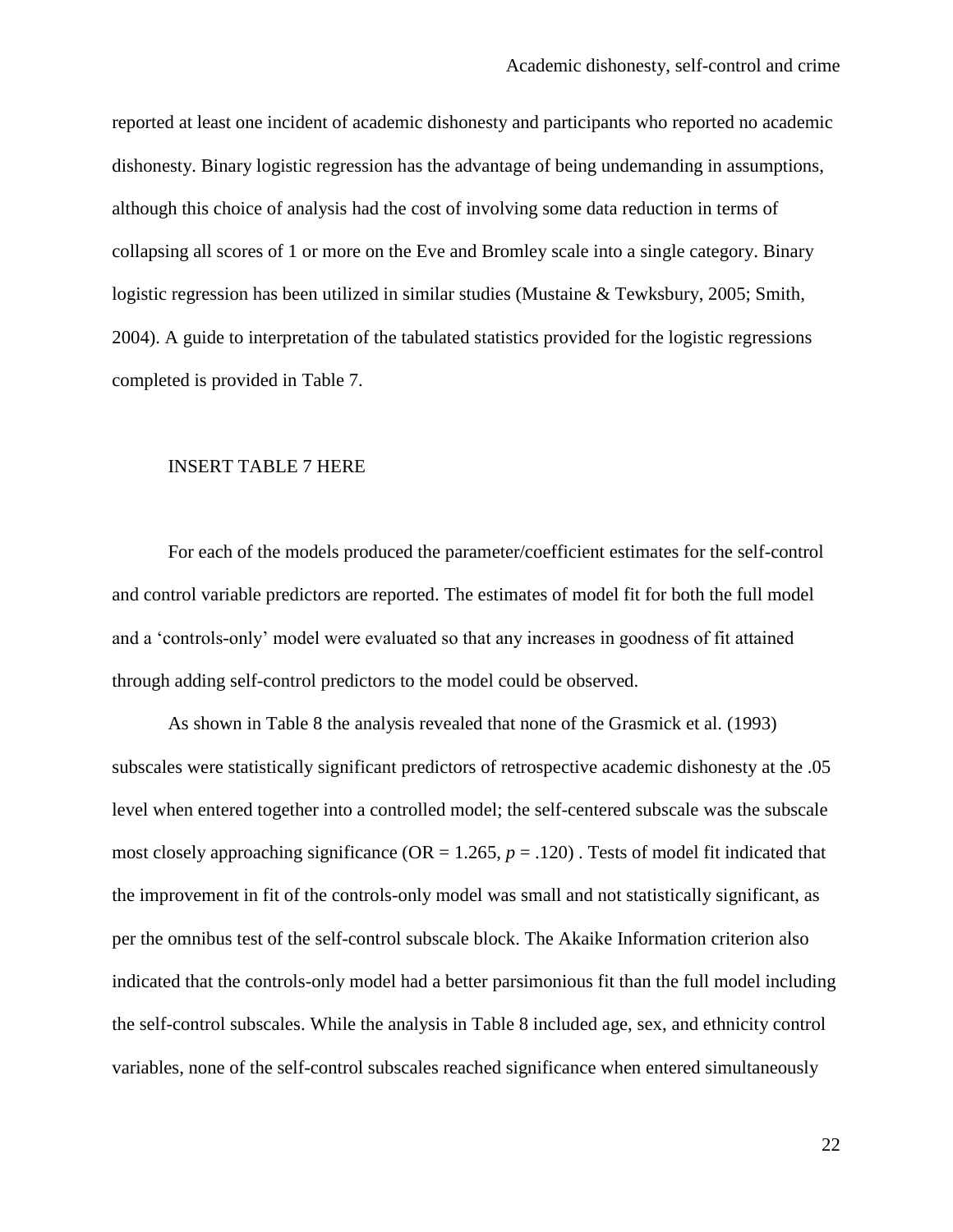even without these controls present. The analysis thus far indicated the concurrent predictive capacity of the Grasmick et al. subscales for predicting whether participants fell into the dishonesty or no-dishonesty categories was fairly weak.

#### INSERT TABLE 8 HERE

## *Section 4: The predictive capacity of self-control to future academic dishonesty*

These analyses were then repeated with academic dishonesty in the time period to follow up as the dependent variable. A binary logistic regression was again conducted with control variables entered in the first block and all six Grasmick et al. (1993) subscales entered simultaneously in the second block. As shown in Table 9 the Grasmick et al. subscales demonstrated a somewhat better predictive capacity for future academic dishonesty in that two of the subscales (self-centered and risk-seeking) were statistically significant in the total model, although the negative coefficient for the risk-seeking subscale was surprising and inconsistent with self-control theory. The self-control subscales as a whole now added a statistically significant improvement in model fit over the control variables only model, and the Akaike Information Criterion indicated better parsimonious fit for the full model than the controls-only model. This improvement in parsimonious fit was slight, however, and overall model fit as indicated by the Cox and Snell pseudo  $R^2$  remained modest.

#### INSERT TABLE 9 HERE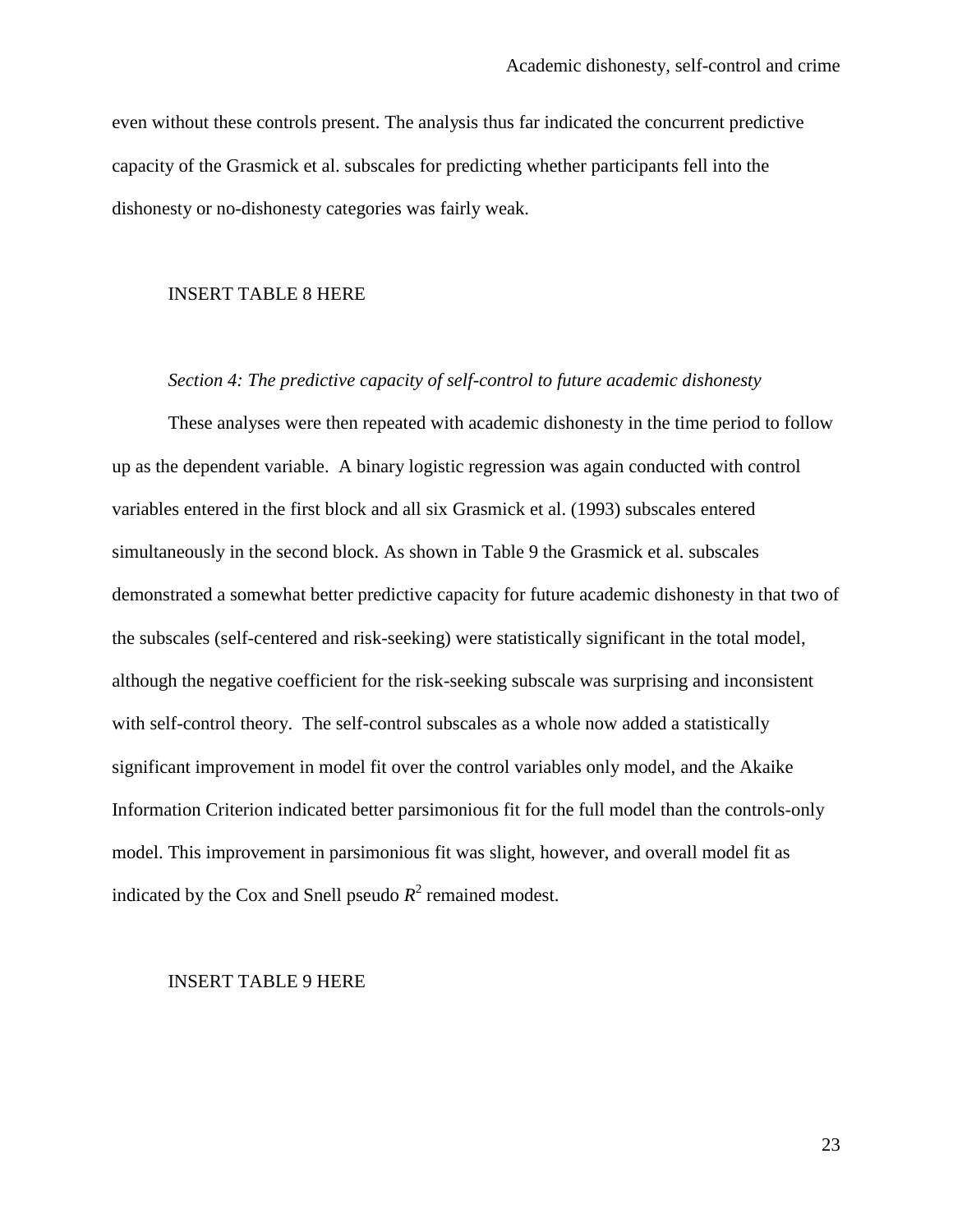The self-centered and risk-seeking subscales also remained significant when past academic dishonesty (in dichotomous 0-1 form) was additionally entered into the controlled model in Table 9. However, the strength of the association between past and future dishonesty dwarfed the contribution of the self-control subscales, with an odds ratio of 10.001 for past academic dishonesty in predicting future dishonesty  $(p < .001)$ . Clearly, variation in self-control was not sufficient to explain the strong association between past and future dishonesty.

A concern with regard to the prospective analysis was the low number of events (i.e. participants admitting to academic dishonesty) per predictor variable – 3.78 events per variable for the main analysis in Table 9. A minimum of 5 events per variable was indicated as appropriate for logistic regression in the simulation study of Vittinghoff and McCulloch (2007). Bootstrapping bias-corrected confidence intervals across 1000 (re)samples was therefore used to confirm the robustness of relationships; the risk-seeking (95% bias-corrected confidence interval for OR: 0.246–0.877) and self-centered subscales (95%CI for OR: 1.016–3.184) remained significant.

An additional simple analysis involved testing a predictive model including the six selfcontrol subscales without any control variables, achieving a higher events per variable figure (5.67) but without considering confounding influences. In this case the risk-seeking and selfcentered subscales remained significant at somewhat more positive magnitudes (risk seeking OR  $= 0.572$ ,  $p = 0.023$ ; self-centered OR  $= 1.756$ ,  $p = 0.009$ ). The physical activities subscale was also just significant in this case,  $(OR = 1.605, p = .046)$ , but this finding was not robust to a bootstrapping approach (95% bias-corrected confidence interval: 0.926–2.665).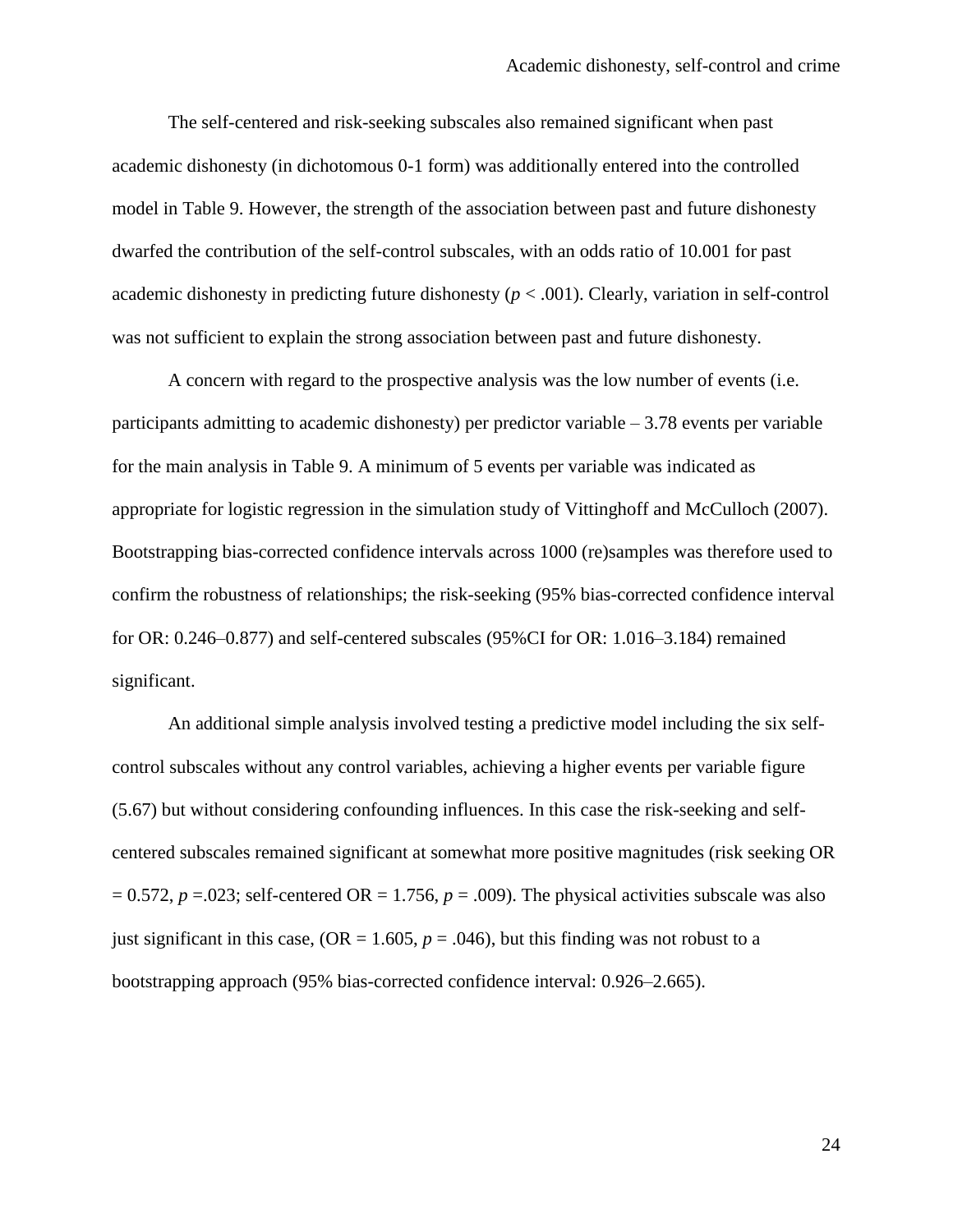### **Discussion**

The first matter deserving comment in this study is the low overall self-reported prevalence of academic dishonesty in the sample: just 31.1% of the initial sample admitted at least one incident of academic dishonesty in their existing university careers, and just 19.9% of the sample at follow-up admitted to at least one incident in the semester that comprised the follow-up period. These figures are noticeably lower than prevalence estimates posted in other international (c.f. Lim & See, 2001; Lin & Wen, 2007; Whitley, 1998) and New Zealand studies (de Lambert et al., 2006). However, these prevalence estimates are not directly comparable – the academic dishonesty measure used in this study contained only more serious behaviors of academic dishonesty that a large majority of students consider dishonest (i.e. acts that 75% of more of Eve and Bromley"s (1981) validation sample agreed constituted dishonesty). The benefit of using such a scale was the capacity to focus on predicting the engagement in relatively serious forms of academic dishonesty rather than attempting to explain observations on a summated scale containing an unweighted mixture of academic dishonesty items ranging from the very serious to the trivial. While it is a possibility that the low prevalence of self-reported academic dishonesty could be attributed to social desirability effects, a limitation of the study in that this was not directly evaluated, the fact that participants readily admitted to a range of criminal offences provide some reassurance that these effects were not pervasive. While divulging academic misdemeanors could have had serious consequences for students participating in the study, the possibility of this threat influencing participants' responses was reduced by providing anonymity so that students could not be identified by their responses. It is pertinent to note, however, that the study was reliant on self-report measures of academic dishonesty and no objective measures of misconduct were obtained, thus limiting the validity of the findings. The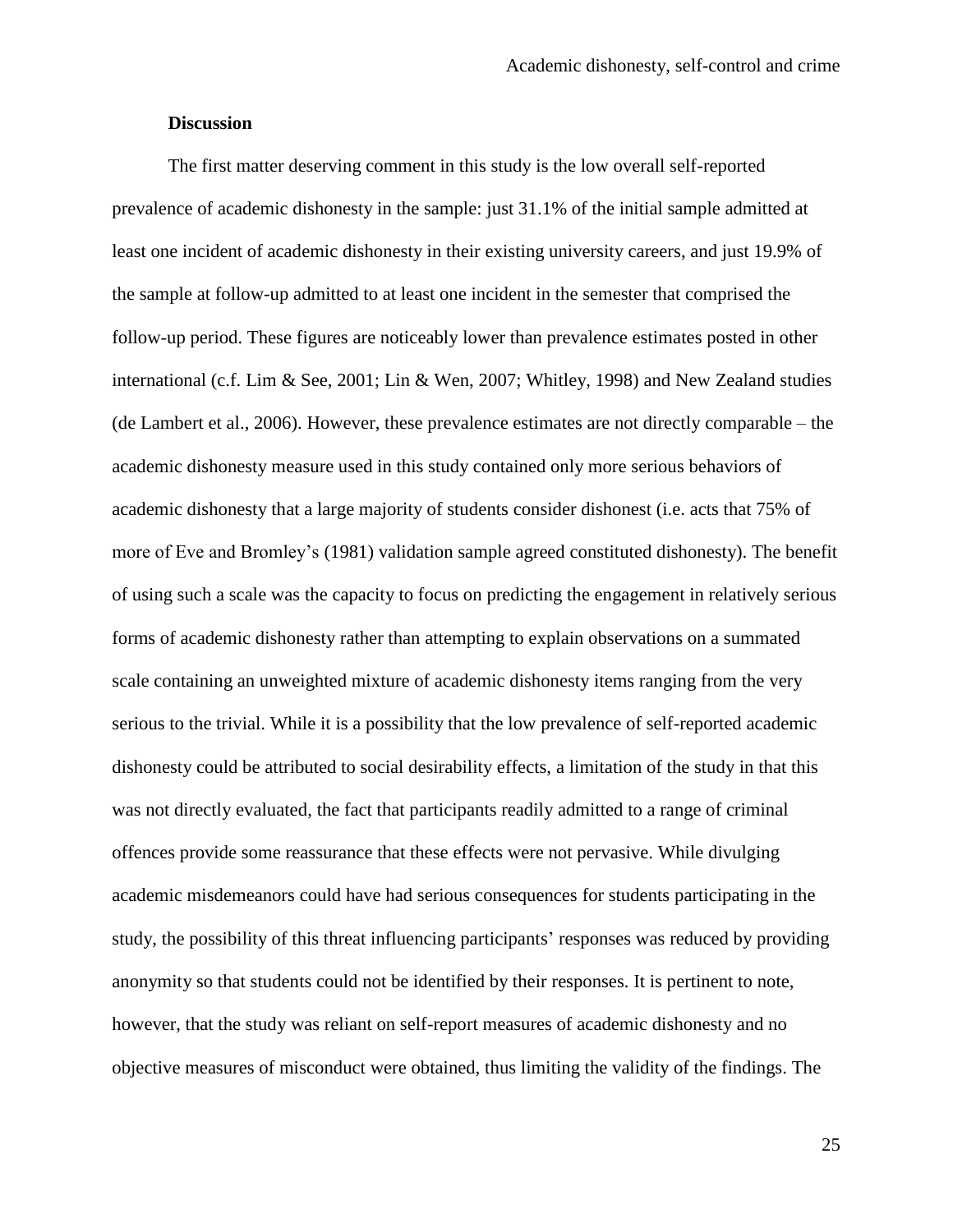study also focused primarily on individual-level predictors of dishonesty and so does not allow for possible interactional effects of situational or contextual variables that may influence academic misconduct, such as peer influence or knowledge of the institutional regulations and disciplinary procedures for such behaviors.

This study was the first, to our knowledge, to assess the relationship between academic dishonesty and an overall index of general criminality; based on the number of self-reported instances of engagement in four broad criminal offence categories utilized by the New Zealand Police. These analyses indicated that academic dishonesty had a small to moderate association with general criminality (Spearman"s rho correlation .18 at initial data collection and .20 at follow-up). In terms of the association between academic dishonesty and individual categories of crime, not only was academic dishonesty correlated with general dishonesty offences – as one might well expect – but also with categories such as drug offences and even violent crime. In fact, of the four crime categories measured over two data collection points, only the property damage category at initial data collection had no statistically significant correlation with academic dishonesty. While these associations were again relatively small in magnitude, with correlations under 0.2 in size in most cases, the findings indicate that the findings indicate that for some students academic dishonesty is but a small part in a repertoire of criminal and deviant activities consistent with a self-control theory of crime.

Assessing the capacity of self-control subscales to predict engagement in academic dishonesty was the second aim of the study. Our analyses showed that the subscales of the Grasmick et al. (1993) scale had very limited explanatory capacity for participation in academic dishonesty. Our study is relatively rare in that we chose not to aggregate items across the entire self-control scale, based in large part on convincing evidence using the same dataset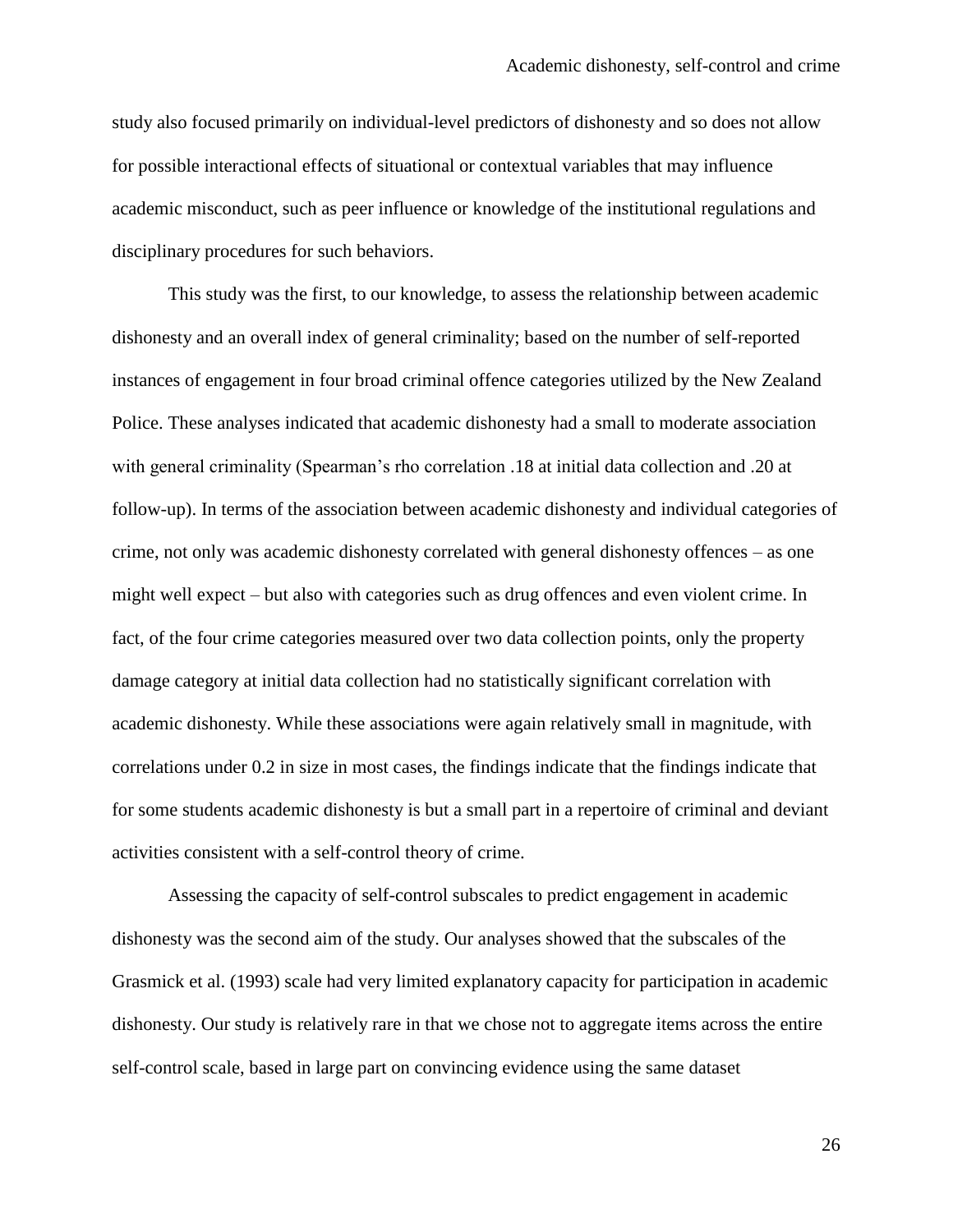supplemented with observations from prison inmates (Williams et al., 2007) that a unitary factor solution is not tenable for the Grasmick et al. scale. When we examined the predictive capacity of the individual self-control subscales, controlled binary logistic regressions indicated that only the self-centered subscale was a statistically significant positive predictor of engagement in academic dishonesty at follow-up, while none of the subscales were significant predictors at initial data collection. The risk-seeking subscale was also a significant negative predictor of academic dishonesty at follow-up, in contradiction with the predictions of self-control theory.

In general, the self-centered subscale variable was the best predictor of academic dishonesty of the self-control subscales, being a significant predictor at follow-up in the controlled model and being the subscale closest to reaching significance  $(p = .120)$  at initial data collection. A similar result was found within the prison population in Williams et al. (2007). Related studies such as Arneklev et al. (1993) and Longshore, Turner, and Stein (1996) have generally found the risk-seeking subscale to be the most effective predictor of crime of the selfcontrol subtypes. While this finding is seemingly at odds with the criminological literature, research within other social sciences tradition have found the related concepts of self-interest and narcissism to be associated with unethical conduct. For example, Kish-Gephart, Harrison, and Treviño (2010) found dispositional qualities such as self-interest, self-gain, and a lack of concern for the welfare of others were key determinants at the individual level for unethical decision-making in the workplace. In fact these personality characteristics were much more strongly associated with unethical conduct than the demographic variables of age, gender, and education. Similarly, in investigating the role of personality attributes particularly narcissism and cynicism on ethical conduct in research, Antes et al. (2007) found that those with a narcissistic disposition were less likely to engage in metacognitive ethical decision-making strategies.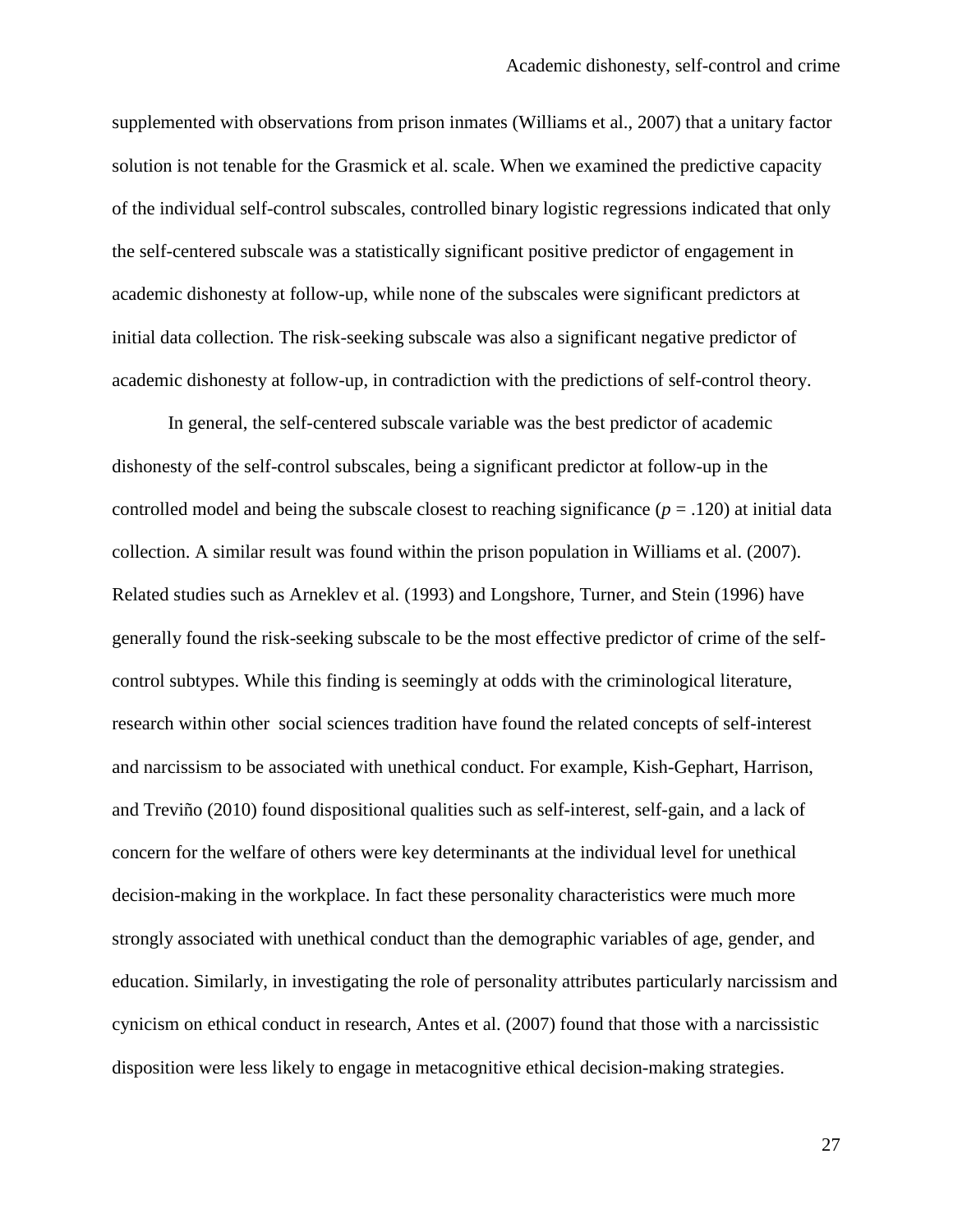Further, these individuals showed a tendency towards deceptive and selfish behavior, and an avoidance of responsibility for the consequences of their behavior. A lack of empathy for the welfare of others coupled with high levels of cynicism contributed to higher levels of moral disengagement from one"s personal moral values, thus increasing the likelihood of unscrupulous conduct (Detert, Treviño, & Sweitzer, 2008). Coming from a different perspective this study provides further support for the relationship between self-centeredness and academic misconduct, as well as general deviancy and criminality. As Kish-Gephart, Harrison, and Treviño (p. 20) aptly concludes "To what extent is self-interest the key driver behind bad apples at work?": a question that could be reiterated within the halls of academic institutions.

Curiously, the relationship between risk-seeking and academic dishonesty in the current study was *negative* at follow-up in a controlled multivariate model. We can speculate that this might mean that academic dishonesty may, in at least some situations, represent risk-*averse* behavior. Whilst appearing paradoxical, as there are certainly substantial risks involved if one was caught, the prospect of academic failure, wasting vast amounts of money, and ruination of family reputations may loom larger so that on aggregate academic dishonesty may represent riskaverse behavior compared to the lesser likelihood of apprehension and academic expulsion. McCabe (1993) found that mild penalties were often handed down to those caught engaging in academic dishonesty. This could be because some academic dishonest behaviors could be interpreted as unintentional rather than intentional acts as ambiguity often exists amongst new undergraduates as to what constitutes plagiarism. That said, no significant relationship between academic dishonesty and risk-seeking (either positive or negative) was found at either a bivariate or multivariate level at initial data collection, and the relationship at follow-up was not significant at a simple bivariate level. As such, the finding needs to be interpreted with caution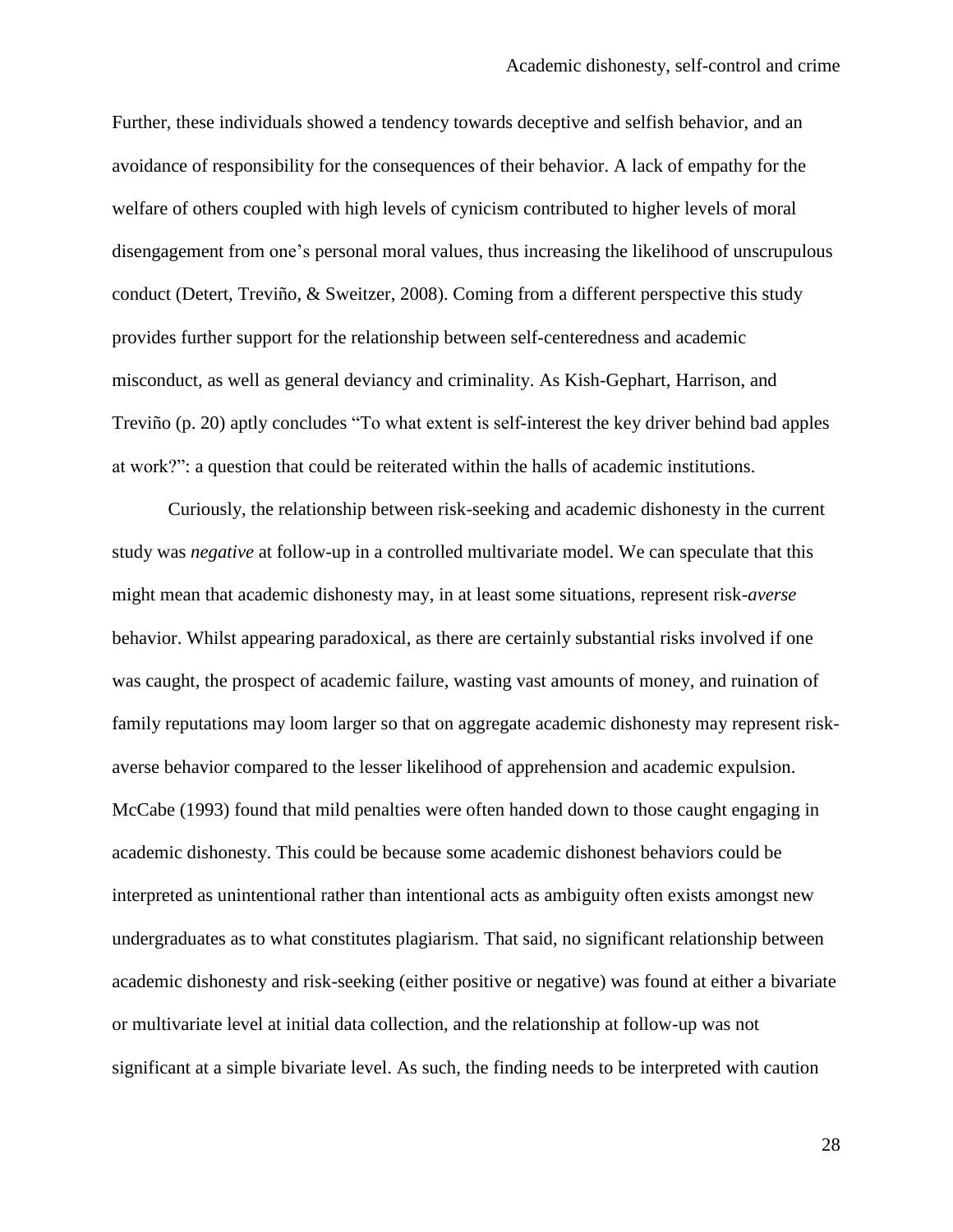until replicated elsewhere, although it is certainly inconsistent with the predictions of self-control theory.

Of note in the current study was that self-control dimensions were somewhat *better* predictors of future as opposed to retrospective self-report of academic dishonesty, in that two self-control subscales reached significance at follow-up (although only one of these relationships was in the predicted direction). This finding differs from that of Pratt and Cullen"s (2000) metaanalysis, in which the self-control effect was weaker in prospective as opposed to retrospective studies. Indeed, prospective studies (c.f. Cretacci 2008; Rebellon and van Gundy 2005) have often found problematic results for the theory. It may be that the shorter duration of the followup period as opposed to the year-long period asked about at initial data collection may have meant that participants were more able to accurately recall and report their behavior at follow-up, reducing measurement error. On a purely statistical level, the substantially lower number of events (i.e. participants admitting academic dishonesty) per predictor variable in the prospective analysis means that it is possible that the enhanced predictive capacity in the prospective component was the result of overfitting to the sample data. The number of events per variable in the prospective component does indeed represent a limitation of the study. The use of biascorrected bootstrapped confidence intervals provided an additional check on the trustworthiness of results, however.

With regards to the final aim of the study, the analysis did find past academic dishonesty to be a strong predictor of academic dishonesty, despite the rather weak predictive power of variables from self-control theory and level of general criminality in predicting participation in academic dishonesty. While the finding may not be particularly illuminating or novel, it is one worth considering in terms of its implications for practice. The strong association between past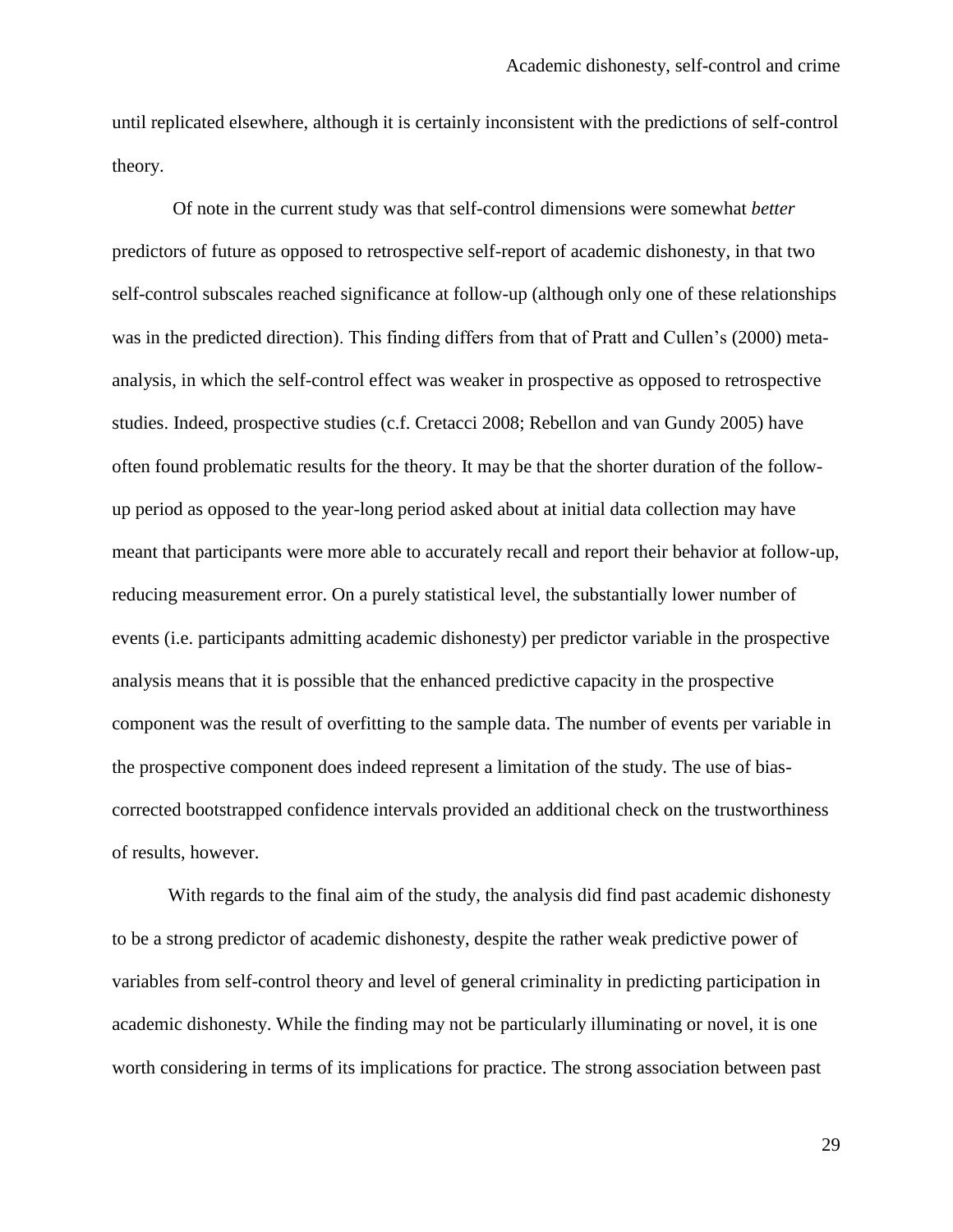and future academic dishonesty indicates that individuals who have participated in academic dishonesty are quite likely to offend again. While an individual academic member may believe that a student who has been apprehended may be unlikely to do so again, this study would refute such belief – and indeed, the individual may have been academically dishonest in the past. For this reason it would appear important that incidences of academic dishonesty be reported to a central disciplinary body – otherwise numerous incidences may occur within and across different faculties, with staff members erroneously assuming the acts to be isolated. Previous research by McCabe (1993) has suggested that academic staff are uncomfortable reporting such offences, due to their concern about the unclear distinction between genuine academic dishonesty and innocent misunderstandings of the university's rules for citing sources, group collaboration and so on. Lecturing staff may also feel reluctant to harm a student"s career for what they believe is a minor transgression or subject students to humiliating public scrutiny. Therefore, a disciplinary body that is able to treat reported offences with sensitivity and privacy and make careful considered decisions about whether a given incident represents dishonesty or innocent error, may encourage fuller reporting from academic staff. This could then be supplemented with clear guidelines for when reporting is required from staff, incorporating the ability for academic staff to make relevant comments about a reported transgression that are considered in the disciplinary body"s response – e.g. when a given behavior meets criteria for reporting but the lecturing staff feels that the offence may not comprise dishonesty. Such a system would reassure academic staff that they can report suspected offences without unintended or inappropriate consequences resulting for the student, while still preventing repeat offenders from continuing a pattern of academic dishonesty, whether intentionally or unintentionally.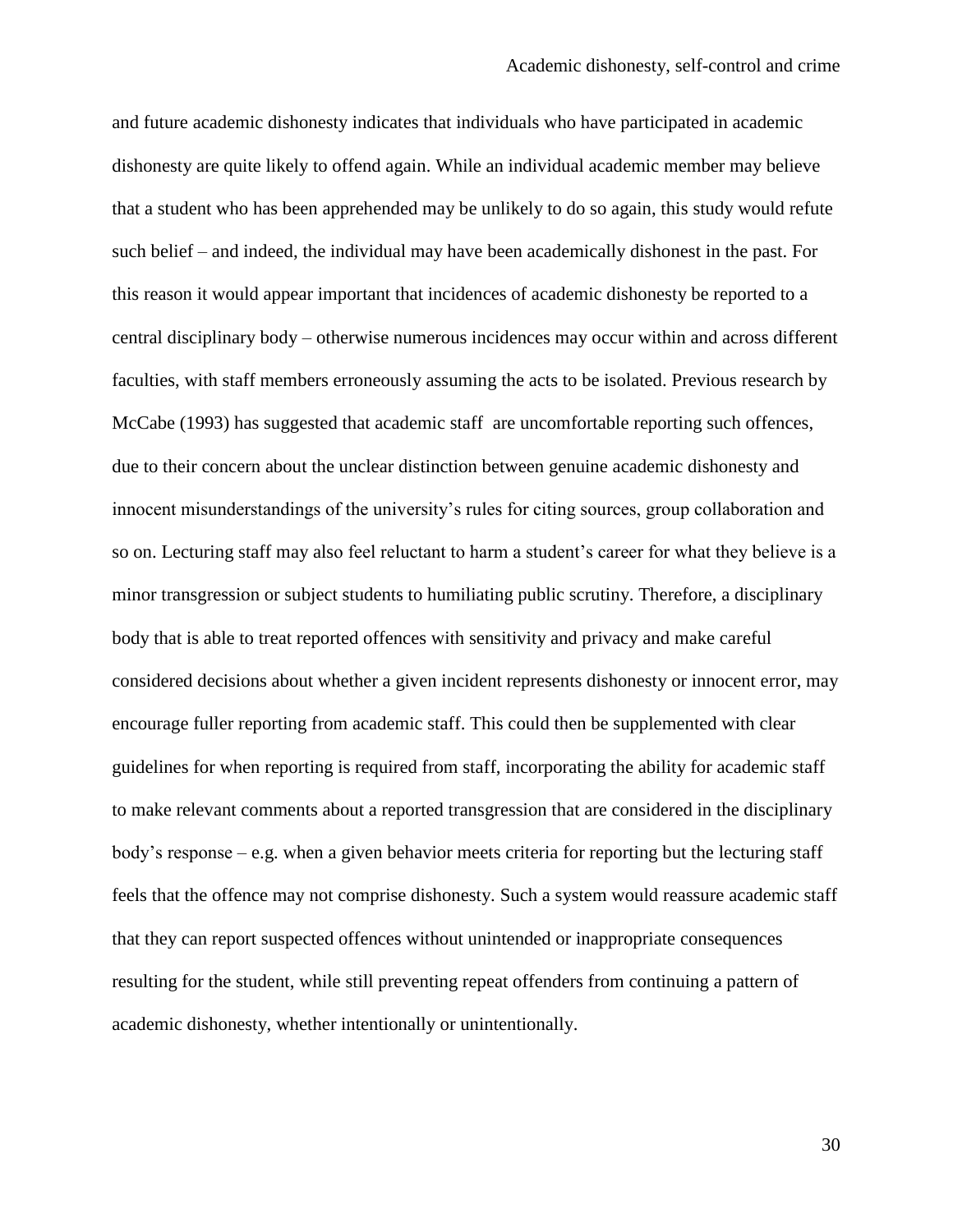While some limitations to the study have already been noted above, one particular issue for the current study is the moderate to low reliability of the self-control subscales. This shortcoming is related to our decision to treat the Grasmick et al. scale as multidimensional rather than unidimensional, based on confirmatory factor analytic evidence that the scale is not unidimensional (Williams et al. 2007; DeLisi et al. 2003). With just four items per subscale, alpha values were necessarily reduced – although relatively high for such short subscales. In general, there is a tradeoff between factorial validity and Cronbach"s alpha reliability values; alpha increases with the length of the scale, whereas in *ceteris paribus* increasing the number of items per latent factor in a confirmatory factor analytic model erodes model fit. In this case we prioritized factorial validity over Cronbach"s alpha reliability (in using self-control subscales rather than the full scale as a predictor of academic dishonesty), but this in turn is likely to have limited statistical power and reduced the probability of observing statistically significant relationships. Further studies with different population would need to be conducted to confirm the validity of the findings.

In conclusion, the relationship between academic dishonesty and various criminal behaviors in these analyses indicate that a general theory of crime may have limited utility in explaining academic dishonesty. The predictive ability of self-control for academic dishonesty is small, suggesting that much remains unaccounted for by self-control theory. This finding is consistent with previous studies that have found a statistically significant but small to moderate capacity of self-control variables to explain academic dishonesty (c.f. Smith, 2004; Tibetts & Myers, 1999). A general theory of crime that is reliant on a single stable disposition (i.e. selfcontrol) to explain participation in multiple crime and analogous deviant behaviors, that are themselves only correlated weakly, may have modest value. The value of taking a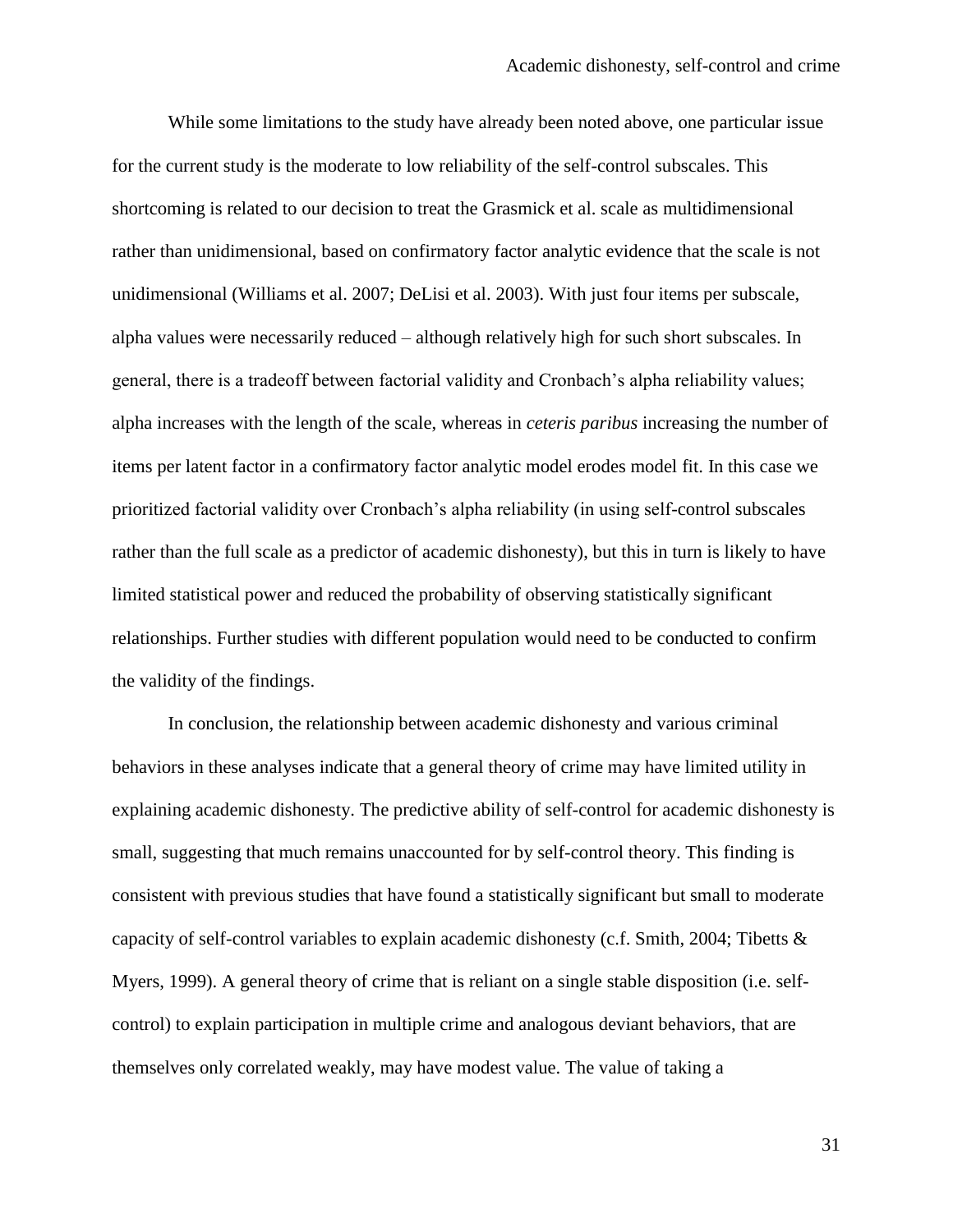multidimensional approach to self-control is reinforced in the study. Only self-centered and to a lesser extent the risk-taking dimensions of the self-control scale were associated with academic misconduct, conflicting with Gottfredson and Hirchi (1990) claim that self-control reflects a general unidimensional construct.

In general, while there is obviously an appeal for theoretical parsimony, the complexity of human behavior may mean that predicting behavior – especially a class of behavior as diverse as crime or analogous behavior – may require the consideration of individual and social influences, more in line with Hirschi"s (2003) reformulation of self-control theory. While this study did not investigate situational or social variables on academic dishonesty and is a limitation of this study, future efforts to understand the causes of academic dishonesty are likely to require a broader consideration of both individual and situational factors that make dishonesty more likely. As there are limited studies that have investigated the relationship between crime and academic deviancy, it would be fruitful for replication of the study to be carried out to examine whether these findings are unique or can be generalized across individuals, time and place. Such endeavors may allow us to better understand, predict and address problematic and destructive behaviors such as academic dishonesty.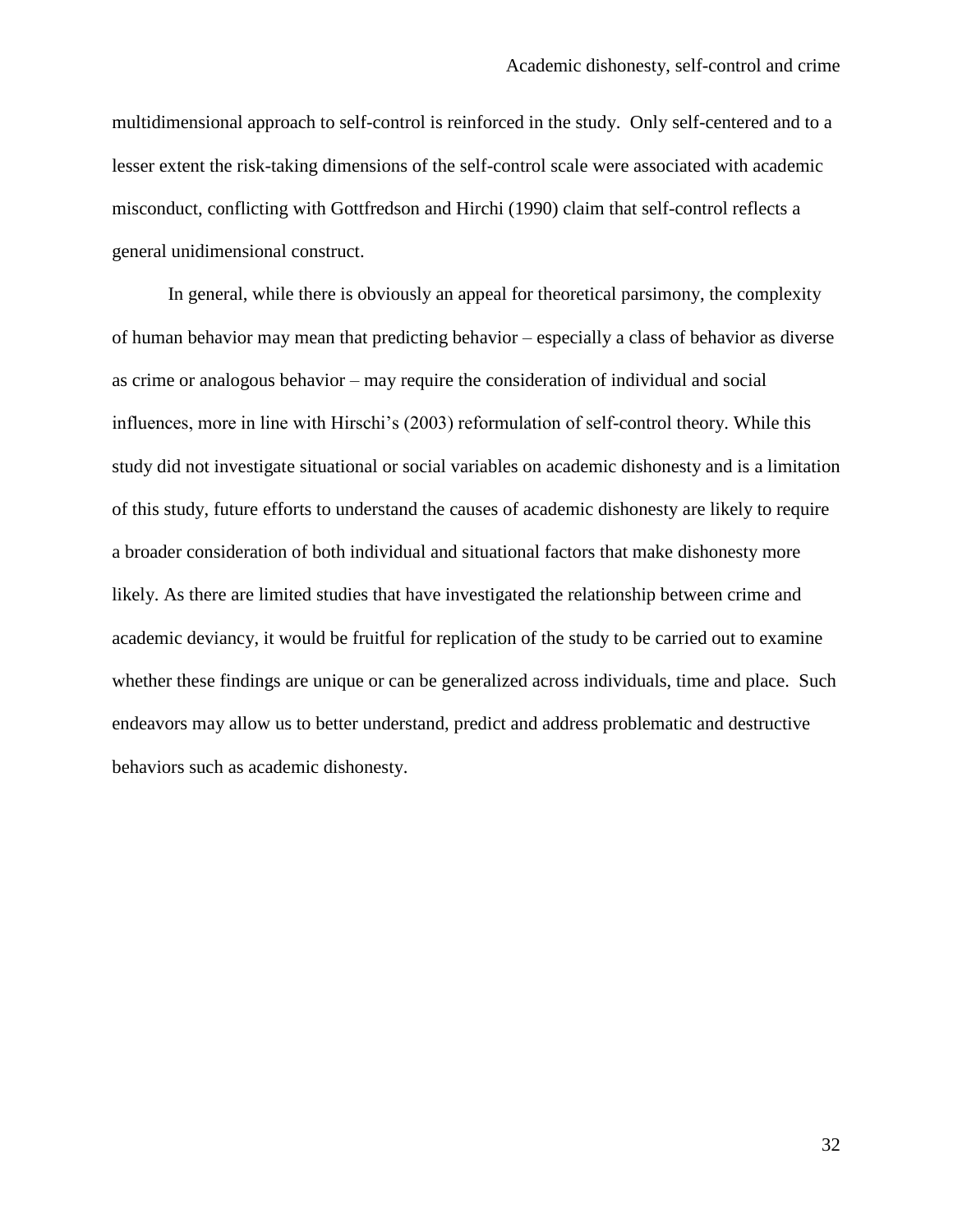## **References**

- Antes, A. L., Brown, R. P., Murphy, S. T., Waples, E. P., Mumford, M. D., Connelly, S., & Devenport, L. D. (2007). Personality and ethical decision-making in research: The role of perceptions of self and others. *Journal of Empirical Research on Human Research, 2(4),* 15-34.
- Arneklev, B. J., Grasmick, H. G., Tittle, C. R., & Bursik, R. J. (1993). Low self-control and imprudent behavior. *Journal of Quantitative Criminology*, *9*(3), 225-247.
- Beaver, K. M., Wright, J. P., & DeLisi, M. (2007). Self-control as an executive function: Reformulating Gottfredson and Hirschi's parental socialization thesis. *Criminal Justice and Behavior*, *34*(10), 1345-1361.
- Blankenship, K. L., & Whitley, B. E., Jr. (2000). Relation of general deviance to academic dishonesty. *Ethics and Behavior*, *10*(1), 1-12.
- Bolin, A. U. (2004). Self-control, perceived opportunity, and attitudes as predictors of academic dishonesty. *The Journal of Psychology*, *138*(2), 101-114.
- Brimble, M., & Stevenson-Clarke, P. (2005). Perceptions of the prevalence and seriousness of academic dishonesty in Australian universities. *The Australian Educational Researcher*, *32*(3), 19-44.
- Bunn, D. N., Caudill, S. B., & Gropper, D. M. (1992). Crime in the classroom: An economic analysis of undergraduate student cheating behavior. *The Journal of Economic Education*, *23*(3), 197-207.
- Burt, C. H., Simons, R. L., & Simons, L. G. (2006). A longitudinal test of the effects of parenting and the stability of self-control: Negative evidence for the general theory of crime. *Criminology*, *44*(2), 353-396.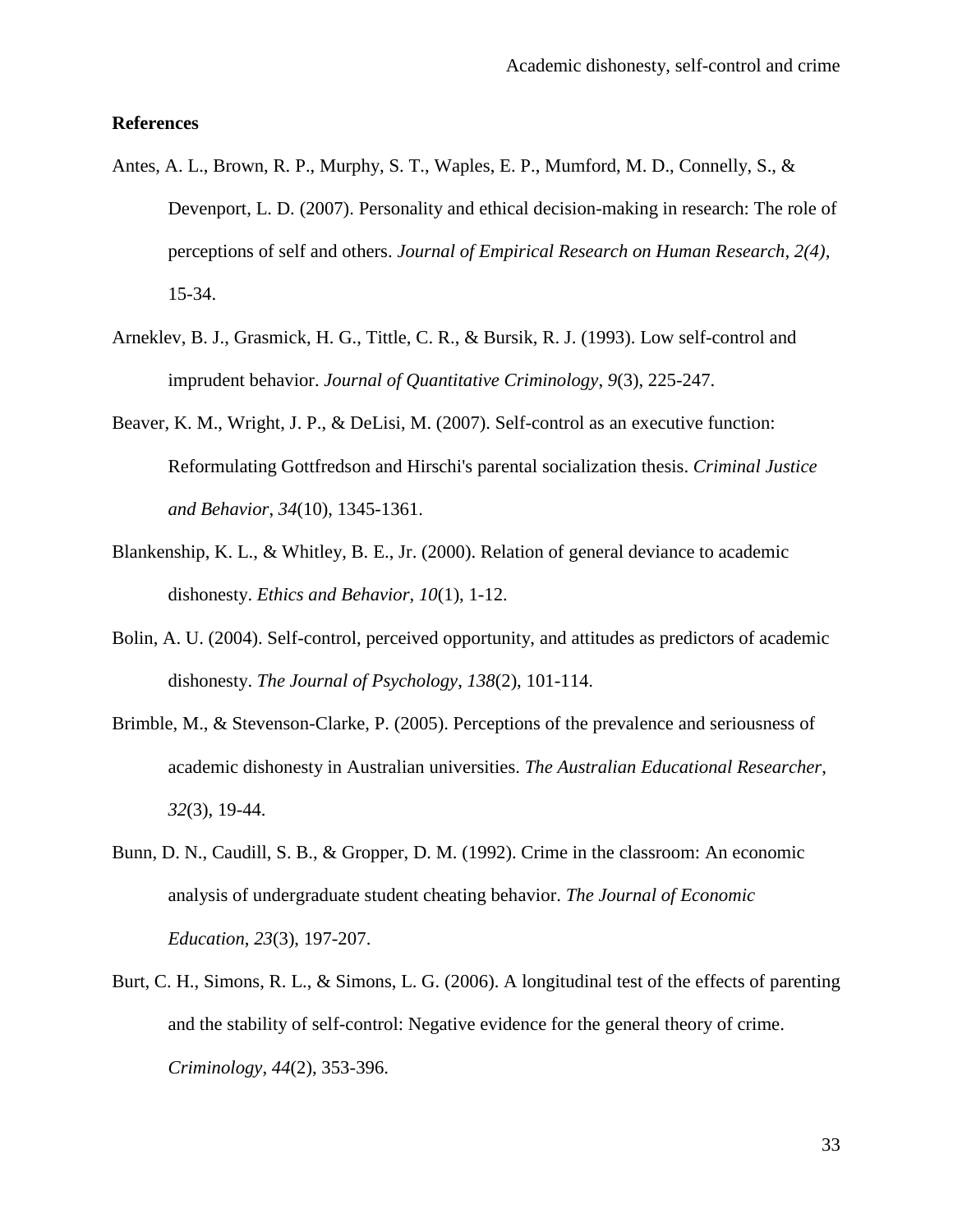- Burton, V. S., Jr., Evans, T. D., Cullen, F. T., Olivares, K. M., & Dunaway, R. G. (1999). Age, self-control, and adults" offending behaviors: A research note assessing a general theory of crime. *Journal of Criminal Justice*, *27*(1), 45-54.
- Calabrese, R. L., & Cochran, J. T. (1990). The relationship of alienation to cheating among a sample of American adolescents. *Journal of Research and Development in Education*, *23*(2), 65-72.
- Canter, R. J. (1982). Sex differences in self-report delinquency. *Criminology*, *20*(3-4), 373-394.
- Caruana, A., Ramaseshan, B., & Ewing, M. T. (2000). The effect of anomie on academic dishonesty among university students. *International Journal of Educational Management*, *14*(1), 23-30.
- Cochran, J. K., Aleksa, V., & Chamlin, M. B. (2006). Self-restraint: A study on the capacity and desire for self-control. *Western Criminology Review*, *7*(3), 27-40.
- Cochran, J. K., Aleksa, V., & Sanders, B. A. (2008). Are persons low in self-control rational and deterrable? *Deviant Behavior*, *29*(5), 461-483.
- Cook, R. D. (1977). Detection of influential observation in linear regression. *Technometrics*, *19*(1), 15-18.
- Coverdale, J. H., & Henning, M. A. (2000). An analysis of cheating behaviours during training by medical students. *Medical Teacher*, *22*(6), 582-584.
- Cretacci, M. A. (2008). A general test of self-control theory: Has its importance been exaggerated? *International Journal of Offender Therapy and Comparative Criminology*, *52*(5), 538-553.
- Crown, D. F., & Spiller, M. S. (1998). Learning from the literature on collegiate cheating: A review of empirical research. *Journal of Business Ethics*, *17*(6), 683-700.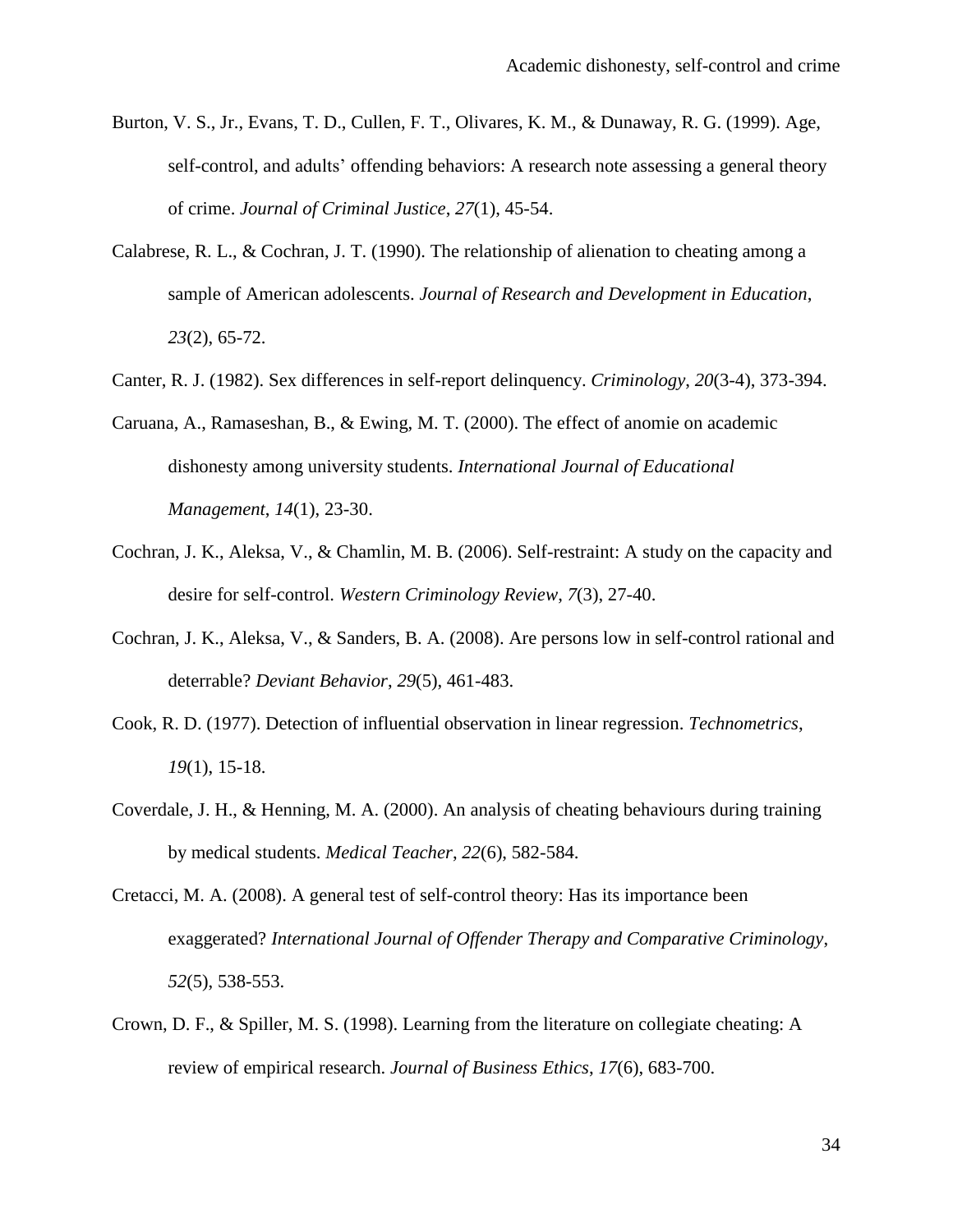- de Lambert, K., Ellen, N., & Taylor, L. (2006). Chalkface challenges: A study of academic dishonesty amongst students in New Zealand tertiary institutions. *Assessment and Evaluation in Higher Education*, *31*(5), 485-503.
- DeLisi, M., Hochstetler, A., Higgins, G. E., Beaver, K. M., & Graeve, C. M. (2008). Toward a general theory of criminal justice: Low self-control and offender noncompliance. *Criminal Justice Review*, *33*(2), 141-158.
- DeLisi, M., Hochstetler, A., & Murphy, D. S. (2003). Self-control behind bars: A validation study of the Grasmick et al. scale. *Justice Quarterly*, *20*(2), 241-263.
- Detert, J. R., Treviño, L. K., & Sweitzer, V. L. (2008). Moral disengagement in ethical decision making: A study of antecedents and outcomes. *Journal of Applied Psychology, 93(2),*  374-391.
- Diekhoff, G. M., LaBeff, E. E., Clark, R. E., Williams, L. E., Francis, B., & Haines, V. J. (1996). College cheating: Ten years later. *Research in Higher Education*, *37*(4), 487-502.
- Elliott, D. S., & Ageton, S. S. (1980). Reconciling race and class differences in self-reported and official estimates of delinquency. *American Sociological Review*, *45*, 95-110.
- Erickson, M. H. (1928). Study of the relationship between intelligence and crime. *Journal of the American Institute of Criminal Law and Criminology*, *19*, 592.
- Evans, T. D., Cullen, F. T., Burton, V. S., Jr., Dunaway, R. G., & Benson, M. S. (1997). The social consequences of self-control: Testing the general theory of crime. *Criminology*, *35*(3), 475-504.
- Eve, R., & Bromley, D. G. (1981). Scholastic dishonesty among college undergraduates: Parallel tests of two sociological explanations. *Youth and Society*, *13*, 3-22.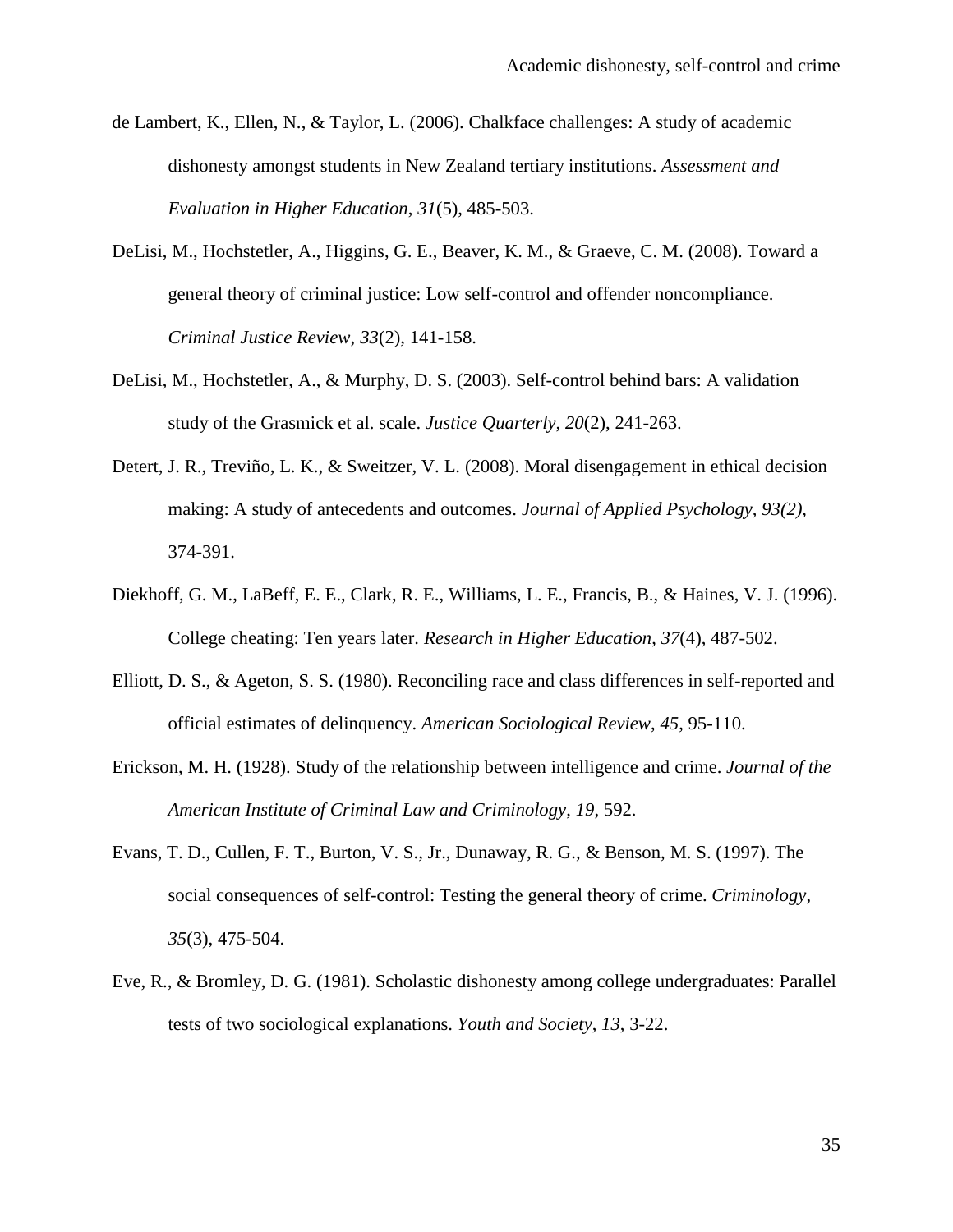- Genereux, R. L., & McLeod, B. A. (1995). Circumstances surrounding cheating: A questionnaire study of college students. *Research in Higher Education*, *36*(6), 687-704.
- Gibbs, J. J., & Giever, D. (1995). Self-control and its manifestations: An empirical test of Gottfredson and Hirschi"s general theory. *Justice Quarterly*, *12*(2), 231-255.
- Gibbs, J. J., Giever, D., & Higgins, G. E. (2003). A test of Gottfredson and Hirschi's general theory using structural equation modeling. *Criminal Justice and Behavior*, *30*(4), 441- 458.
- Gibson, C. L., Khey, D., & Schreck, C. J. (2008). Gender, internal controls, and academic dishonesty: Investigating mediating and differential effects. *Journal of Criminal Justice Education*, *19*(1), 2-18.
- Gibson, C. L., Ward, J. T., Wright, J. P., Beaver, K. M., & DeLisi, M. (2010). Where does gender fit in the measurement of self-control? *Criminal Justice and Behavior, 37(8),* 883- 903.
- Glaser, D. (1967). National goals and indicators for the reduction of crime and delinquency. *The Annals of the American Academy of Political and Social Science*, *371*(1), 104-126.
- Gottfredson, M. R., & Hirschi, T. (1990). *A General Theory of Crime*, California: Stanford University Press.
- Grasmick, H. G., Tittle, C. R., Bursik, R. J., Jr., & Arneklev, B. J. (1993). Testing the core empirical implications of Gottfredson and Hirschi's general theory of crime. *Journal of Research in Crime and Delinquency*, *30*(1), 5-29.
- Graves, S. M. (2008). Student cheating habits: A predictor of workplace deviance. *Journal of Diversity Management*, *3*(1), 15-22.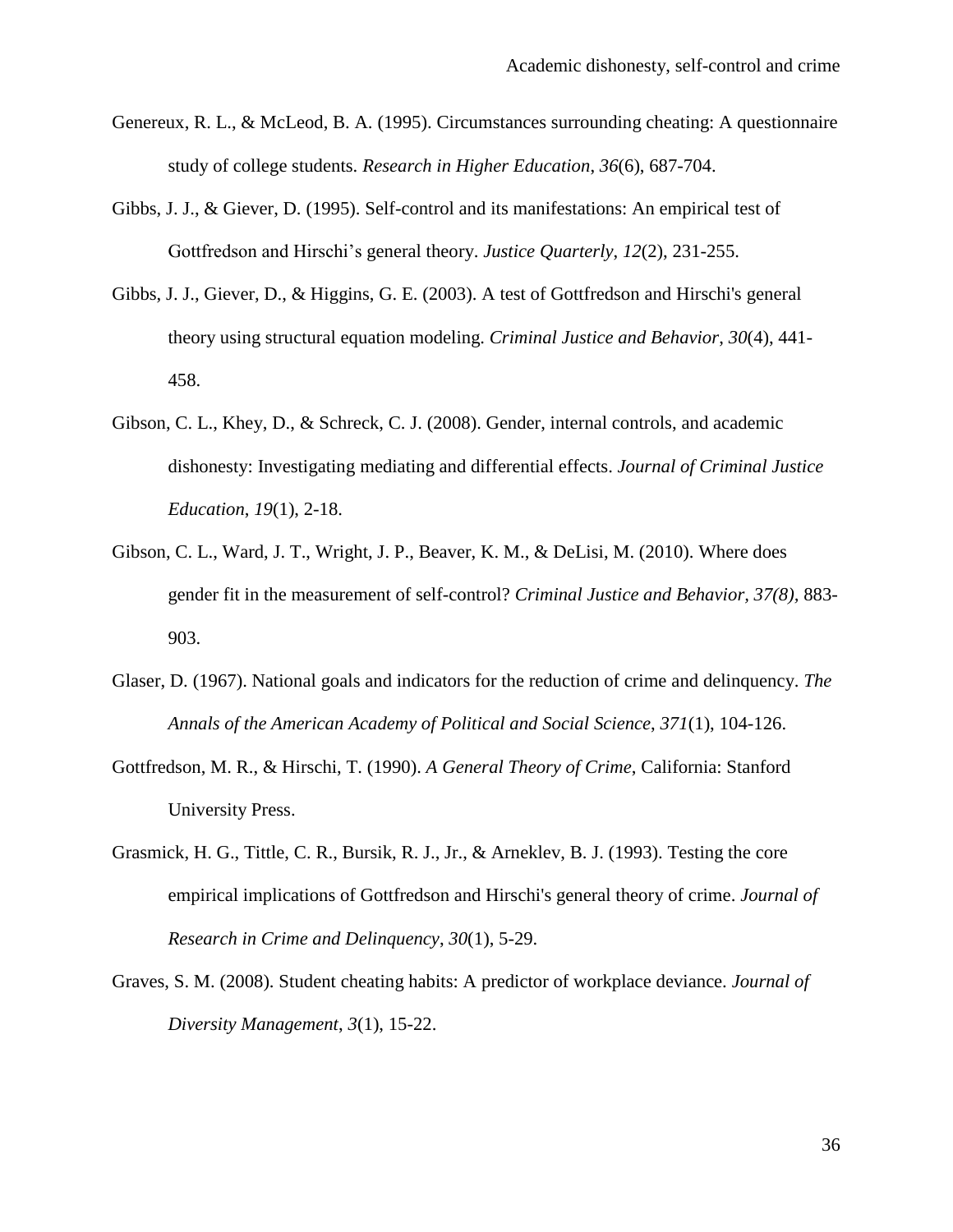- Haines, V. J., Diekhoff, G. M., LaBeff, E. E., & Clark, R. E. (1986). College cheating: Immaturity, lack of commitment, and the neutralizing attitude. *Research in Higher Education*, *25*(4), 342-354.
- Hair, J. F., Jr., Anderson, R. E., Tatham, R. L., & Black, W. C. (1998). *Multivariate data analysis*. New Jersey: Prentice-Hall.
- Harding, T. S., Mayhew, M. J., Finelli, C. J., & Carpenter, D. L. (2007). The theory of planned behavior as a model of academic dishonesty in engineering and humanities undergraduates. *Ethics and Behavior*, *17*(3), 255-279.
- Harrison, M. L., Jones, S., & Sullivan, C. (2008). The gendered expressions of self-control: Manifestations of noncriminal deviance among females. *Deviant Behavior*, *29*(1), 18-42.
- Hilbert, G. A. (1985). Involvement of nursing students in unethical classroom and clinical behaviors. *Journal of Professional Nursing*, *1*(4), 230-34.
- Hirschi, T. (2004). Self-control and crime. In R. F. Baumeister & K. D. Vohs (Eds.) *Handbook of self-regulation: Research, theory, and applications*. Guilford Press: New York.
- Hirschi, T., & Hindelang, M. J. (1977). Intelligence and delinquency: A revisionist review. *American Sociological Review*, *42*, 571-587.
- Jones, S., & Quisenberry, N. (2004). The general theory of crime: How general is it? *Deviant Behavior*, *25*(5), 401-426.
- Keane, C., Maxim, P. S., & Teevan, J. J. (1993). Drinking and driving, self-control, and gender: Testing a general theory of crime. *Journal of Research in Crime and Delinquency*, *30*(1), 30-46.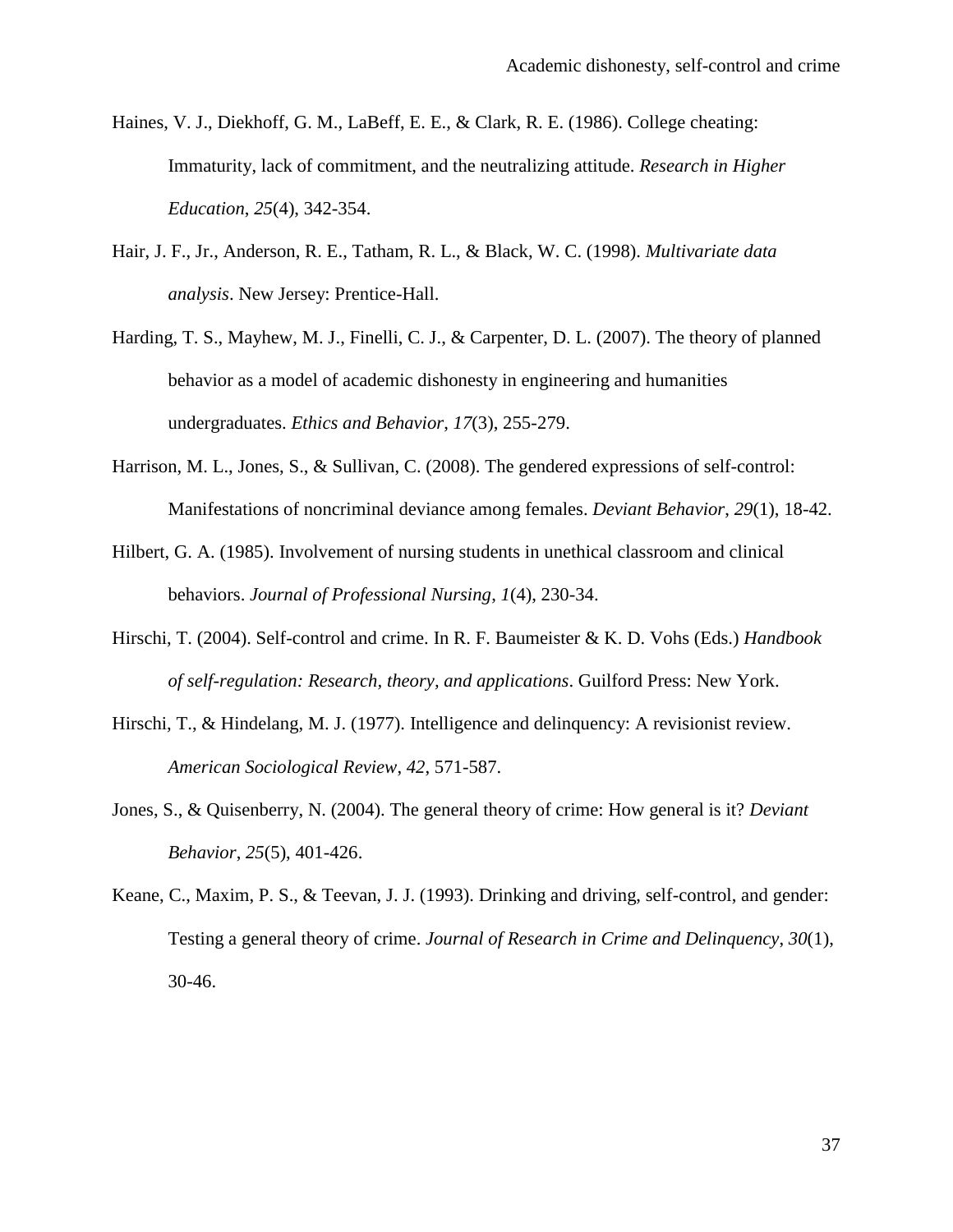- Kish-Gephart, J.J., Harrison, D.A., & Treviño, L.K. (2010). Bad apples, bad cases, and bad barrels: Meta-analytic evidence about sources of unethical decisions at work. *Journal of Applied Psychology, 95(1),* 1-31.
- Langton, L., Piquero, N. L., & Hollinger, R. C. (2006). An empirical test of the relationship between employee theft and low self-control. *Deviant Behavior*, *27*(5), 537-565.
- Lawrance, A. J. (1990). *Local and deletion influence.* IMA Preprint Series #731. Retrieved February 26, 2009, from http://conservancy.umn.edu/bitstream/1470/1/731.pdf
- Lim, V. K. G., & See, S. K. B. (2001). Attitudes toward, and intentions to report, academic cheating among students in Singapore. *Ethics and Behavior*, *11*(3), 261-274.
- Lin, C.-H. S., & Wen, L.-Y. M. (2007). Academic dishonesty in higher education: A nationwide study in Taiwan. *Higher Education*, *54*(1), 85-97.
- Longshore, D., & Turner, S. (1998). Self-control and criminal opportunity: Cross-sectional test of the general theory of crime. *Criminal Justice and Behavior*, *25*(1), 81-98.
- Longshore, D., Turner, S., & Stein, J. A. (1996). Self-control in a criminal sample: An examination of construct validity. *Criminology*, *34*(2), 209-228.
- Marsden, H., Carroll, M., & Neill, J. T. (2005). Who cheats at university? A self-report study of dishonest academic behaviours in a sample of Australian university students. *Australian Journal of Psychology*, *57*(1), 1-10.
- McCabe, D. L. (1993). Faculty responses to academic dishonesty: The influence of student honor codes. *Research in Higher Education*, *34*(5), 647-658.
- McCabe, D. L., & Treviño, L. K. (1993). Academic dishonesty: Honor codes and other contextual influences. *The Journal of Higher Education*, *64*(5), 522-538.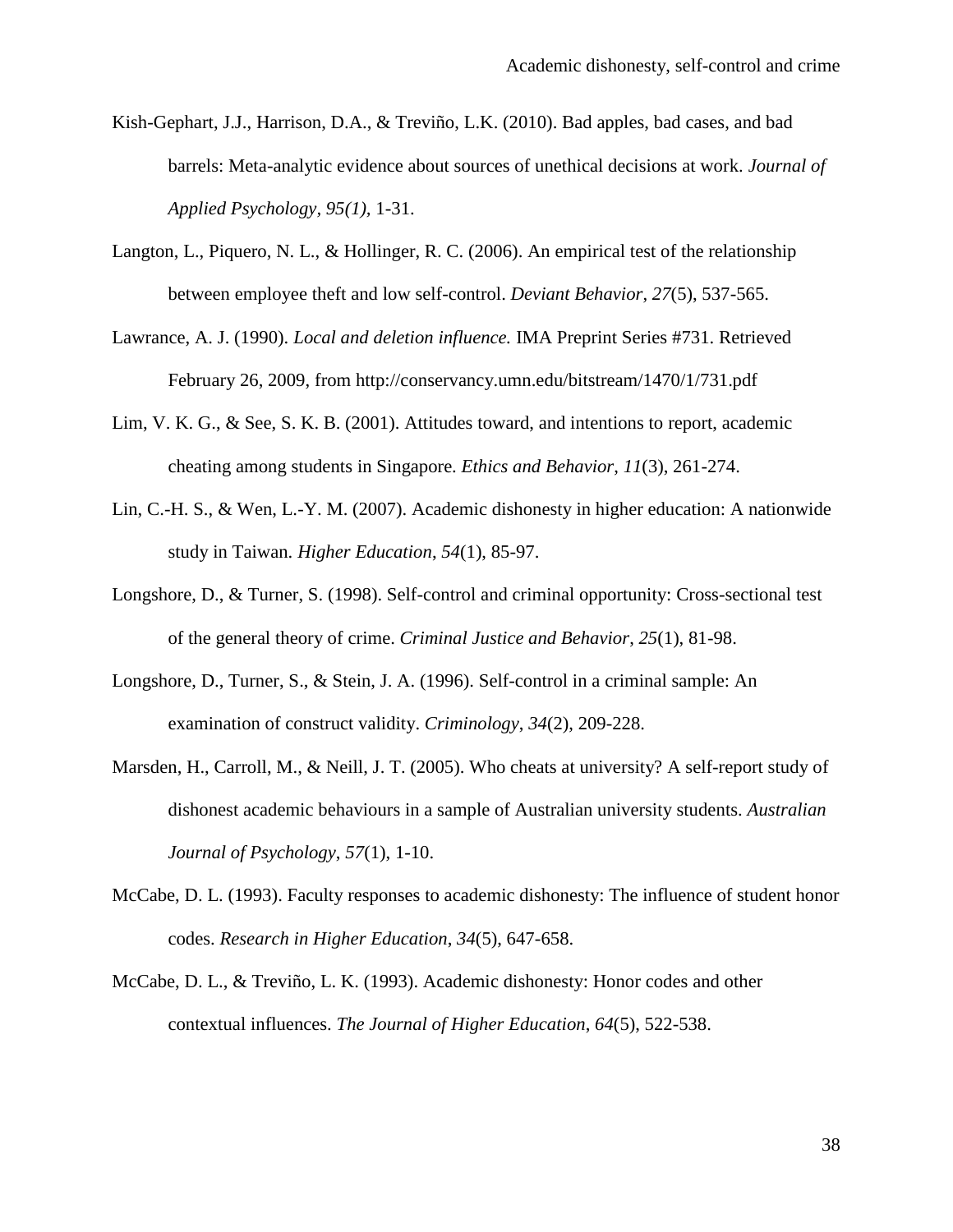- McCabe, D. L., & Treviño, L. K. (1997). Individual and contextual influences on academic dishonesty: A multicampus investigation. *Research in Higher Education*, *38*(3), 379-396.
- McCabe, D. L., Treviño, L. K., & Butterfield, K. D. (1999). Academic integrity in honor code and non-honor code environments: A qualitative investigation. *The Journal of Higher Education*, *70*(2), 211-234.
- McCabe, D. L., Treviño, L. K., & Butterfield, K. D. (2001). Cheating in academic institutions: A decade of research. *Ethics and Behavior*, *11*(3), 219-232.
- McKelvey, R. D., & Zavoina, W. (1975). A statistical model for the analysis of ordinal level dependent variables. *Journal of Mathematical Sociology*, *4*, 103–120.
- Ministry of Education. (n.d.). *Provider Summary*. Retrieved November 20, 2009, from http://www.educationcounts.govt.nz/statistics/tertiary\_education/provider\_summary.
- Moffitt, T. E., Gabrielli, W. F., Mednick, S. A., & Schulsinger, F. (1981). Socioeconomic status, IQ and delinquency. *Journal of Abnormal Psychology*, *90*, 152-156.
- Mustaine, E. E., & Tewksbury, R. (2005). Southern college students' cheating behaviors: An examination of problem behavior correlates. *Deviant Behavior*, *26*(5), 439-461.
- Nagin, D. S., & Paternoster, R. (1991). On the relationship of past to future participation in delinquency. *Criminology*, *29*(2), 163-189.
- Nagin, D. S., & Paternoster, R. (1993). Enduring individual differences and rational choice theories of crime. *Law and Society Review*, *27*(3), 467-496.
- Nakagawa, S. (2004). A farewell to Bonferroni: The problems of low statistical power and publication bias. *Behavioral Ecology*, *15*(6), 1044-104.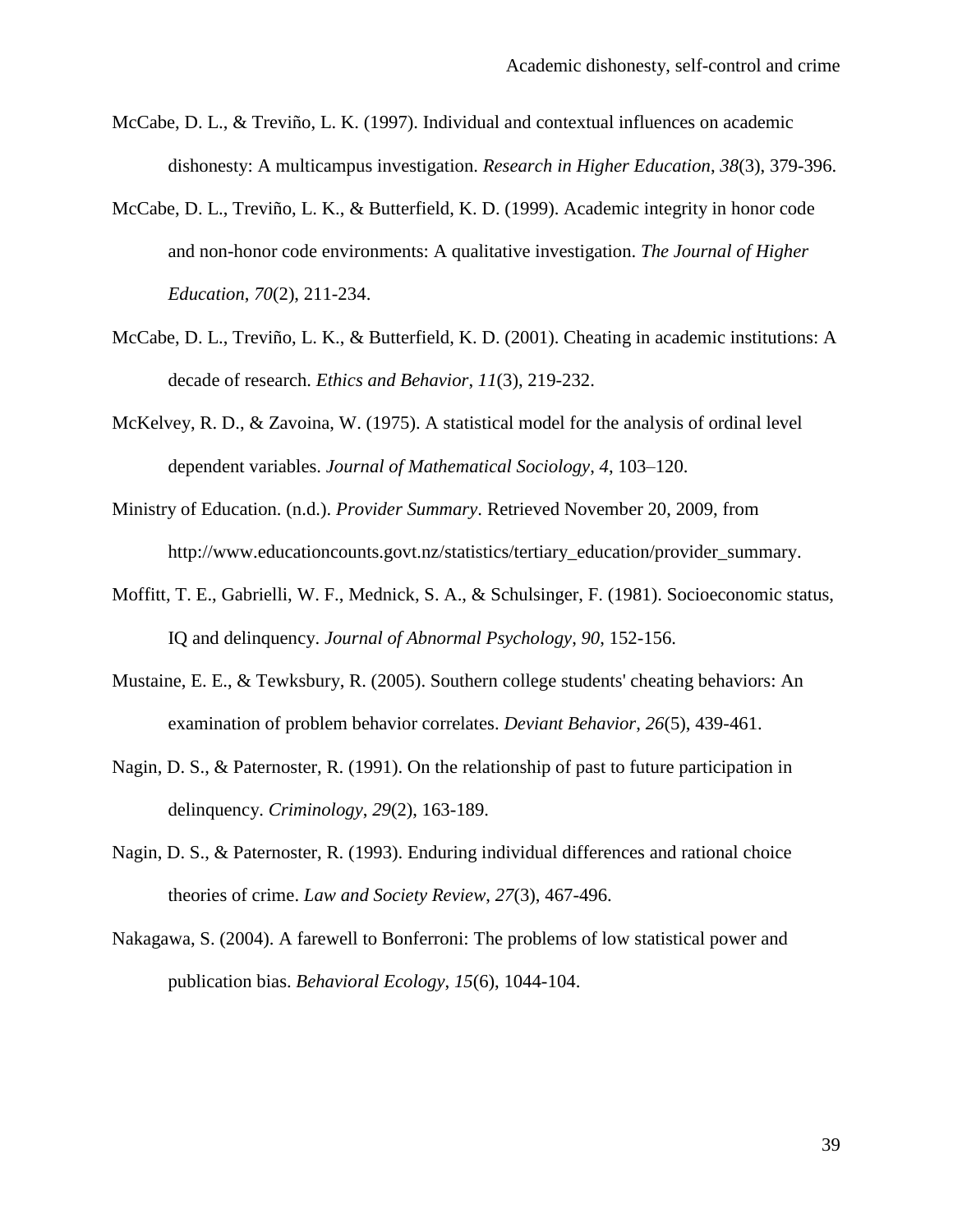- Nonis, S., & Swift, C. (2001). An examination of the relationship between academic dishonesty and workplace dishonesty: A multicampus investigation. *Journal of Education for Business*, *77*(2), 69-77.
- Özbay, Ö. (2008). Self-control, gender, and deviance among Turkish university students. *Journal of Criminal Justice*, *36*(1), 72-80.
- Perneger, T. V. (1998). What's wrong with Bonferroni adjustments. *British Medical Journal*, *316*(7139), 1236-1238.
- Piquero, A. R., & Bouffard, J. A. (2007). Something old, something new: A preliminary investigation of Hirschi"s redefined self-control. *Justice Quarterly*, *24*(1), 1-27.
- Piquero, A. R., Moffitt, T. E., & Wright, B. E. (2007). Self-control and criminal career dimensions. *Journal of Contemporary Criminal Justice, 23*(1), 72-89.
- Pratt, T. C., & Cullen, F. T. (2000). The empirical status of Gottfredson and Hirschi's general theory of crime: A meta-analysis. *Criminology*, *38*(3), 931-964.
- Rebellon, C. J., & van Gundy, K. (2005). Can control theory explain the link between parental physical abuse and delinquency? A longitudinal analysis. *Journal of Research in Crime and Delinquency*, *42*(3), 247-274.
- Robinson, V. M. J., & Kuin, L. M. (1999). The explanation of practice: Why Chinese students copy assignments. *Qualitative Studies in Education*, *12*(2), 193-210.
- Romero, E., Gómez-Fraguela, A., Luengo, Á., & Sobral, J. (2003). The self-control construct in the general theory of crime: An investigation in terms of personality psychology. *Psychology, Crime and Law*, *9*(1), 61-86.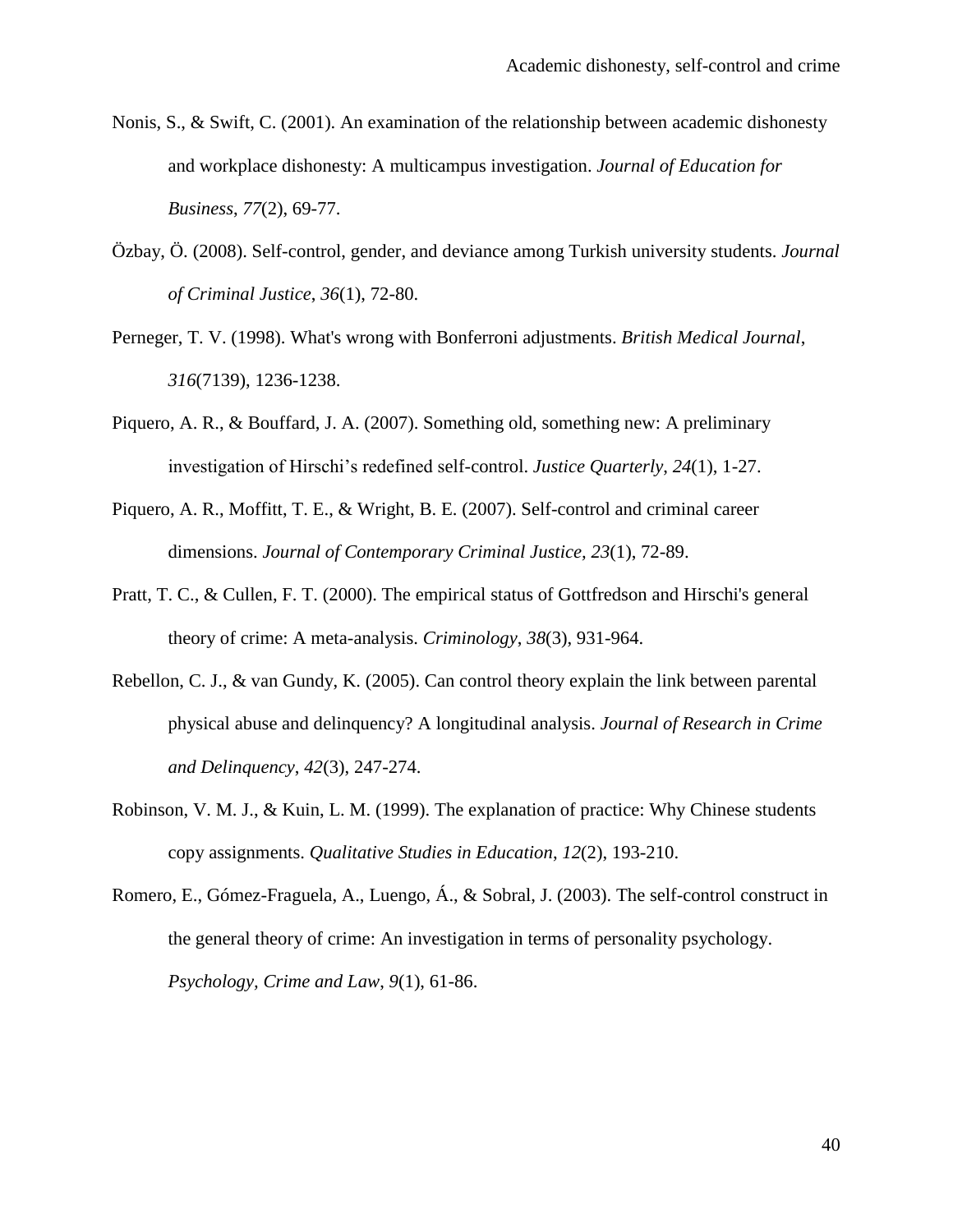- Schreck, C. J., Stewart, E. A., & Fisher, B. S. (2006). Self-control, victimization, and their influence on risky lifestyles: A longitudinal analysis using panel data. *Journal of Quantitative Criminology*, *22*(4), 319-340.
- Sellers, C. S. (1999). Self-control and intimate violence: An examination of the scope and specification of the general theory of crime. *Criminology*, *37*(2), 375-404.
- Sims, R. (1993). The relationship between academic dishonesty and unethical business practices. *Journal of Education for Business*, *68*(4), 207-11.
- Smith, T. R. (2004). Low self-control, staged opportunity, and subsequent fraudulent behavior. *Criminal Justice and Behavior*, *31*(5), 542-563.
- Statistics New Zealand. (2009). *Crime in New Zealand*. Retrieved November 20, 2009, from http://www.stats.govt.nz/~/media/statistics/publications/analytical-reports/crime-innz/crime-in-nz.aspx.
- StatsDirect Ltd. (2010). *StatsDirect 2.7.8*. Cheshire, United Kingdom.
- Tabachnick, B. G., & Fidell, L. S. (2001). *Using multivariate statistics.* Needham Heights, Massachusetts: Allyn and Bacon.
- Tibbetts, S. G., & Myers, D. L. (1999). Low self-control, rational choice, and student test cheating. *American Journal of Criminal Justice*, *23*(2), 179-200.
- Tittle, C. R., Ward, D. A., & Grasmick, H. G. (2004). Capacity for self-control and individuals" interest in exercising self-control. *Journal of Quantitative Criminology*, *20*(2), 143-172.
- Vazsonyi, A. T., Clifford Wittekind, J. E., Belliston, L. M., & Van Loh, T. D. (2004). Extending the general theory of crime to ""The East:"" Low self-control in Japanese late adolescents. *Journal of Quantitative Criminology*, *20*(3), 189-216.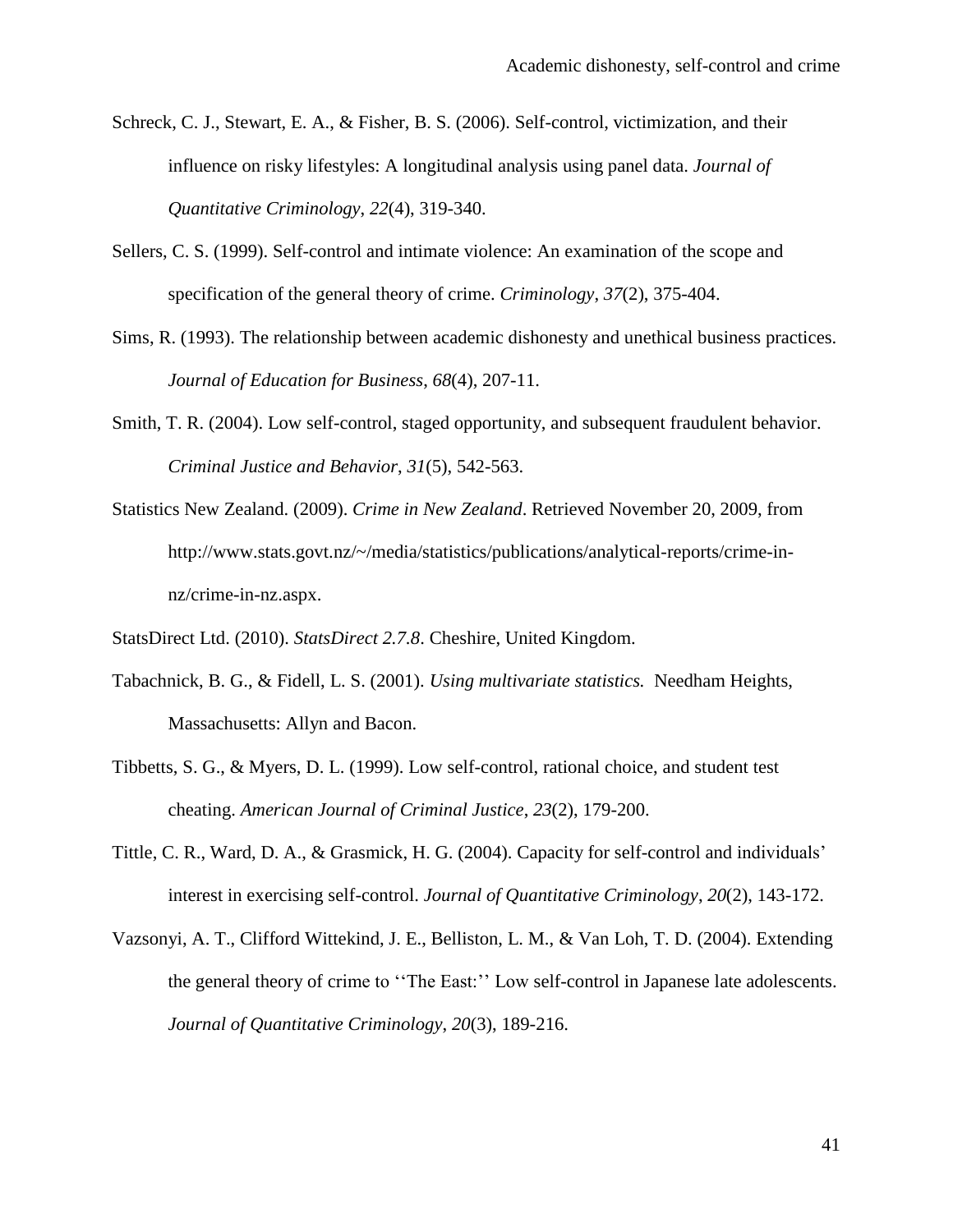- Vazsonyi, A. T., & Klanjšek, R. (2008). A test of self-control theory across different socioeconomic strata. *Justice Quarterly*, *25*(1), 101-131.
- Vazsonyi, A. T., Pickering, L. E., Junger, M., & Hessing, D. (2001). An empirical test of a general theory of crime: A four-nation comparative study of self-control and the prediction of deviance. *Journal of Research in Crime and Delinquency*, *38*(2), 91-131.
- Vittinghoff, E., & McCulloch, C. E. (2007). Relaxing the rule of ten events per variable in logistic and Cox regression. *American Journal of Epidemiology*, *165*(6), 710-718.
- Vowell, P. R., & Chen, J. (2004). Predicting academic misconduct: A comparative test of four sociological explanations. *Sociological Inquiry*, *74*(2), 226-249.
- Ward, J.T., Gibson, C.L., Boman, J., & Leite, W.L. (2010). Assessing the validity of the retrospective behavioral self-control scale: Is the general theory of crime stronger than the evidence suggests? *Criminal Justice and Behavior, 37,* 336-357.
- Whitley, B. E., Jr. (1998). Factors associated with cheating among college students: A review. *Research in Higher Education*, *39*(3), 235-274.
- Whitley, B. E., Jr., Nelson, A. B., & Jones, C. J. (1999). Gender differences in cheating attitudes and classroom cheating behavior: A meta-analysis. *Sex Roles*, *41*(9/10), 657-680.
- Wilkins, C., Girling, M., Sweetsur, P., & Butler, R. (2005). *Cannabis and other illicit drug trends in New Zealand 2005: Findings from the cannabis module of the 2005 Illicit Drug Monitoring System.* Auckland, New Zealand: Centre for Social and Health Outcomes Research and Evaluation
- Williams, M. W. M., Fletcher, R. B., & Ronan, K. R. (2007). Investigating the theoretical construct and invariance of the self-control scale using confirmatory factor analysis. *Journal of Criminal Justice*, *35*(2), 205-218.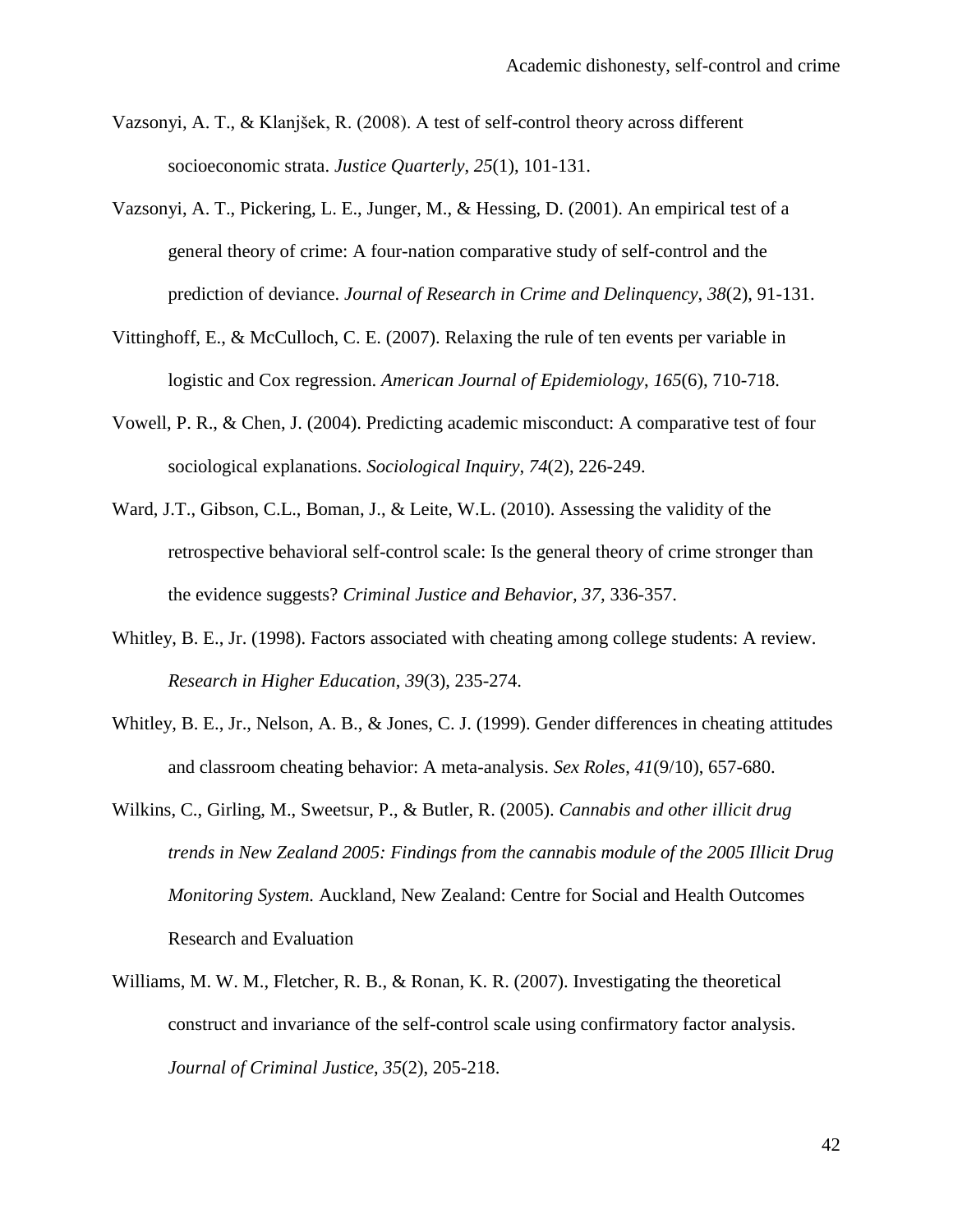- Winfree, L. T., Jr., Taylor, T. J., He, N., & Esbensen, F-A. (2006). Self-control and variability over time: Multivariate results using a 5-year, multisite panel of youths. *Crime and Delinquency*, *52*(2), 253-286.
- Wright, B. R. E., Caspi, A., Moffitt, T. E., & Silva, P. A. (1999). Low self-control, social bonds, and crime: Social causation, social selection, or both? *Criminology*, *37*(3), 479-514.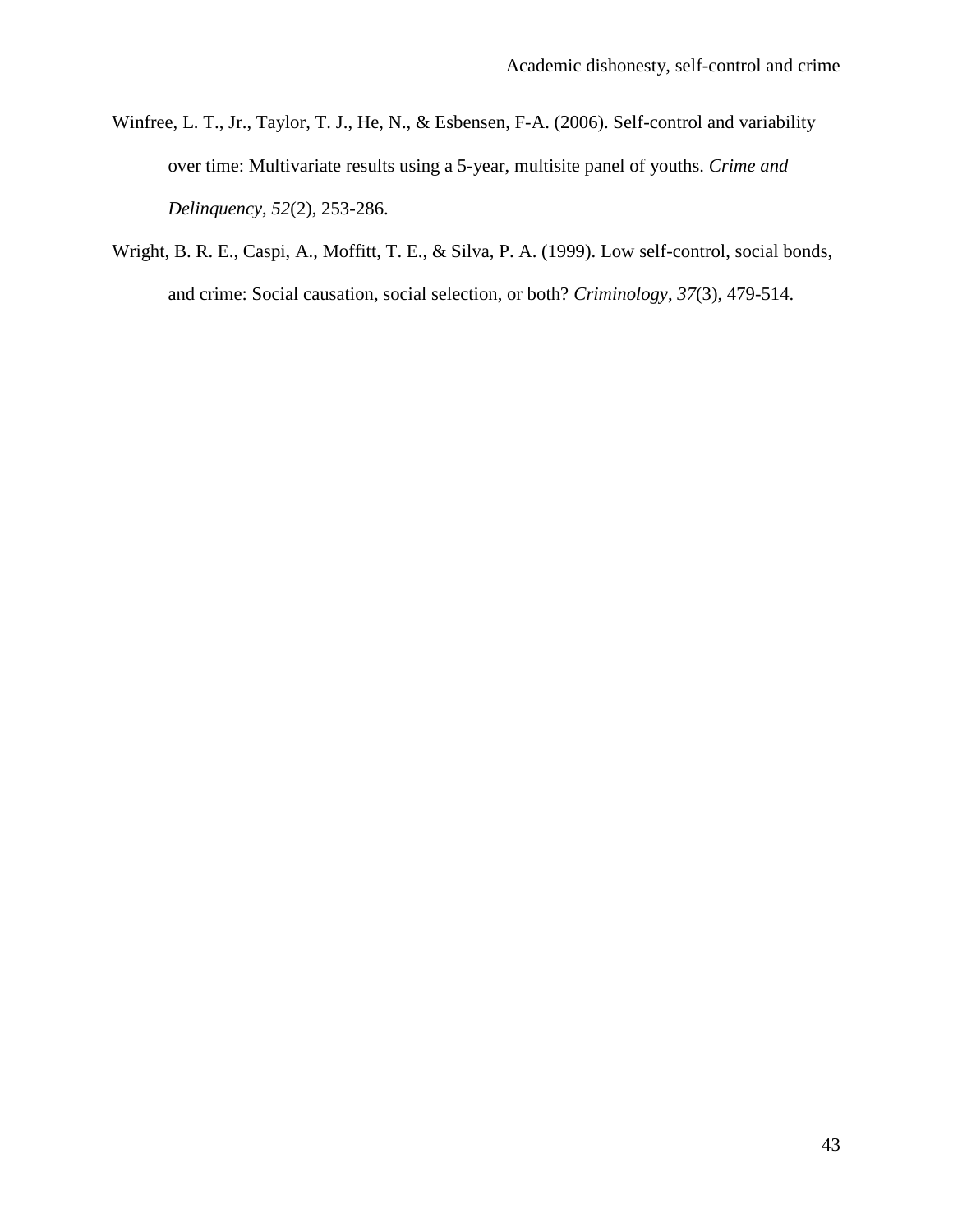*Pearson intercorrelations and reliability values for Grasmick et al. self-control subscales* 

*(N=264)*

|                            |             | Simple       | Risk     | Physical   | Self     |        |
|----------------------------|-------------|--------------|----------|------------|----------|--------|
| Subscale                   | Impulsivity | <b>Tasks</b> | Seeking  | Activities | Centered | Temper |
| Impulsivity                | .58         |              |          |            |          |        |
| Simple Tasks               | $.41***$    | .66          |          |            |          |        |
| <b>Risk Seeking</b>        | $.28***$    | .05          | .71      |            |          |        |
| <b>Physical Activities</b> | $.29***$    | $.14*$       | $.35***$ | .73        |          |        |
| <b>Self Centered</b>       | $.16^*$     | $.15*$       | .11      | .05        | .69      |        |
| Temper                     | $.26***$    | $27^{**}$    | .12      | .07        | $.35***$ | .68    |

*Notes*. Cronbach"s alpha subscale reliability values on main diagonal.

\*Correlation significant at  $p < .05$  \*\*Correlation significant at  $p < .001$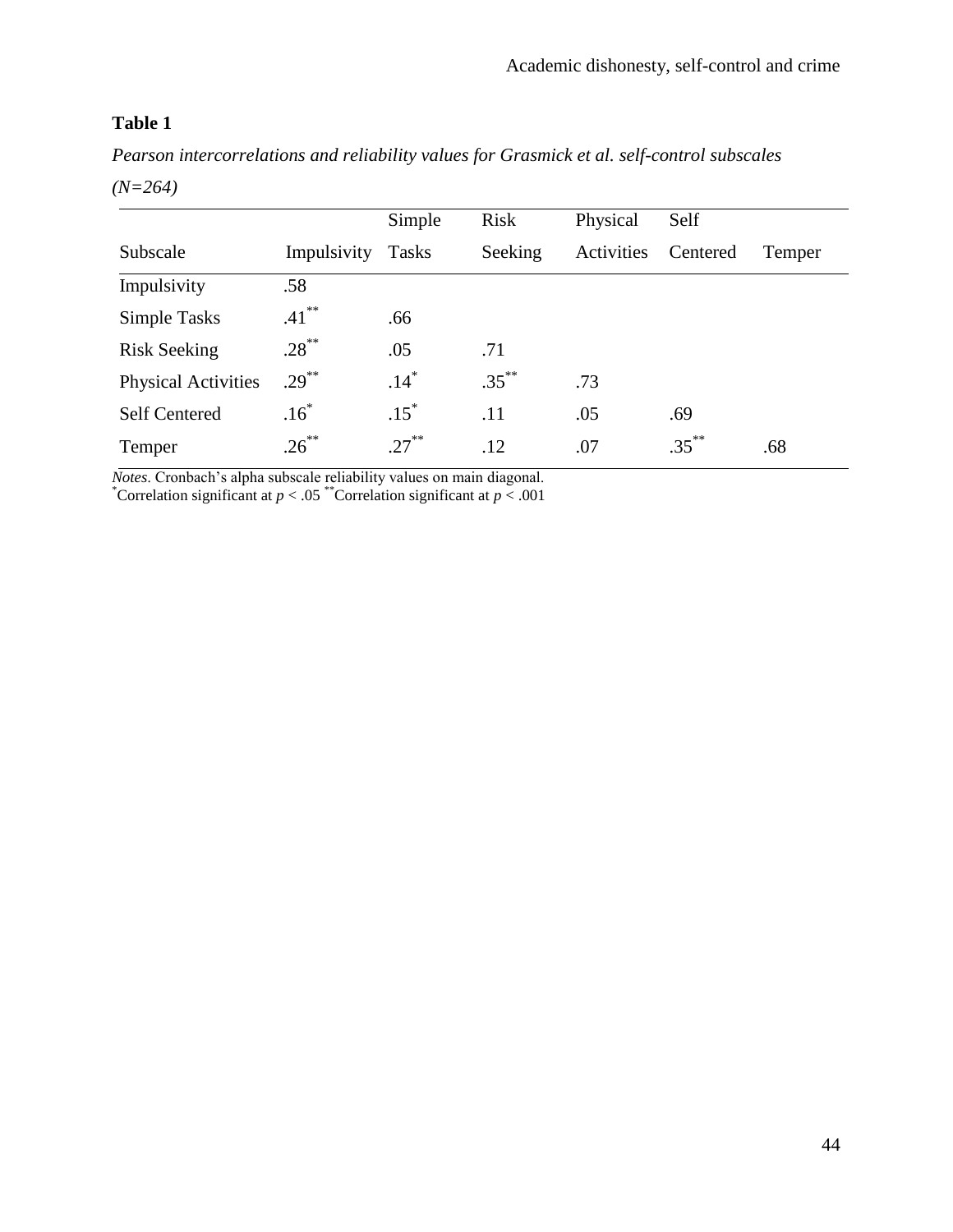*Frequency of scores on Eve and Bromley (1981) Scholastic Dishonesty Scale*

| Initial data collection |                         |         | Follow-up    |         |
|-------------------------|-------------------------|---------|--------------|---------|
|                         | $(N=264)$               |         | $(N=171)$    |         |
|                         | Score Frequency Percent |         | Frequency    | Percent |
| 0                       | 182                     | 68.9    | 137          | 80.1    |
| $\mathbf{1}$            | 37                      | 14.0    | 17           | 9.9     |
| $\overline{2}$          | 17                      | 6.4     | 5            | 3.0     |
| $\mathfrak{Z}$          | 13                      | 4.9     | 10           | 5.8     |
| $\overline{4}$          | 6                       | 2.3     | $\mathbf{1}$ | 0.6     |
| 5                       | 5                       | 1.9     |              |         |
| 6                       | $\mathbf{1}$            | .4      |              |         |
| 7                       | $\overline{2}$          | .8      |              |         |
| 8                       |                         |         | $\mathbf{1}$ | 0.6     |
| 9                       | $\mathbf{1}$            | $\cdot$ |              |         |
|                         |                         |         |              |         |

*Note*. Initial data collection = Over entire existing university career; Follow-up = Over course of current semester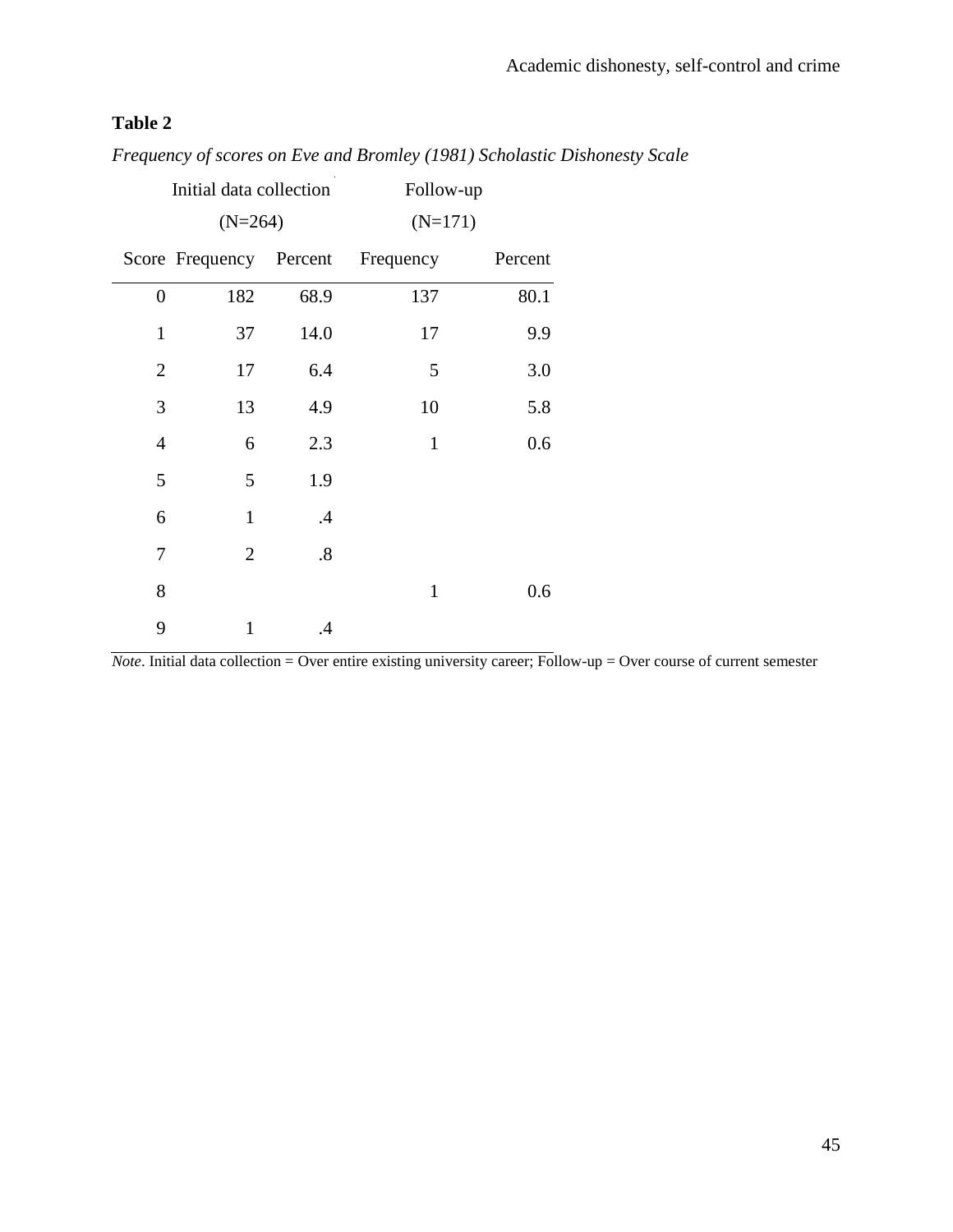*Total scores on Eve & Bromley (1981) scholastic dishonesty scale by sex and ethnicity*

|                |      |         |           | Follow-up      |         |
|----------------|------|---------|-----------|----------------|---------|
| N              | Mean | Range   | N         | Mean           | Range   |
|                |      |         |           |                |         |
| 117            | 0.82 | $0 - 7$ | 77        | 0.65           | $0 - 8$ |
| 147            | 0.63 | $0 - 9$ | 94        | 0.20           | $0 - 3$ |
|                |      |         |           |                |         |
| 148            | 0.44 | $0 - 7$ | 99        | 0.14           | $0 - 3$ |
| 20             | 0.7  | $0 - 4$ | 12        | 0.75           | $0 - 3$ |
| $\overline{4}$ | 0.25 | $0-1$   | 3         | $\overline{0}$ | $0 - 0$ |
| 85             | 1.14 | $0 - 9$ | 52        | 0.88           | $0 - 8$ |
| 7              | 1.57 | $0 - 4$ | 5         | $\overline{0}$ | $0 - 0$ |
|                |      |         | Time zero |                |         |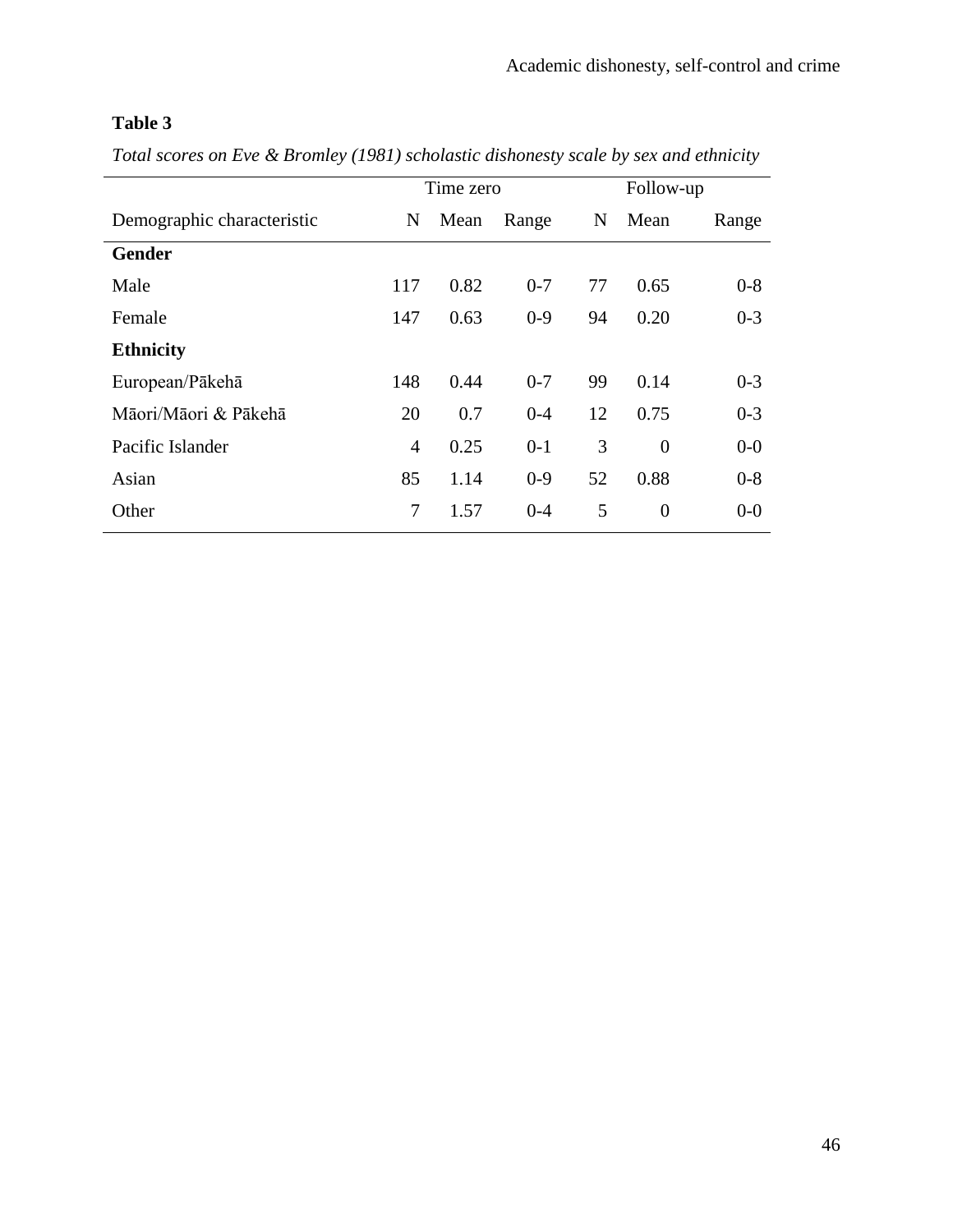|                     |            | Drug and    |           | Property |              |
|---------------------|------------|-------------|-----------|----------|--------------|
|                     | Dishonesty | anti-social | Violent   | damage   | Total of all |
|                     | offences   | offences    | offences  | offences | offences     |
| Time zero $(n=264)$ |            |             |           |          |              |
| Mean                | 6.41       | 18.83       | 2.95      | 1.10     | 29.33        |
| <b>SD</b>           | 48.37      | 66.59       | 24.23     | 3.22     | 91.57        |
| Range               | $0 - 776$  | $0 - 942$   | $0 - 365$ | $0 - 25$ | $0-943$      |
| Follow-up $(n=171)$ |            |             |           |          |              |
| Mean                | 1.31       | 6.06        | 0.68      | 0.58     | 8.68         |
| <b>SD</b>           | 3.32       | 14.47       | 2.85      | 2.87     | 19.05        |
| Range               | $0 - 22$   | $0 - 86$    | $0 - 31$  | $0-29$   | $0 - 124$    |

*Descriptive data for Self-Reported Delinquency scale*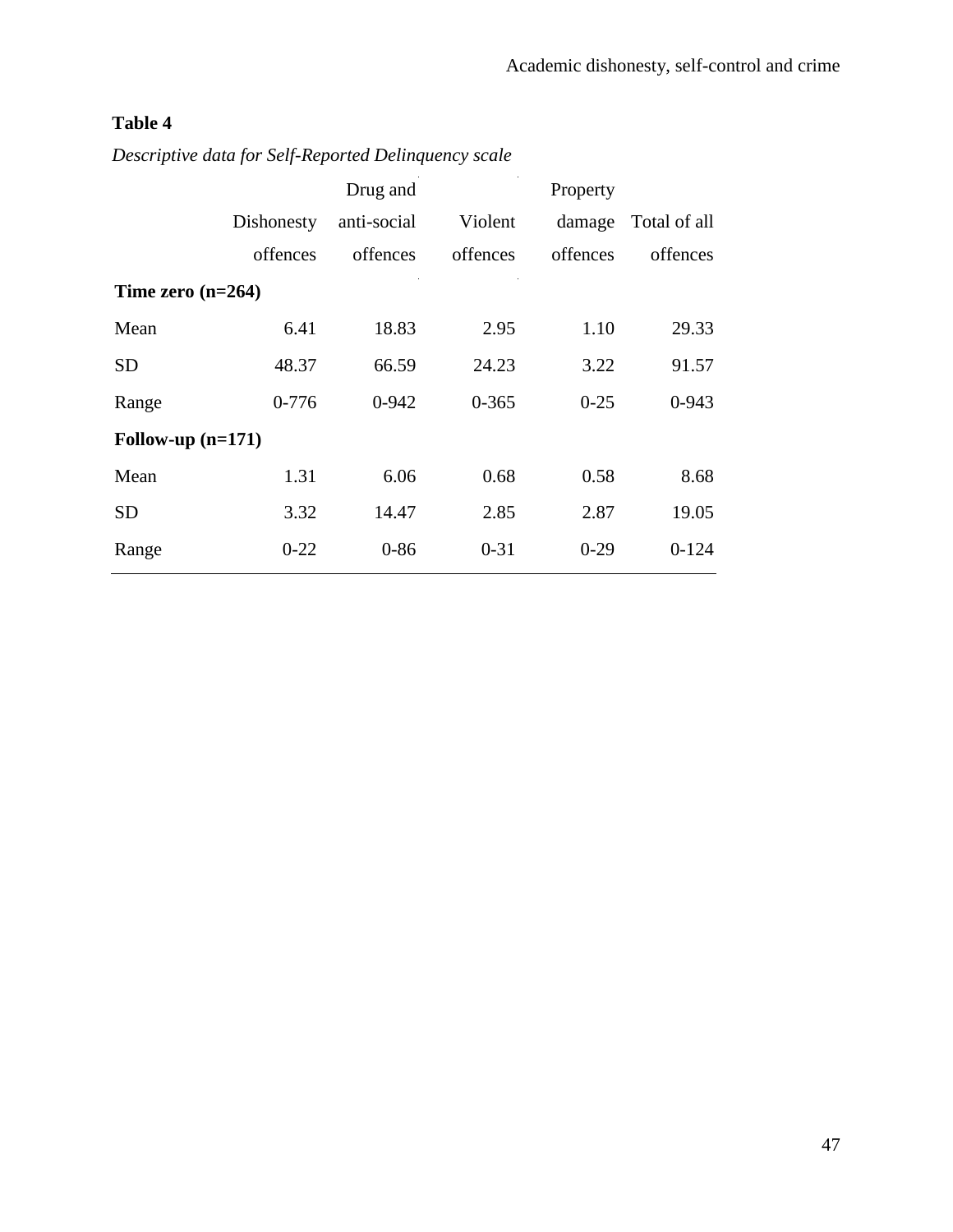*Spearman's rho rank-class correlations between Academic Dishonesty as measured by Eve and Bromley (1981) Scholastic Dishonesty scale scores and Self-Reported Delinquency Scale offence categories* 

|                         | Dishonesty       | Drug and    | Violent                                | Property                                             | Total of     |
|-------------------------|------------------|-------------|----------------------------------------|------------------------------------------------------|--------------|
|                         | offences         | anti-social | offences                               | damage                                               | all          |
|                         |                  | offences    |                                        | offences                                             | offences     |
| Academic dishonesty at  |                  |             |                                        |                                                      |              |
| initial data collection | $.20^{**}(.00)$  |             |                                        | $.13^*(.04)$ $.16^*(.01)$ $.11(.07)$ $.18^{**}(.00)$ |              |
| $(N=264)$               |                  |             |                                        |                                                      |              |
| Academic dishonesty at  | $.27$ ** $(.00)$ |             | $.15^*(.05)$ $.20^*(.01)$ $.20^*(.01)$ |                                                      | $.20^*(.01)$ |
| follow-up $(N=171)$     |                  |             |                                        |                                                      |              |

*Note.* Significance *p* values in brackets. \*p < .05 (2 tailed) \*\*p < .001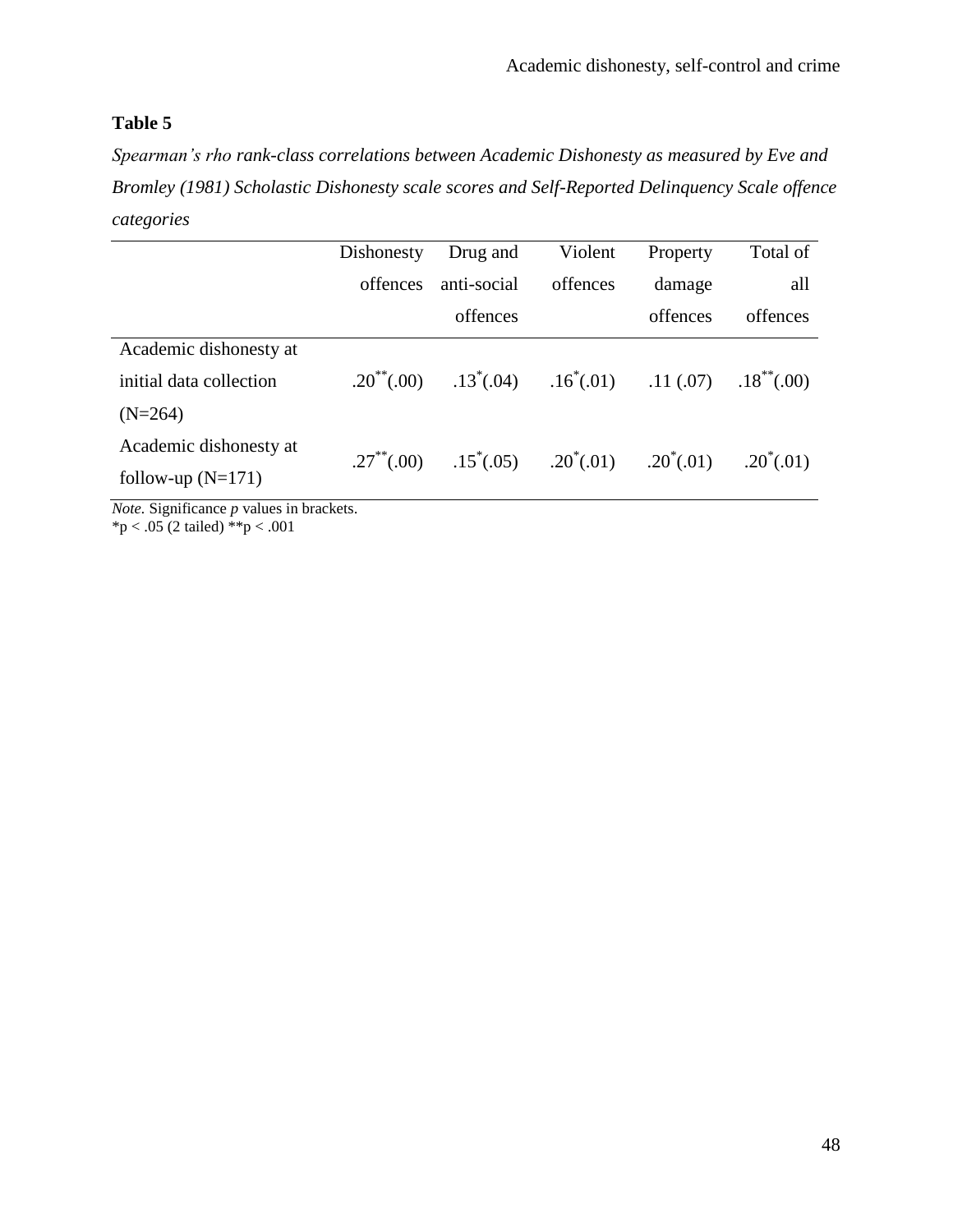|                            | <b>Total of Eve and Bromley Scholastic</b> |              |  |  |  |
|----------------------------|--------------------------------------------|--------------|--|--|--|
|                            | <b>Dishonesty scale scores</b>             |              |  |  |  |
| Grasmick et al.            | Time zero                                  | Follow-up    |  |  |  |
| subscales                  | $(N=264)$                                  | $(N=171)$    |  |  |  |
| Impulsivity                | $.18^*(.00)$                               | .10(.21)     |  |  |  |
| Simple Tasks               | .08(.18)                                   | .11(.14)     |  |  |  |
| Risk-Seeking               | .10(.12)                                   | $-.06(.47)$  |  |  |  |
| <b>Physical Activities</b> | .10(0.09)                                  | .12(.12)     |  |  |  |
| Self-Centered              | .10(.10)                                   | $.18^*(.02)$ |  |  |  |
| Temper                     | $.14^*$ (.03)                              | .10(.18)     |  |  |  |

*Spearman correlations between academic dishonesty and self-control scales/subscales*

*Note.* 2-tailed significance p levels are shown. Significance levels shown in parentheses.<br>  $\dot{p}$  < 0.05  $\dot{p}$  × .001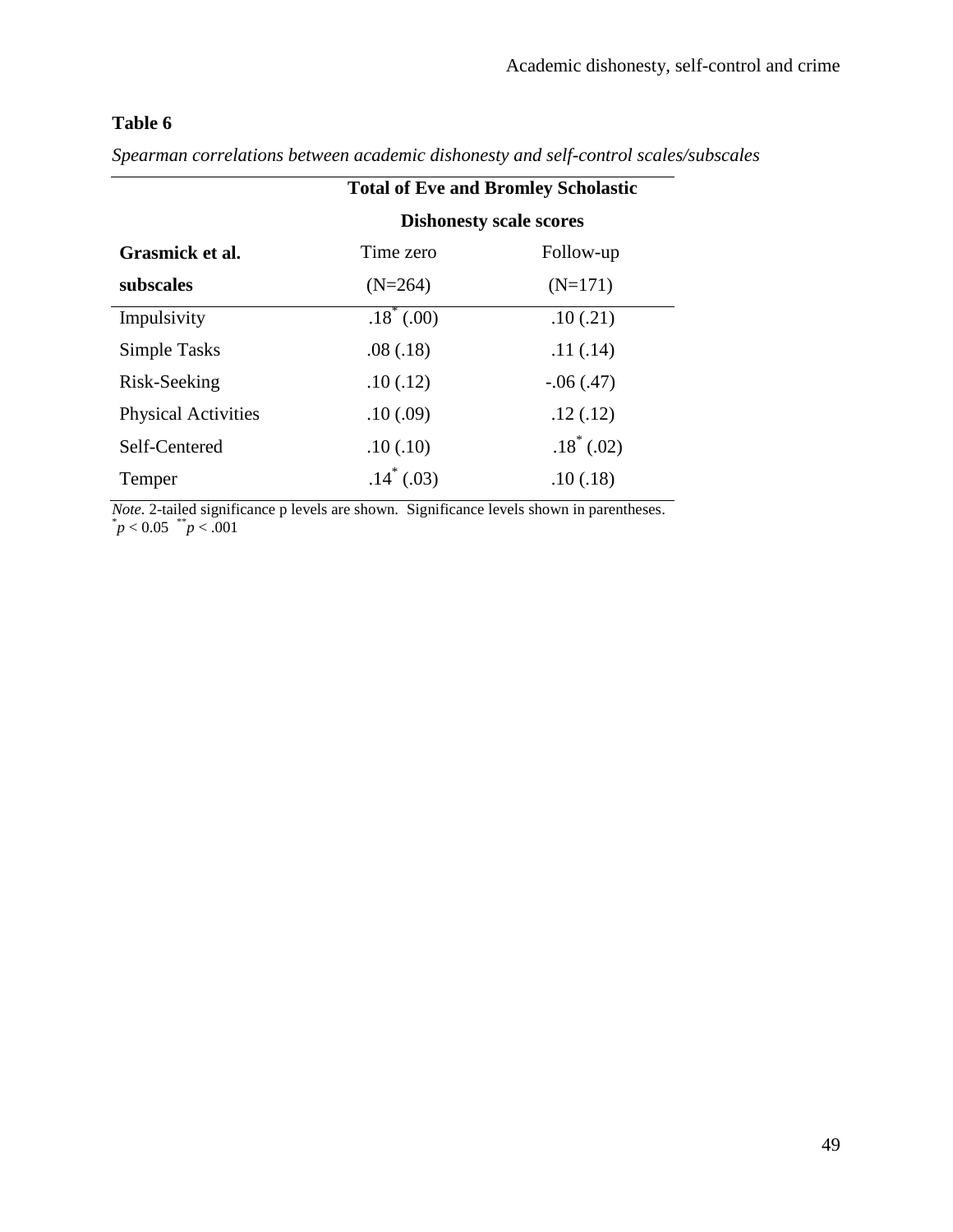<u> 1980 - Johann Barbara, martxa amerikan per</u>

| Н<br>п<br>H<br>π<br>× |  |
|-----------------------|--|
|-----------------------|--|

*Guide to interpreting logistic regression statistics*

| Statistic                 | Interpretation                                                            |
|---------------------------|---------------------------------------------------------------------------|
| B                         | The regression weight for a given variable in the tested model; this      |
|                           | B value is raised to the exponential form to produce an OR.               |
| OR (odds ratio)           | The odds of an event occurring are the probability of an event            |
|                           | occurring divided by the probability of it not occurring: odds $=$        |
|                           | $p/(1-p)$ . For a dichotomous predictor, the OR is the odds of the        |
|                           | event occurring in one group divided by the odds of the event             |
|                           | occurring in another group. For a continuous predictor the OR             |
|                           | represents the change in odds of the criterion event (e.g. academic       |
|                           | dishonesty) occurring as a result of a change of 1 unit in the            |
|                           | predictor variable. In the current study, self-control subscales were     |
|                           | converted to z-scores prior to entry into logistic regression models,     |
|                           | so OR values for self-control subscales represent the change in           |
|                           | odds of academic dishonesty occurring as the result of an increase        |
|                           | of one standard deviation in self-control subscale scores (in a           |
|                           | controlled multivariate model).                                           |
| Omnibus test $(\chi^2)$   | Omnibus tests were utilised to determine whether self-control             |
| sig.)                     | subscales (considered together) added a statistically significant         |
|                           | improvement in fit over models with control variables only.               |
| Cox & Snell               | Logistic regression models do not provide a true explained-               |
| pseudo- $R^2$             | variance $R^2$ figure, as in ordinary least squares (OLS) regression.     |
|                           | Several pseudo- $R^2$ measures are available which are analoguous to      |
|                           | OLS $R^2$ figures in one or other respects. The Cox & Snell $R^2$ ,       |
|                           | whilst <i>not</i> indicating variance explained by a model, is analoguous |
|                           | to an OLS $R^2$ in that it indicates the improvement in fit of a fitted   |
|                           | model over a null model with no predictor variables. Values closer        |
|                           | to one are preferred.                                                     |
| <b>Akaike Information</b> | The AIC is a measure of parsimonious fit, or an estimate of the           |
| Criterion (AIC)           | information lost when a given model is used to describe reality. It       |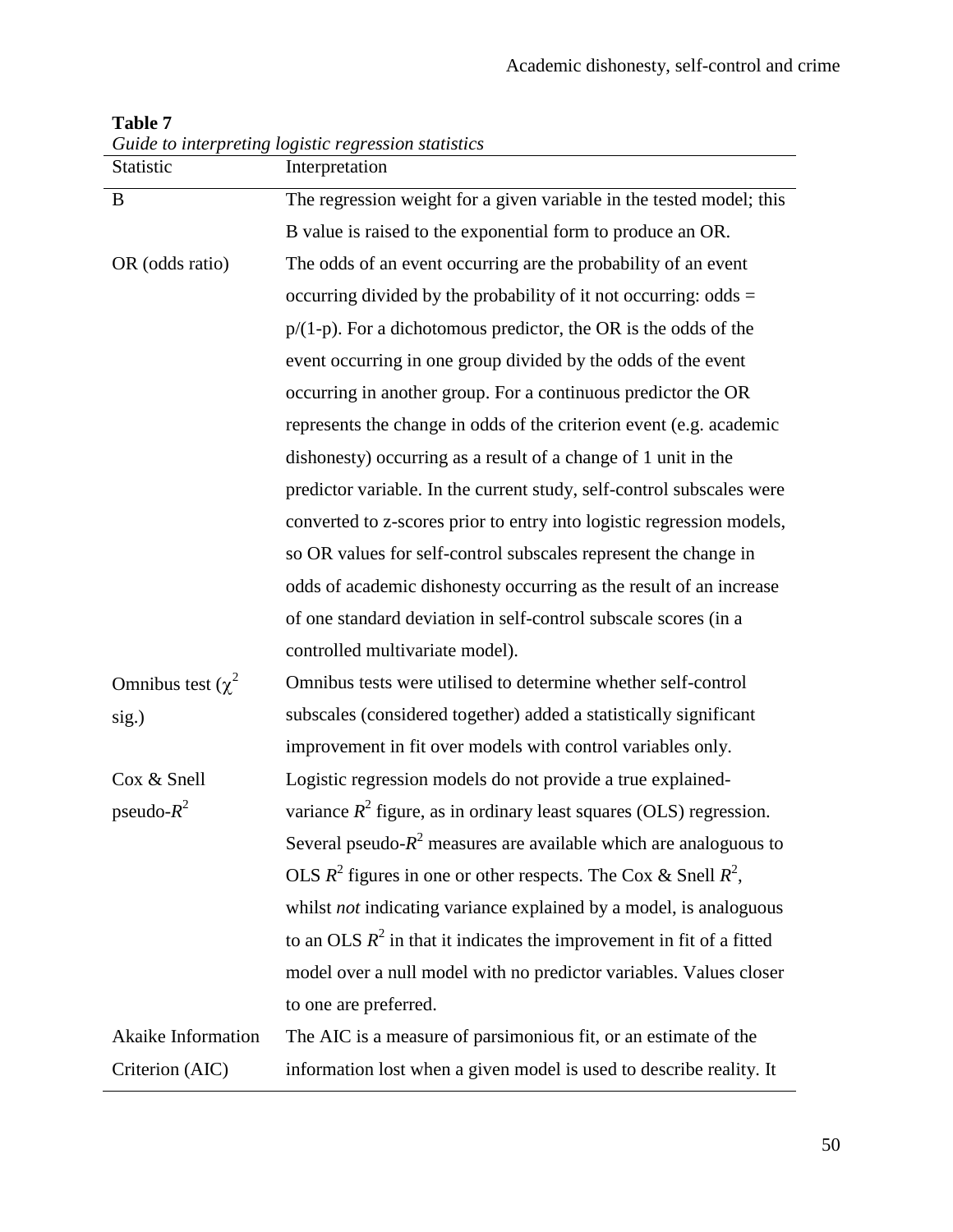includes a penalty for model complexity. The AIC does not have an absolute interpretation but is used as a model selection tool; of two competing models, the model with the lower AIC is preferred.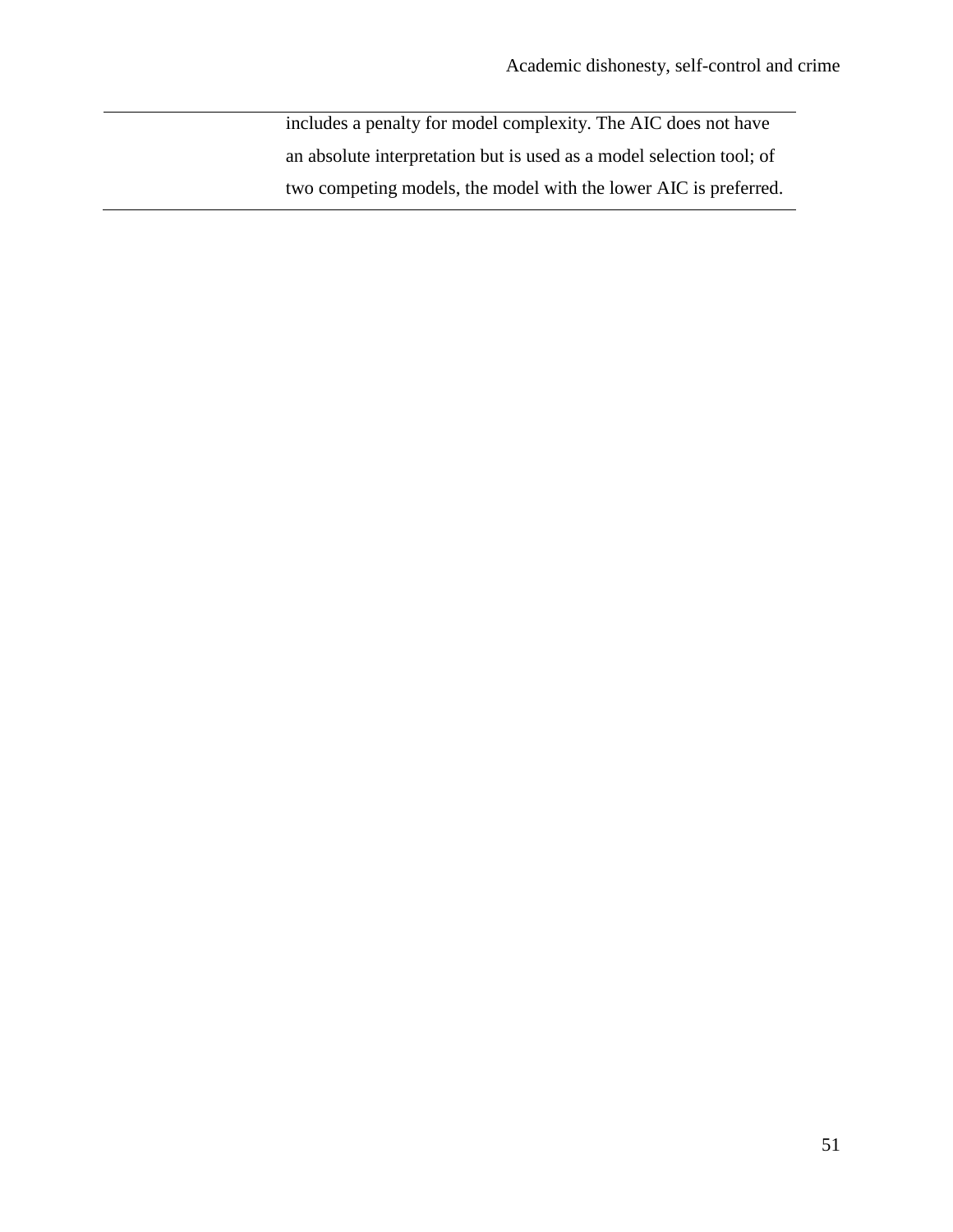*Binary logistic regression: Dependent variable: Academic dishonesty category (offender vs. nonoffender) at initial data collection (N=264)*

| <b>Parameter estimates</b>                                   |                      | $\bf{B}$ | <b>OR [95%CI]</b>     | Sig.            |
|--------------------------------------------------------------|----------------------|----------|-----------------------|-----------------|
|                                                              | Constant             | 0.910    |                       |                 |
| <b>Control variables</b>                                     | Age                  | $-0.105$ | $0.900$ [0.838-0.967] | .004            |
|                                                              | Sex (male)           | 0.342    | 1.407 [0.780-2.538]   | .256            |
|                                                              | Ethnicity (non-Euro) | 1.042    | 2.835 [1.583-5.078]   | .000            |
| Grasmick et al.                                              | Impulsivity          | 0.125    | $1.134$ [0.841-1.579] | .458            |
| subscales                                                    | Simple Tasks         | 0.005    | $1.005$ [0.729-1.387] | .974            |
|                                                              | Risk-seeking         | 0.148    | $1.159$ [0.842-1.596] | .364            |
|                                                              | Physical activities  | 0.001    | 1.001 [0.732-1.368]   | .997            |
|                                                              | Self-centered        | 0.235    | $1.265$ [0.941-1.702] | .120            |
|                                                              | Temper               | 0.095    | $1.100$ [0.809-1.496] | .544            |
|                                                              |                      |          |                       | <b>Controls</b> |
| <b>Estimated model fit</b>                                   |                      |          | <b>Full model</b>     | model           |
| Omnibus test of self-control subscale block ( $\chi^2$ sig.) |                      |          | .274                  | n/a             |
| Cox and Snell pseudo- $R^2$                                  |                      | .133     | .108                  |                 |
| <b>Akaike Information Criterion</b>                          |                      |          | 309.455               | 304.991         |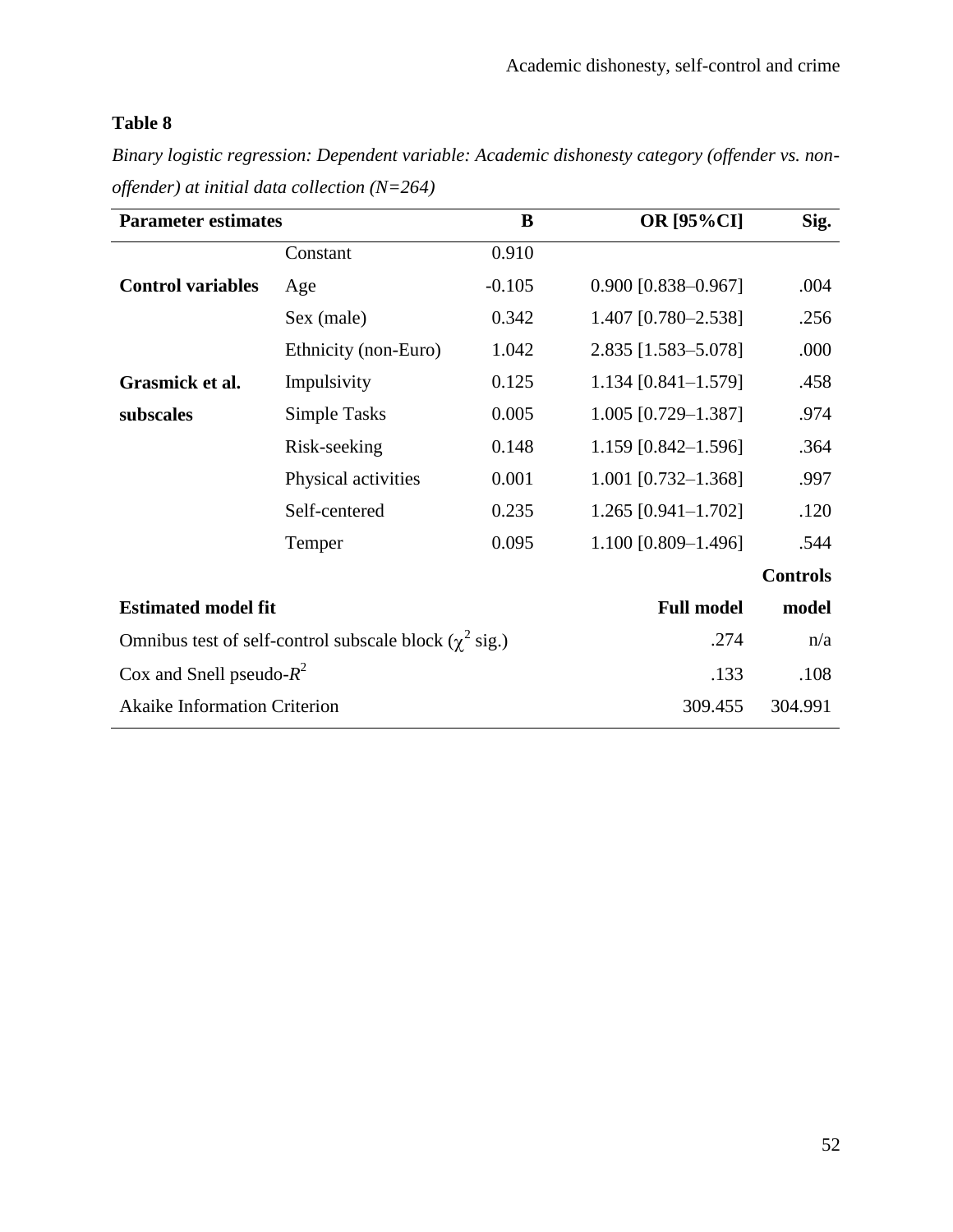*Binary logistic regression: Dependent variable: Academic dishonesty category (offender vs. nonoffender) at follow-up (N=170)*

| <b>Parameter estimates</b>                                          |                      | B        | <b>OR [95%CI]</b>     | Sig.            |
|---------------------------------------------------------------------|----------------------|----------|-----------------------|-----------------|
|                                                                     | Constant             | $-0.575$ |                       |                 |
| <b>Control variables</b>                                            | Age                  | $-0.109$ | $0.897$ [0.801-1.003] | .058            |
|                                                                     | Sex (male)           | 1.486    | 4.420 [1.715-11.393]  | .002            |
|                                                                     | Ethnicity (non-Euro) | 1.211    | 3.356 [1.308-8.609]   | .012            |
| Grasmick et al.                                                     | Impulsivity          | 0.169    | $1.184$ [0.699-2.006] | .529            |
| subscales                                                           | Simple Tasks         | 0.067    | 1.070 [0.629-1.819]   | .804            |
|                                                                     | Risk-seeking         | $-0.771$ | $0.463$ [0.258-0.829] | .010            |
|                                                                     | Physical activities  | 0.288    | 1.333 [0.794-2.239]   | .276            |
|                                                                     | Self-centered        | 0.670    | 1.953 [1.226-3.113]   | .005            |
|                                                                     | Temper               | 0.172    | 1.188 [0.746-1.891]   | .467            |
|                                                                     |                      |          |                       | <b>Controls</b> |
| <b>Estimated model fit</b>                                          |                      |          | <b>Full model</b>     | model           |
| Omnibus test of self-control subscale block $(\chi^2 \text{ sig.})$ |                      |          | .007                  | n/a             |
| Cox and Snell pseudo- $R^2$                                         |                      |          | .207                  | .120            |
| <b>Akaike Information Criterion</b>                                 |                      |          | 150.685               | 156.395         |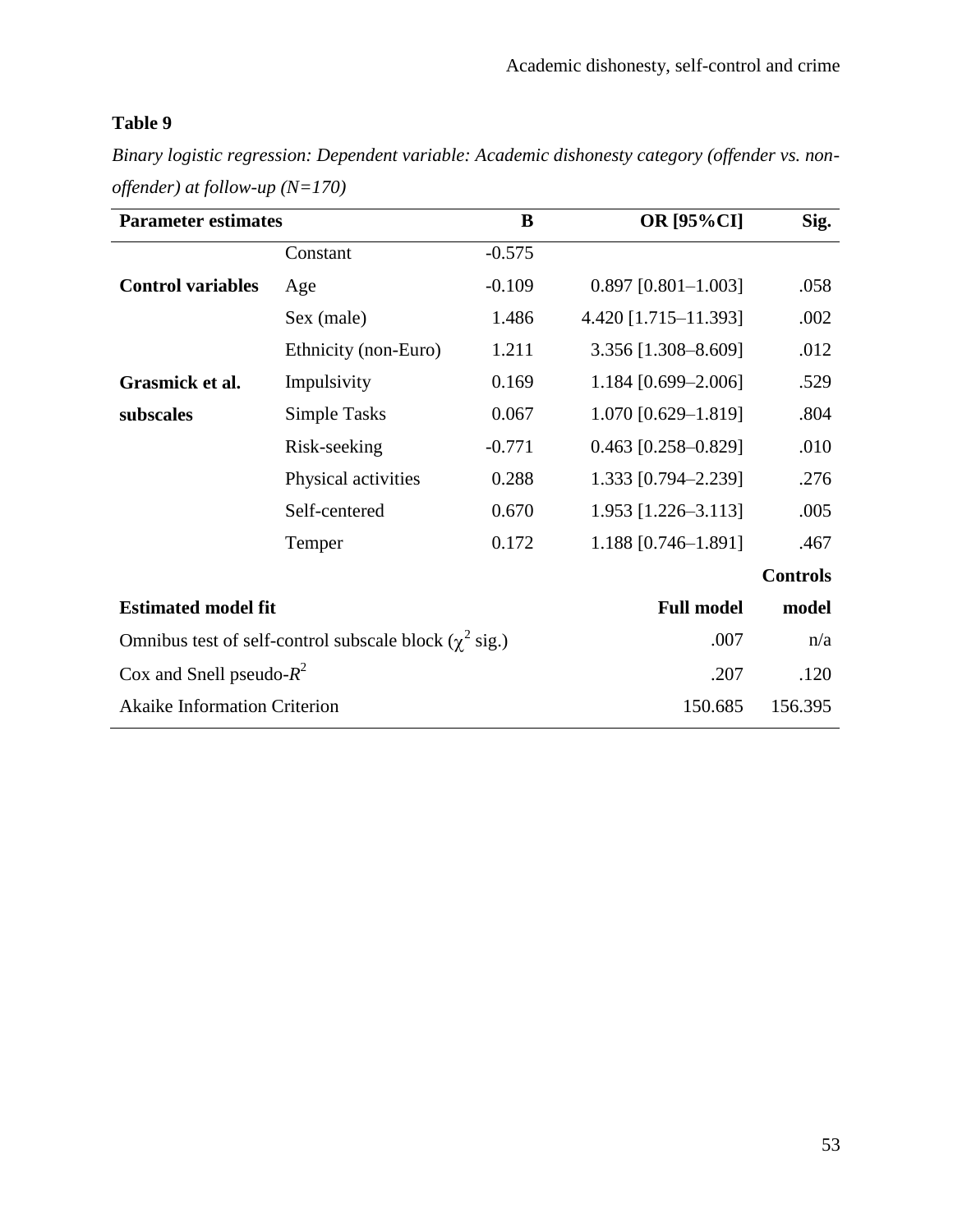# **Appendix 1**

| Example item                                                        |
|---------------------------------------------------------------------|
| "I often do whatever brings me pleasure in the here and now,        |
| even at the cost of some distant goal"                              |
| "I frequently try to avoid projects that I know will be difficult"  |
| "Excitement and adventure are more important to me than             |
| security"                                                           |
| "If I had a choice, I would almost always do something physical     |
| rather than something mental"                                       |
| "I try to look out for myself first, even if it means making things |
| difficult for other people."                                        |
| "I lose my temper pretty easily"                                    |
|                                                                     |

*Examples of items from Grasmick et al. (1993, p. 14-15) self-control scale*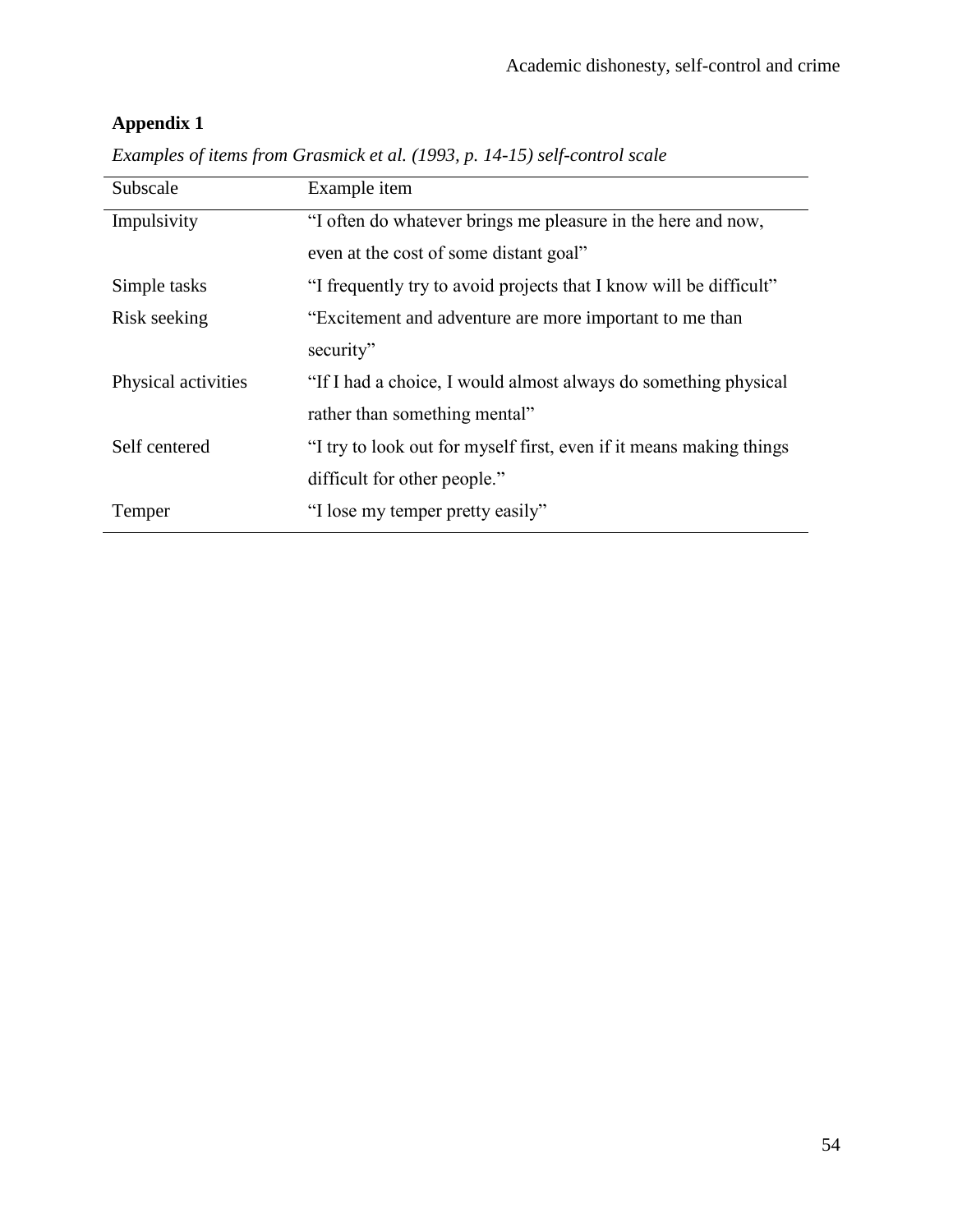# **Appendix 2**

*Eve and Bromley (1981) Scholastic Dishonesty scale* 

# **Items**

- 1. Gave another student answers during an exam
- 2. Wrote papers for another student
- 3. Developed relationship with instructor to get test information
- 4. Used notes or books during a test when prohibited
- 5. Sold paper to another student
- 6. Looked at stolen copy of test questions
- 7. Copied answers from another student during exam
- 8. Purchased paper from another student
- 9. Submitted paper written by other student